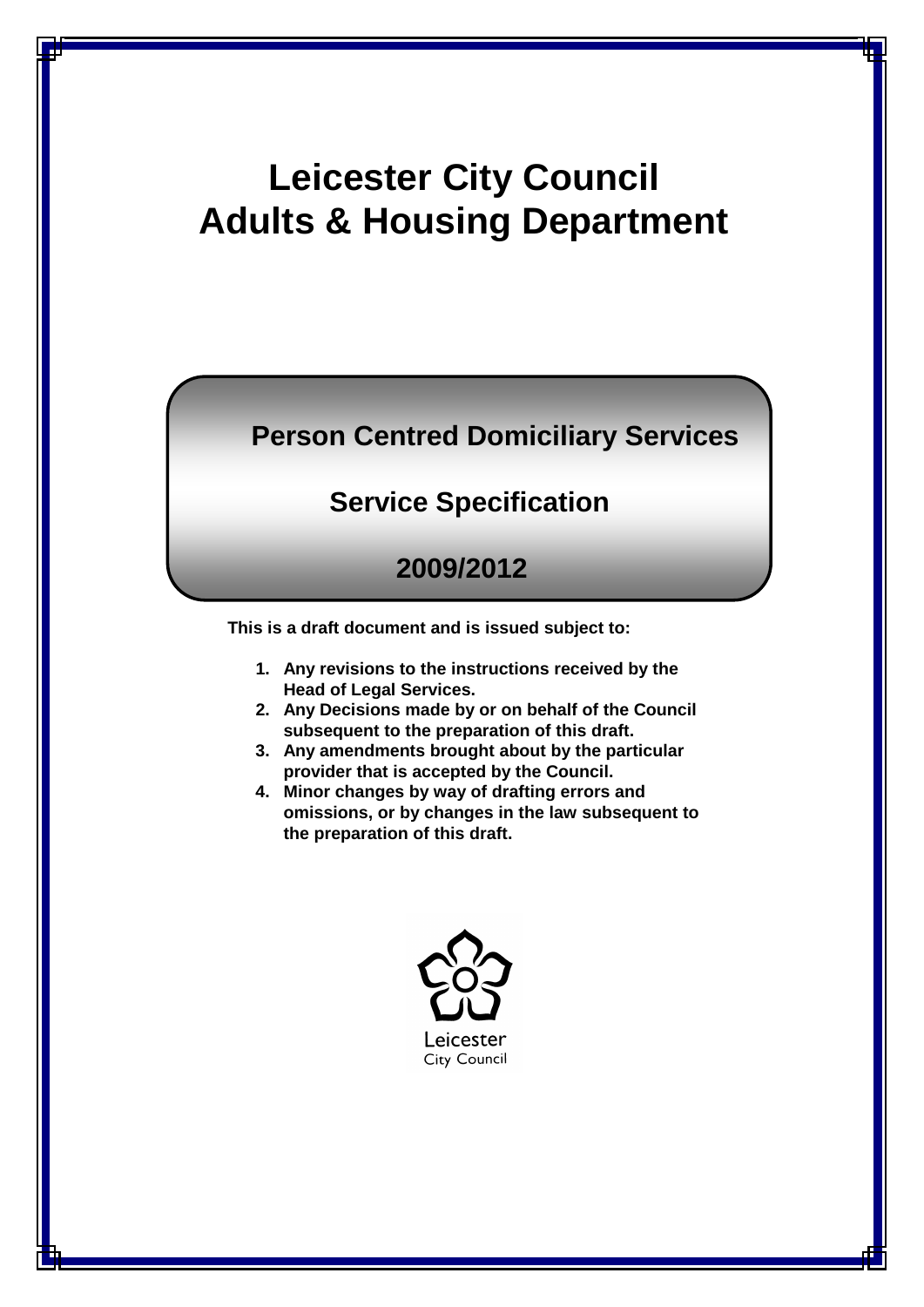## **SPECIFICATION FOR THE DELIVERY OF PERSON CENTRED DOMICILIARY CARE SERVICES 2009/2012**

|    | <b>INDEX OF CONTENTS</b>                     | <b>PAGE</b>    |  |
|----|----------------------------------------------|----------------|--|
| 1. | <b>INTRODUCTION</b>                          | 3              |  |
| 2. | <b>DESCRIPTION OF SERVICES</b>               | $\overline{4}$ |  |
| 3. | <b>OUTCOMES</b>                              | 6              |  |
| 4. | <b>EMPLOYMENT AND STAFFING PRACTICES</b>     | 15             |  |
| 5. | <b>WRITTEN PROCEDURES AND ADMINISTRATION</b> | 17             |  |
| 6. | <b>PROVISION OF SERVICES</b>                 | 19             |  |
| 7. | <b>QUALITY-PERFORMANCE ASSURANCE</b>         | 31             |  |
| 8. | <b>STATEMENT OF RELATIONSHIPS AND</b>        |                |  |
|    | <b>RESPONSIBILITIES</b>                      | 36             |  |
|    | $\star$<br><b>The Council</b>                | 36             |  |
|    | $^\star$<br>Service Provider                 | 38             |  |
| 9. | <b>ARRANGEMENTS FOR VARIATIONS TO THE</b>    |                |  |
|    | <b>SPECIFICATION</b>                         | 42             |  |
|    | <b>APPENDIX</b>                              | 44             |  |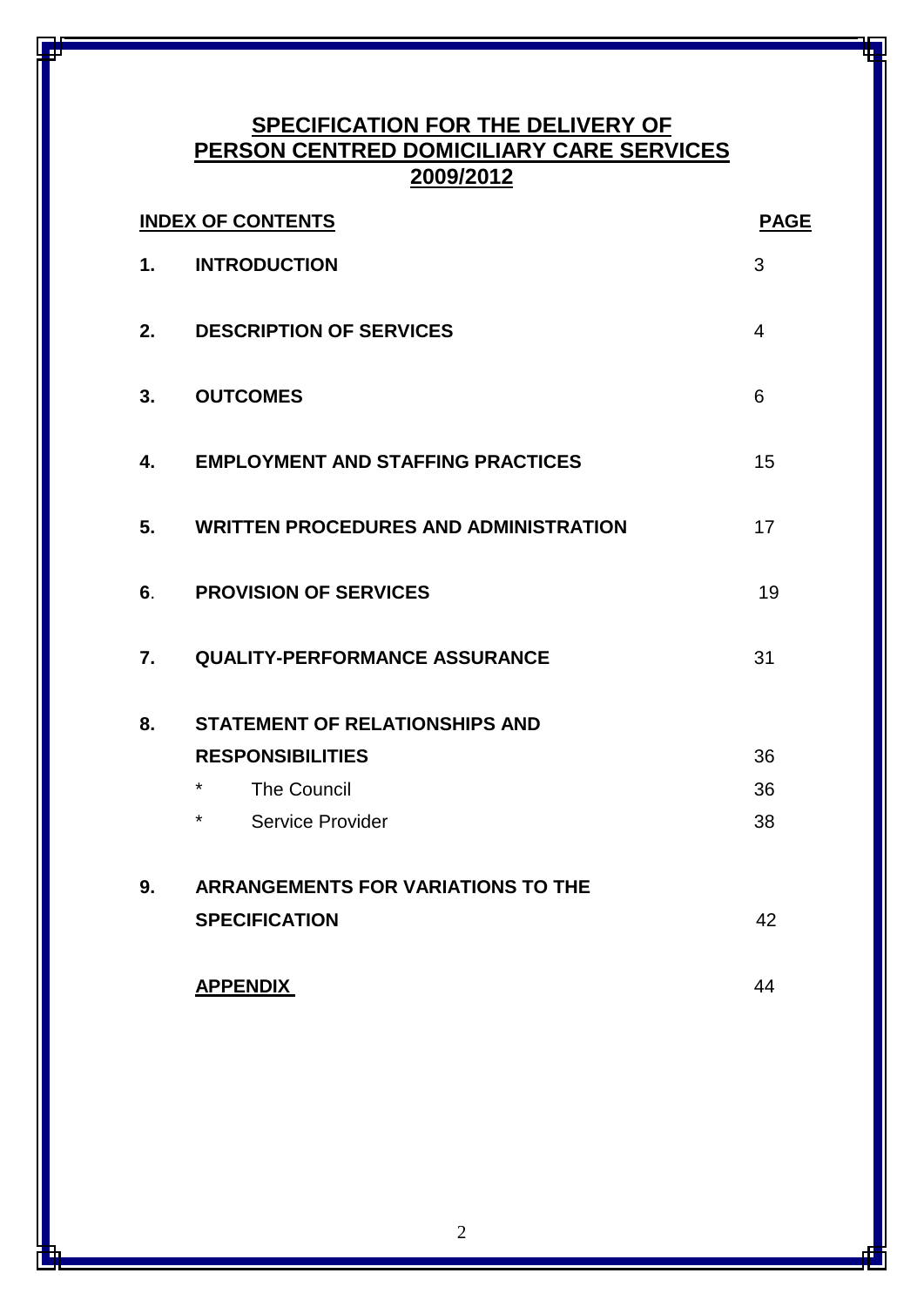## **SERVICE SPECIFICATION – PERSON CENTRED DOMICILIARY SERVICES**

### **1. INTRODUCTION**

The Leicester City Council's Adults & Housing Department invites agencies/organisations to tender for the provision of person centred domiciliary care services to be delivered to users of domiciliary care within the City of Leicester.

- 1.1 This service specification ("the specification") identifies ways in which domiciliary care provision can be achieved most effectively. It also gives direction to providers from the private, statutory - voluntary organisations to develop an improved quality and value for money service. In addition, the Specification sets out how the Provider will deliver domiciliary care services that achieve the overall aim of enabling people who need services to be independent, active and safe.
- 1.2 The Council wants to provide domiciliary services with the following characteristics: -
	- Users have a strong sense of being in control of their services
	- Provision is able to respond flexibly to changing needs and issues on a day-by-day basis
	- The service delivery meets the Domiciliary Care Agencies Regulations 2002 and the National Minimum Standards under the Care Standards Act 2000. The National Minimum Standards are an integral part of this Service Specification.

The reason why the Council want to achieve this new way of working is because of:

- 'Our Health, Our Care, Our Say' Department of Health '06 set out the priorities of promoting health, well being and active participation and in doing so, people will have maximum choice, control and power over the support services they receive.
- "Putting People First" is a shared vision and commitment to the transformation of adult social care. Local systems must now be redesigned around needs of the local communities and as such the council must provide preventative, re-enablement and high quality personally tailored services.
- These changes include mainstreaming Self-Directed Support encompassing Direct Payments, Individual Budgets and outcome based home care. Whilst Direct Payments have been appropriate for some older people, research suggests outcome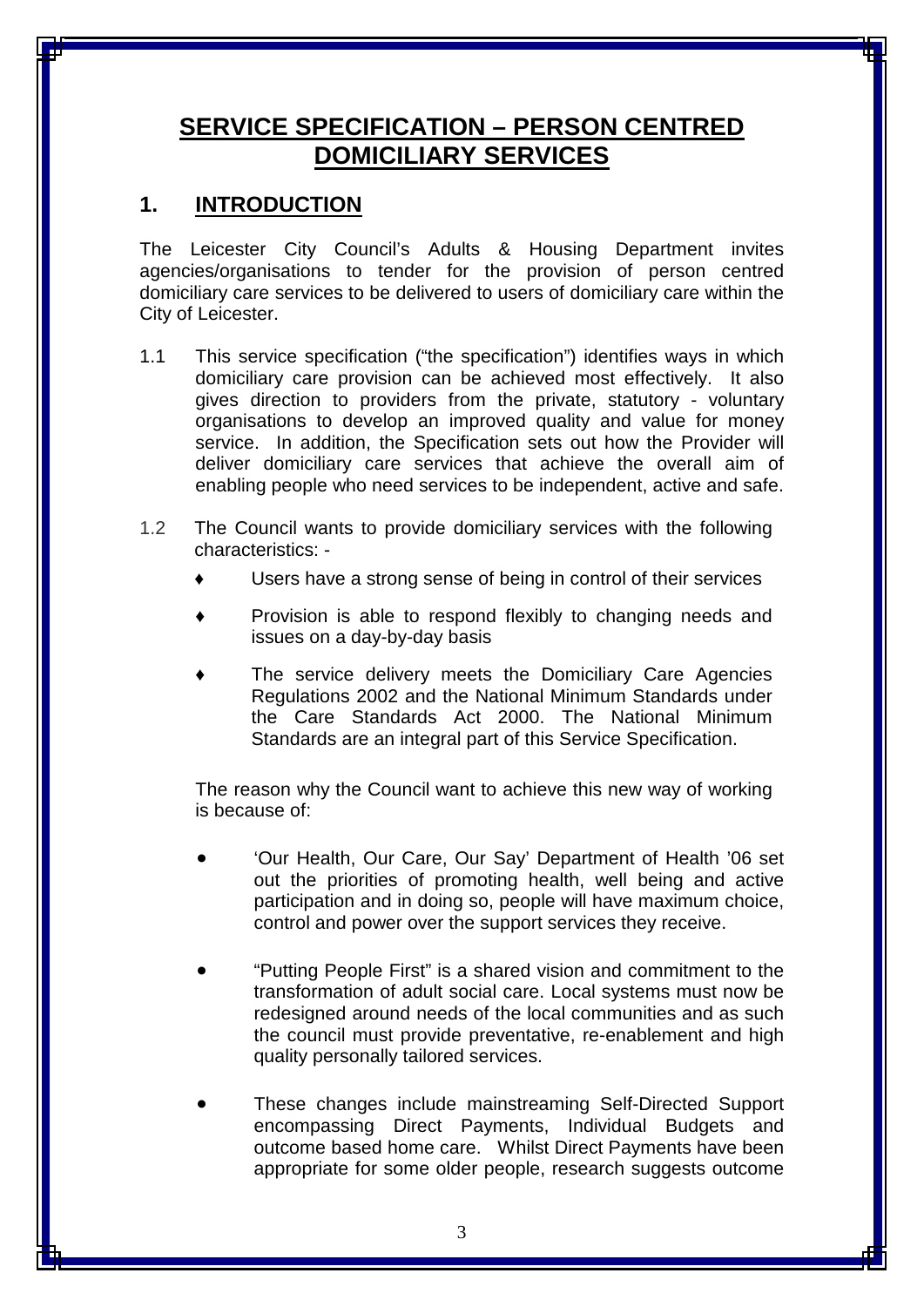based home care is a better option for the majority of users of domiciliary care.

• Outcome focussed services aim to achieve aspirations, goals and priorities identified by the user, and will cover very different services. e.g. taking people shopping.

The above characteristics are keys to what the Council wants to see. It will represent a change in the relationship between the Service Provider and user of domiciliary services and is most easily described as Person Centred working. However, to enable this to happen, there has to be a radical change in the relationship between the Service Provider and the Council in its Commissioning role and a new style of commissioning.

This new style of commissioning is called Outcome Based. In effect, the Council will specify the Outcomes to be met by the Service Provider, along with any other relevant details to meet the Outcomes. It is for the Service Provider to determine the activities in consultation with the user of services to meet the outcomes as specified. This differs from traditional Commissioning, which has focussed on prescribed activities with timings attached.

The changes are significant. This specification sets out what will be required to deliver them. However, the Council recognises that they cannot be achieved at the start of the new Contract. Those elements which will need to be developed are identified. They should be developed within a time period as advised and instructed by the Council.

#### **2. DESCRIPTION OF SERVICES**

- 2.1 The Service Provider shall provide a full range of social care activities, to meet the outcomes specified for each user of services referred to them and to ensure that these activities are flexible to meet the changing needs of the user of services on a day-to-day basis.
- 2.2 The Council aims to prioritise its service delivery to those who are most in need. Accordingly services will be commissioned following an assessment and provided in line with the Fair Access to Care Services (FACS) eligibility criteria.

#### 2.3 Definition of Domiciliary Care **(Appendix 1)**

For the purpose of this Specification, the definition of domiciliary care is a service which will involve the provision of some or all of the following services: -

Personal/Social Care including Medication Management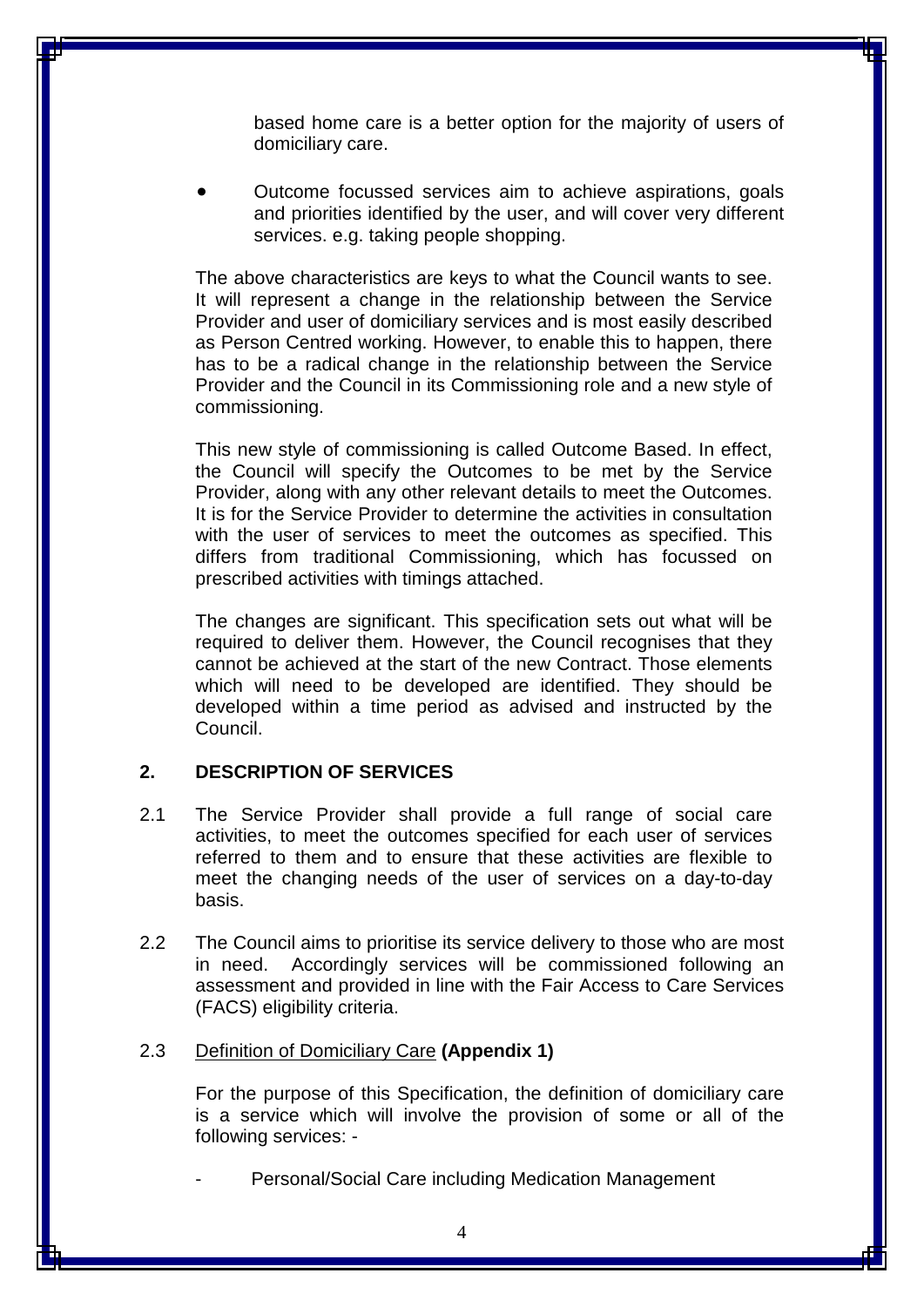- Domestic tasks, including shopping, laundry
- Rehabilitation/teaching of Independent Living Skills
- Carer support, including night sitting and respite care
- General support to meet desired outcomes e.g. assisting user to use local transport, accompanying visit to GP

The Service Provider will not be expected to undertake any nursing duties. Reference should be made to the Health and Social Care Protocol – Leicester, Leicestershire, Rutland health & Social Services (Copies of which are available on request).

#### 2.4 Service Principles

Service principles are based on the principles of citizenship that is all the rights associated with "ordinary living".

All domiciliary care services provided in accordance with this specification shall be appropriate to the assessed needs of the user, with consideration being given to their religious beliefs, racial origin and cultural and linguistic background. It is recognised that these needs may change.

#### **Service Principles - Domiciliary Care Services (Fundamental Rights of Users of Domiciliary Care Services)**

- **Dignity** It is the right of the user to be treated with dignity and respect at all times regardless of age, gender, race, culture, sexuality or disability.
- **Choice** It is the right of the user to have the opportunity to choose from a wide range of options and to be involved in service planning and development whenever possible.
- **Privacy** It is the right of the user to be left alone and for confidentiality to be protected and respected at all times, this includes respecting religious and cultural needs, for example, in connection with worship and personal hygiene.
- **Independence** It is the right of the user to have opportunities to act and think without having to ask another person, with the proviso that they are not putting themselves or others at risk.
- **Individuality** It is the right of the user to have a reasonable expectation to have his/her needs and wishes respected and responded to willingly regardless of age, race, culture, sexuality and disability.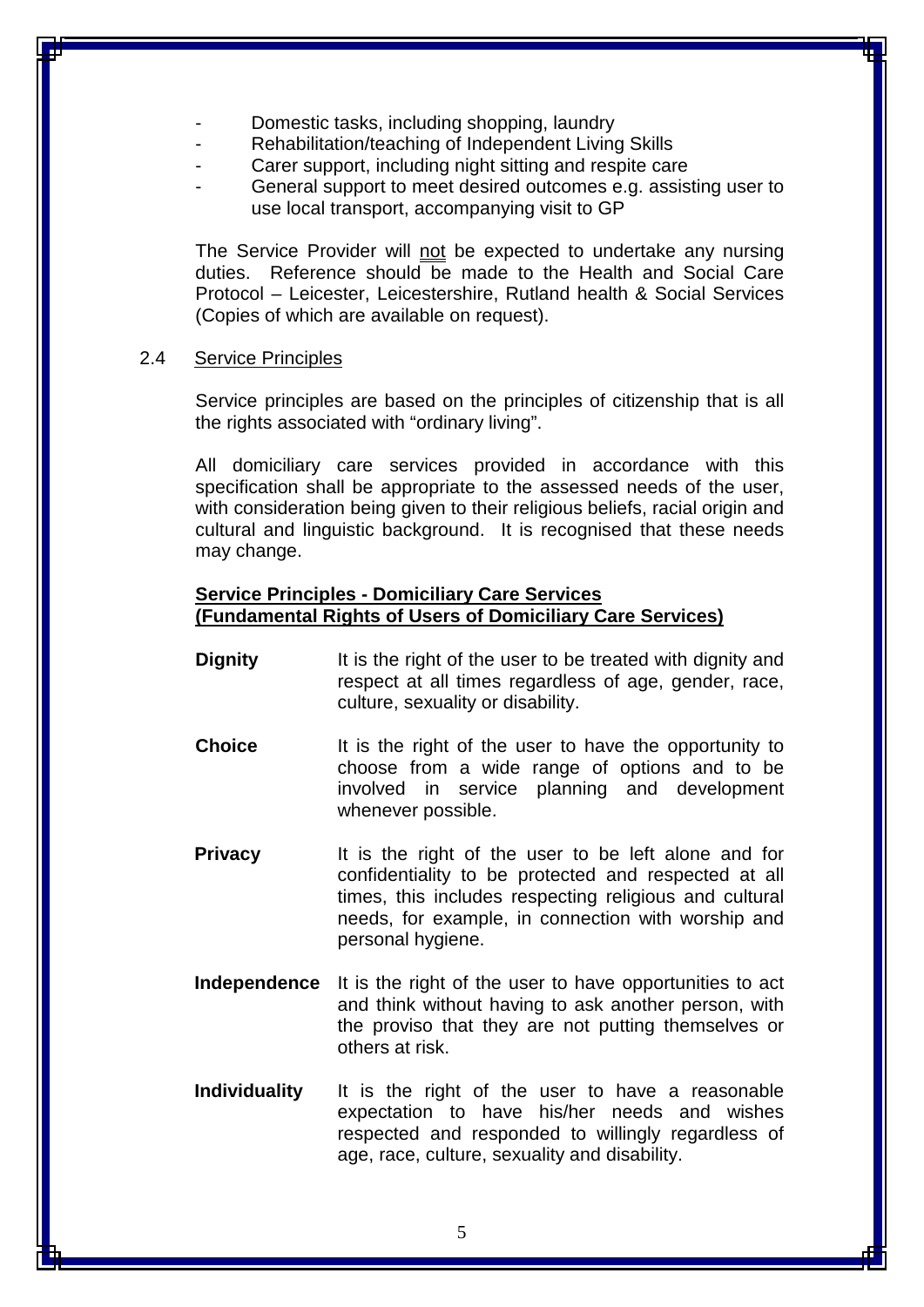.**Advocacy** It is the right of the user to have access to an established and acceptable complaint procedure, and or be referred to the Adults & Housing Department Complaints Procedures.

### **Reviews/**

- **Monitoring** It is the right of the user to have reviews of their domiciliary care plans, carried out at agreed intervals, and for the local authority to adequately monitor the adequate provision of the domiciliary care service. **Support of**
- **Family Carers** Where carers are involved their own needs and rights should also be respected, and their views taken into consideration. Full consultation with carers/relatives is regarded as a reasonable expectation on their part. A family carer is entitled to his/her own assessment

#### **3. PERSON CENTRED DOMICILIARY CARE AND OUTCOME BASED SERVICES**

3.1 The Council seeks that the following outcomes be demonstrated for all users of services. Fundamental to the service will be the adoption of an independence promoting ethos and partnership working. The service will be delivered in such a way as to enhance / rebuild users' independence and maintain their existing domestic and personal care skills. Support must be delivered to achieve the following outcomes for individuals: -

#### **(a) CSCI & Desired Outcomes**

- Improved Health: Services promote and facilitate the health and emotional well-being of people who use the services
- Improved quality of life:
- Services promote independence, and support people to live a fulfilled life making the most of their capacity and potential
- Making a positive contribution:

Users encouraged to participate fully in their community and their contribution is valued equally with other people

Choice & Control:

Individuals have access to choice and control of good quality services which meet their needs and preferences

• Freedom from discrimination / harassment:

Equality of access to services for all who need them

• Economic well-being: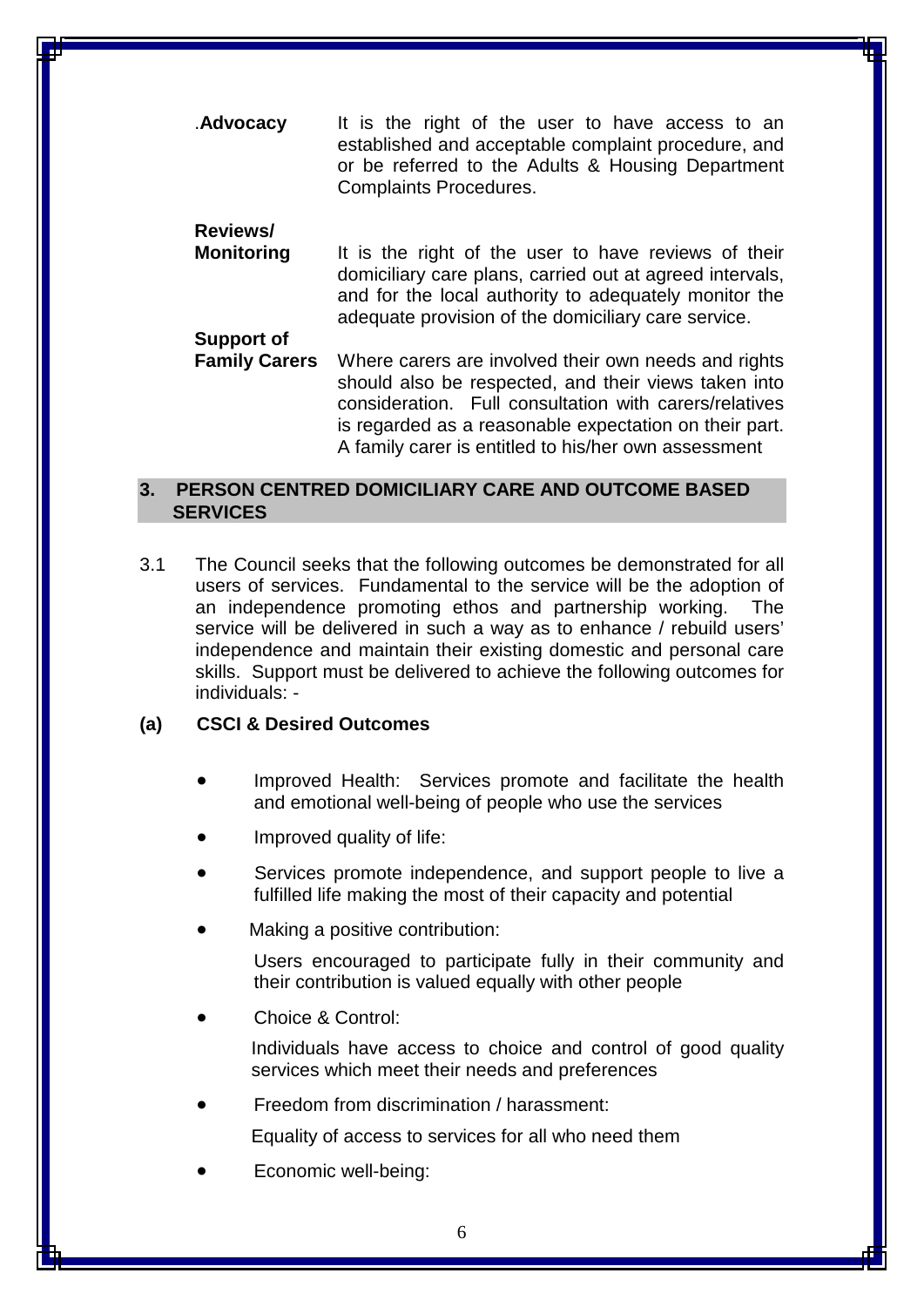People are not disadvantaged financially and have access to opportunity to achieve this

Personal Dignity & Respect:

Provision of confidential and secure services which respects the individual and preserves people's dignity

#### **(b) Our Health, Our Care, Our Say – White Paper 2006 & Key Themes**

The White Paper set a new direction for social care and community health services with four main goals:

- Better prevention and early intervention for improved health, independence and well-being
- More choice and stronger voice for individuals and communities
- Tackling inequalities and improving access to services
- More support for people with long-term needs

#### **The key goals of White Paper implementation would enable to achieve the changes as described below:**

- (i) Better prevention and early intervention for improved health, independence and well-being
	- More people who need care being supported to live in their own homes
	- Increased self care and condition management among users
	- A reduction in numbers of people who are out of work or unable to work due to ill-health or dependency
	- A shift in resources and in planning emphasis to prevention and early intervention, supported by robust cost-benefit analysis
- (ii) More choice and stronger voice for individuals and communities
	- Users and their family carers having more say over where, how and by whom their support is delivered, and better access to information that helps them make their own choices about this
	- Individuals and their communities being able to influence the shape and delivery of local services, and to trigger action to look at problems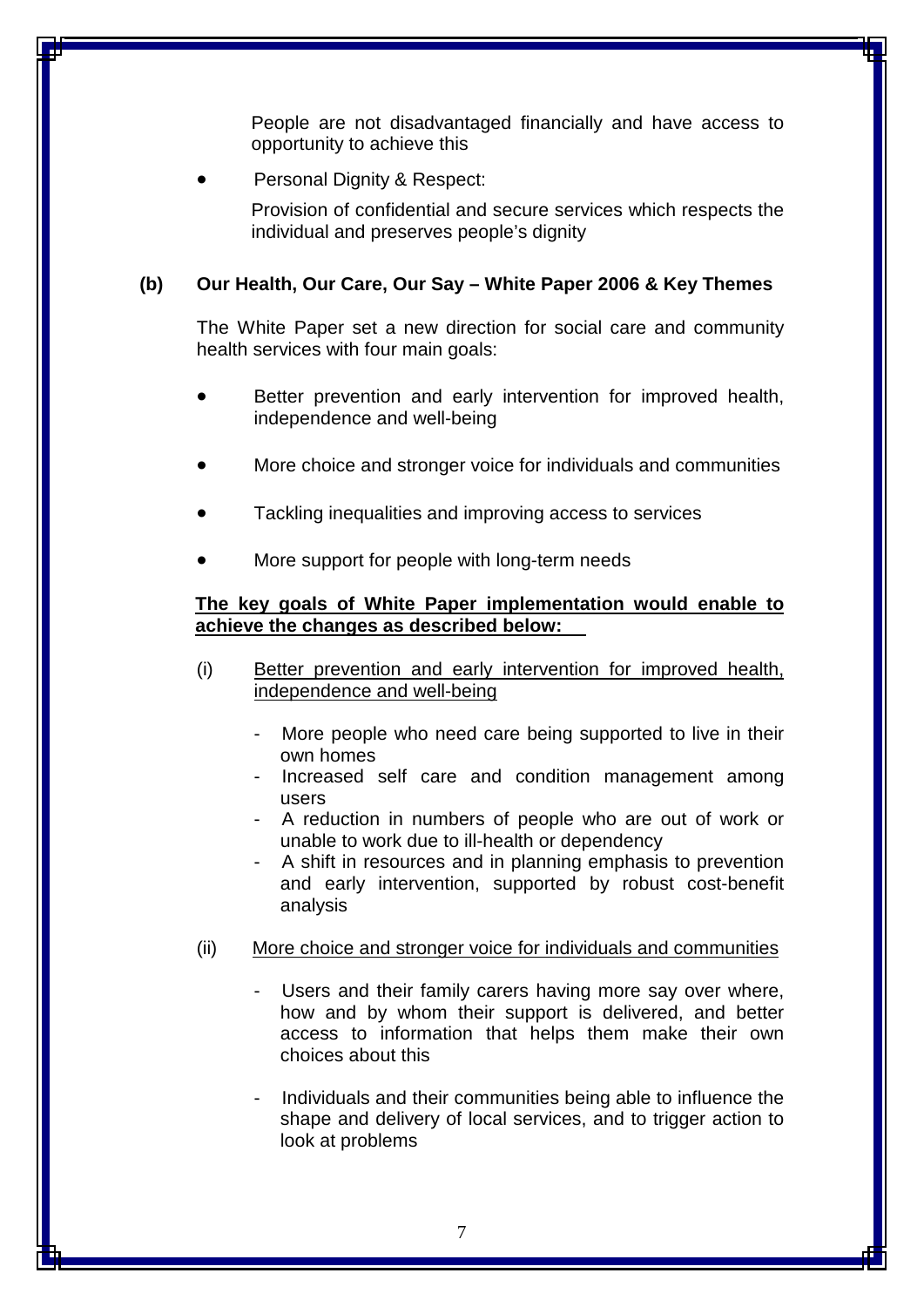People using services being more satisfied with their overall experience of care.

In line with the White Paper 'Our Health, Our Care, Our Say', the Council must support initiatives, which promote choice and control for individual users of services. The Council must develop personalised services that are flexible and which promote independence and individual dignity. In particular increased choice will be underpinned by increasing the use of Direct Payments Scheme for individual users of services to arrange services themselves and developing models of Individual Budgets which place the person at the centre of planning their support. Service providers will be required to fully co-operate with the Council to develop and promote such initiatives now and in the coming years.

The Council will work with service providers to fulfil this aim within the Direct Payments Scheme Policy and the Individual Budgets Policy of the Council. The Council will provide a list of contracted service providers under this Agreement to both the Direct Payments Support Scheme Agency and interested individual users of services.

Given the increased use of Direct Payments Scheme and the development of Individual Budgets, Service Providers will understand that the services and funding levels committed under this Agreement may be affected over time and therefore the Council will need to consider the continued need and use of these services, as more flexible or alternative arrangements for service provision may be necessary. The Council will work with Service Providers to address these developments that may necessitate the need to review and renegotiate existing arrangements under this Agreement. Likewise, there will be the expectation that over a 4 week period users will 'bank' their unused hours in order to use the hours at a different time or for a more flexible use. The Outcome Based pilot will explore this principle.

- (iii) Tackling inequalities and improving access to services
	- More services being provided in the community through promoting emotional health & well being, hospital discharge with appropriate community support, support for individuals in their own homes using Assistive Technology, services availability into community settings
	- An improved range of services for urgent care
	- Local health and social care communities working together to understand and address inequalities
- (iv) More support for people with long-term needs
	- Health and social care services becoming better coordinated to meet the needs and wishes of individuals with long term needs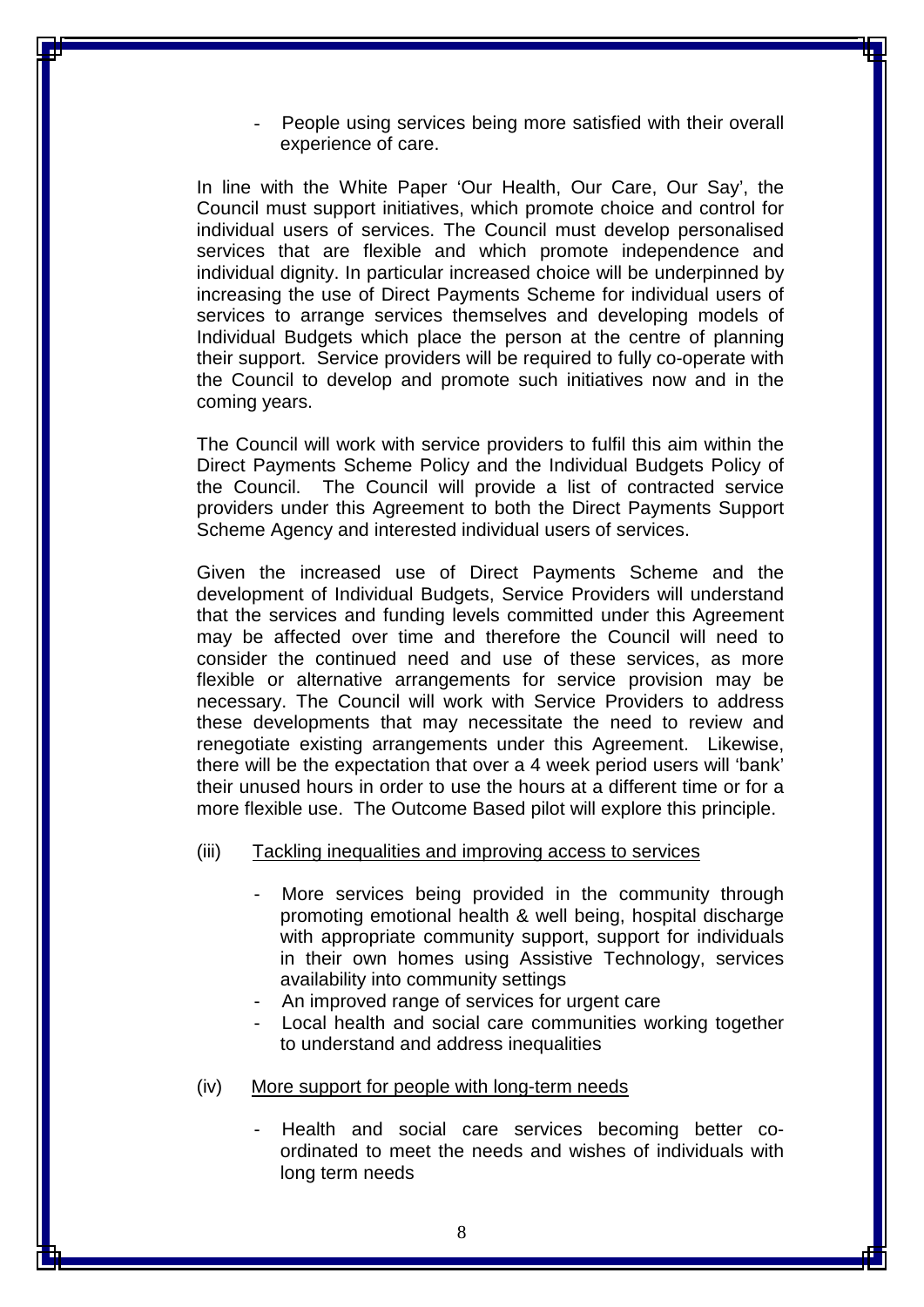#### (v) Personalisation Agenda and Outcome Based Home Care

Providers are asked to note that the Government White Paper 'Our Health, Our Care, Our Say' (2006) as described above and the 'Putting People First: a Shared Vision and commitment to the transformation of Adult Social Care' (December 2007) expect local authorities and partner agencies to work together to create quality personalised services for users and carers.

In particular the 'Putting People First' document states that a key theme of a personalised system includes:

*"Agreed and shared outcomes which should ensure people, irrespective of illness or disability, are supported to:*

- *live independently;*
- *stay healthy and recover quickly from illness;*
- *exercise maximum control over their own life and where appropriate the lives of their family members;*
- *sustain a family unit which avoids children being required to take on inappropriate caring roles;*
- *participate as active and equal citizens, both economically and socially;*
- *have the best possible quality of life, irrespective of illness or disability;*
- *retain maximum dignity and respect."*

To meet this personalisation agenda in relation to domiciliary care, the Council plans to move towards an outcome based approach during the course of the contract period. Outcome focused services aim to provide support in a person centred way taking into account the aspirations, goals and priorities identified by the service user. In relation to home care it will require a move away from traditional practices of care plans having a prescription of time and task, to one which gives greater autonomy to providers to work with individuals in a flexible and responsiveness way to achieve positive outcomes.

Examples of such outcomes include:

#### 'Change' Outcomes

- Regaining skills and capabilities
- Improving confidence, emotional wellbeing and morale
- Improving the ability to get about within/outside the home
- Reducing/eliminating the risk of harm
- Improving communication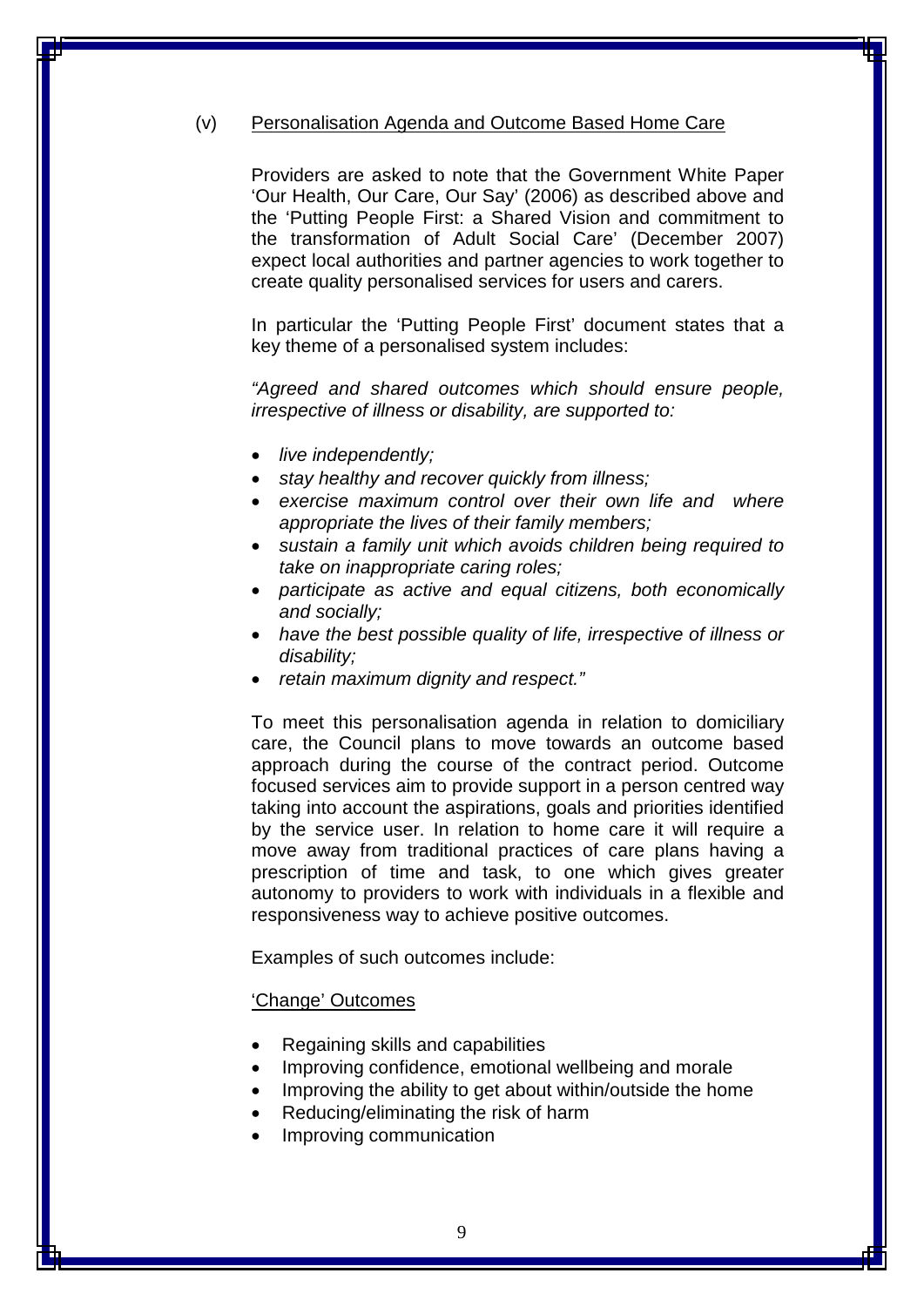#### Maintenance Outcomes

- Being clean and comfortable
- Being in a clean and comfortable environment
- Being safe and secure
- Keeping active and alert
- Having control over daily life
- Maintaining social networks with friends and family

For further general information on this approach see the link below:

[http://www.ukhca.co.uk/pdfs/LucianneSawyerOutcomeBasedHo](http://www.ukhca.co.uk/pdfs/LucianneSawyerOutcomeBasedHomeCare.pdf) [meCare.pdf](http://www.ukhca.co.uk/pdfs/LucianneSawyerOutcomeBasedHomeCare.pdf)

#### 3.2 Outcome Based Approach & Selection of Service Providers

Selection of Service Provider - (see **Appendix 2**).

The Council will select any two Service Providers following the award of contracts and the Service Providers will be expected to fully participate and support any involvement in a pilot, including planning, implementation or evaluation meetings or events. Organisations who commit to participate in this pilot will be required to involve consistent care staff and to attend all required training, events etc in order to make the pilot successful. It will also require organisations to introduce a dedicated team to work on a pilot and the team will include staff with a variety of working times and availability to ensure all key tasks are achieved. The Service Providers will hold regular meetings with the Council to monitor outcomes:

- The benefits of the Outcome Based approach, particularly increased job satisfaction.
- Robust scheduling systems need to be in place to support service user choice and flexibility, and to ensure accurate monitoring of variations (in weekly hours per user of service) and four-weekly invoicing. Service Providers may need to allow for additional time required for data input.
- Service Providers will need to review their existing documentation, in particular the user's plan (placing more emphasis on user needs and preferences) and the recording of activities linked to outcomes.
- The Outcome Based approach may require Service Providers to review the role and responsibilities of care staff including supervisory staff to monitor the outcome-based approach, ensure robust risk management, and support users of services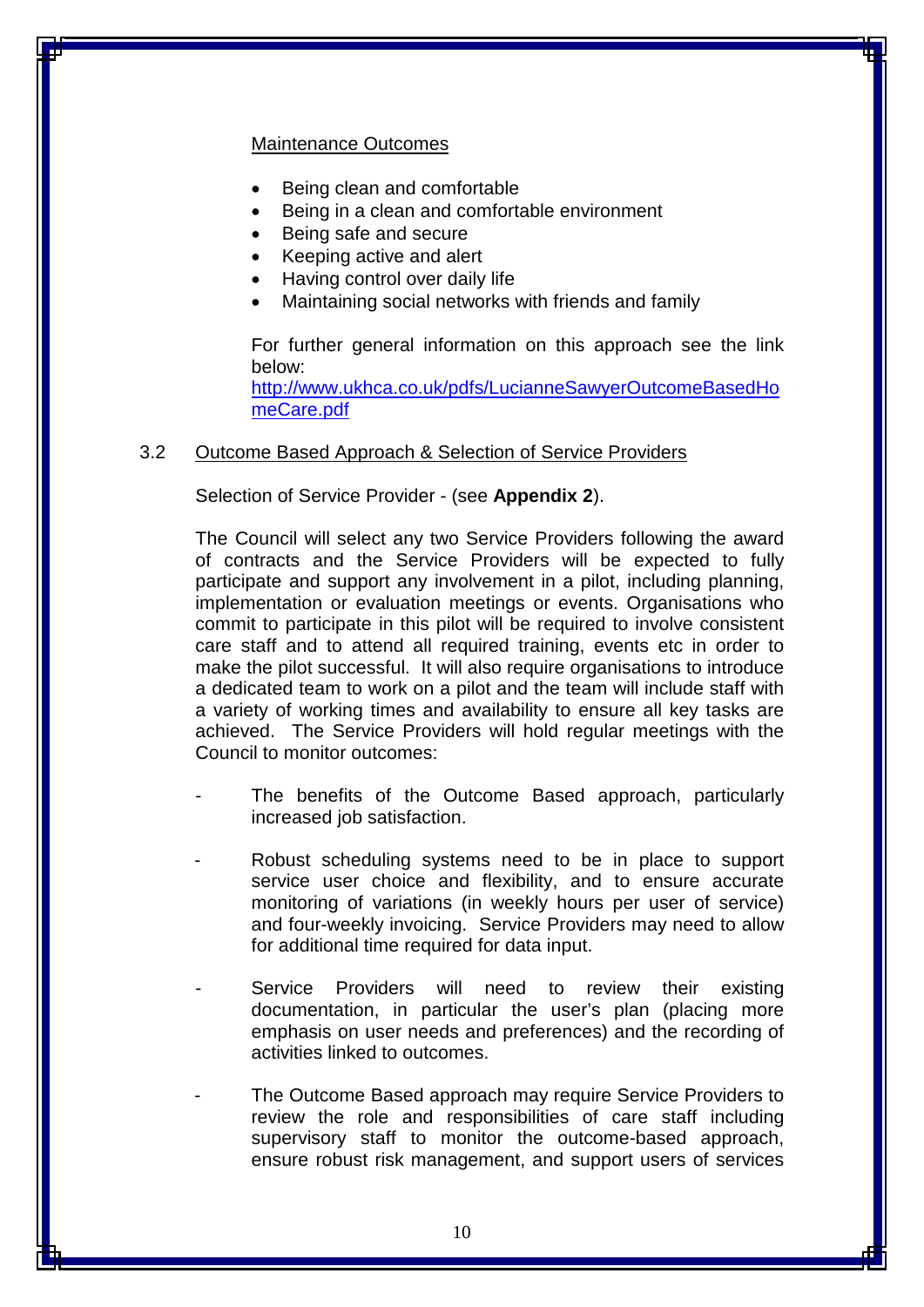to exercise greater choice and control over activities linked to outcomes.

Following the above pilot the Council will implement formally the above Outcome Based style approach of commissioning and all service providers shall require to co-operate and deliver Outcome Based domiciliary services with users of services.

#### Domiciliary services to disabled children and/or families / carers

There is separate legislation and different policies and procedures in relation to services delivered to children, but principles about desired outcomes are very similar.

#### **3.3 Contexts**

(a) Contracts

#### (a.i) **Generic Person Centred Domiciliary Services Minimum Hours Contracts**

The Council's purchasing intentions are that 7 City-wide Minimum Hours contracts as detailed below will be awarded within Leicester City:

- 6 City-wide large Minimum hours contracts to be awarded will offer a guaranteed minimum level of domiciliary care to be purchased of 800 hours per week with an option to purchase additional hours on a spot basis, if required.
- 1 Minimum hour contract for the provision of domiciliary services to the Council's and private sheltered housing schemes. The contract awarded will offer a guaranteed minimum level of domiciliary care to be purchased of 800 hours per week with an option to purchase additional hours on a spot basis, if required.
- Hours in excess of the minimum hours of the above contracts, for example to cover an agreed increment to meet greater levels of care needs, and to respond to needs of users of services will be purchased on a spot basis. The Council expects service providers to have an ability to meet the additional need and can offer an effective unit price cost.

In the event when the four weekly service value (contractual hours) is not fully commissioned or under usage occurs due to change in circumstances of users and commissioning requests the Council will monitor the take up for a period of eight weeks. A review will be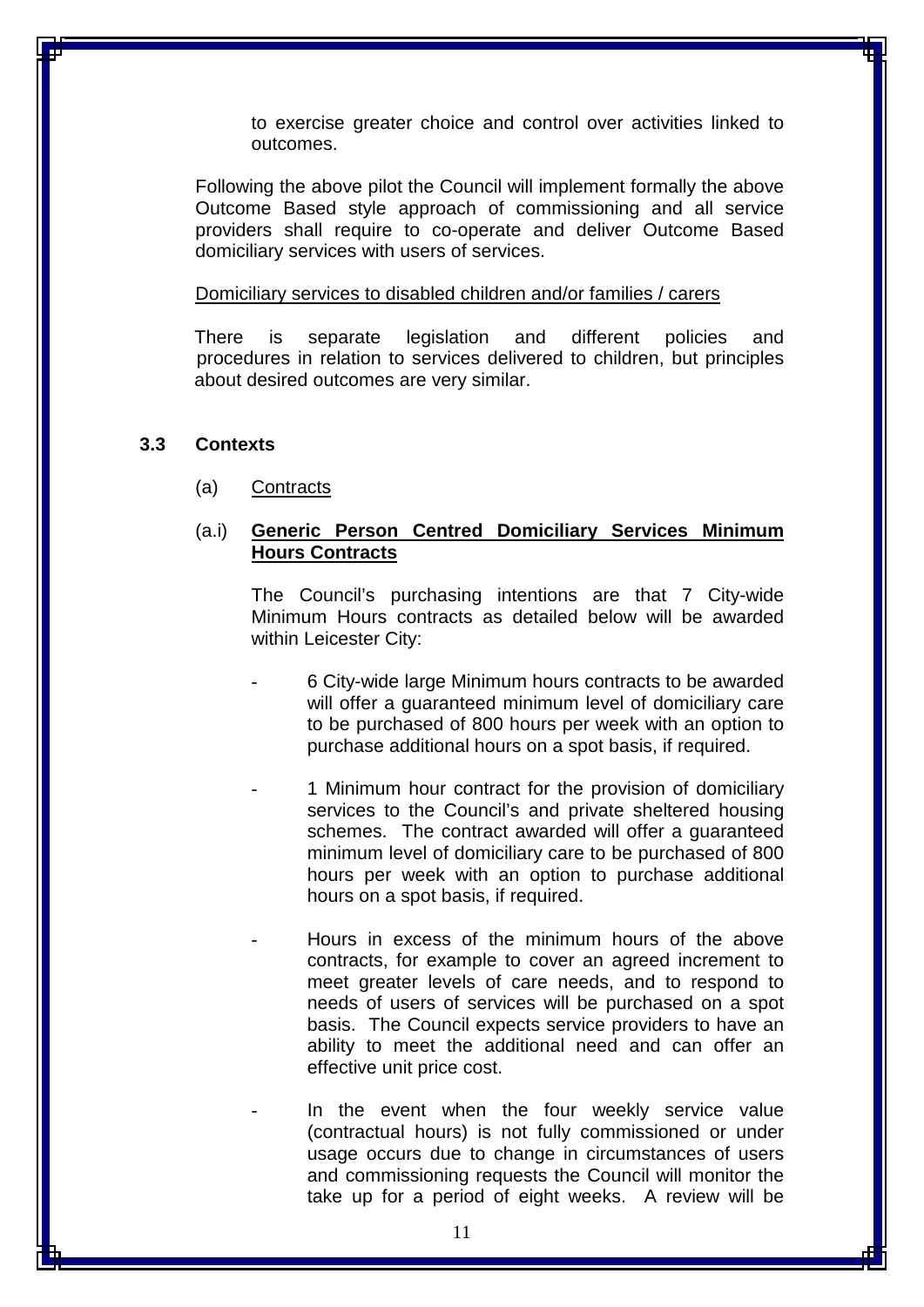required with a view to reducing the four weekly service value in consultation with the Service Provider. This will address the issue of under usage.

#### (a.ii) **Generic Person Centred Domiciliary Care Services Spot Contracts**

4 Citywide Spot Contracts to be awarded with no guaranteed level of domiciliary care to be purchased.

#### (a.iii) **Specialist Domiciliary Care Services Spot Contracts**

3 Citywide Specialist Domiciliary Care Services Spot Contracts to be awarded (Adults with neurological conditions, complex disability, physical and/or sensory disabilities with complex conditions e.g. Acquired Brain Injury, Multiple Sclerosis, Motor Neurone Disease, Stroke, Spinal injury, Parkinson's Disease, Epilepsy and any resulting challenging behaviours) with no guaranteed level of domiciliary care to be purchased.

For the purposes of the invitation to tender documents, the users who will receive such services will have a diagnosed long term neurological condition or a complex disability that is substantial and permanent. The term 'long term neurological condition or complex disability' is used as a generic term to describe specific conditions. These will include, but will not be restricted to;

- Multiple Sclerosis
- **Stroke**
- Cerebral Palsy
- Spinal Injury
- Parkinson's Disease
- Brain Injury
- Motor Neurone Disease
- Muscular Dystrophy
- Epilepsy

#### (a.iv) **Specialist Domiciliary Care Minimum Hours Contract**

1 Minimum hour contract for the provision of specialist domiciliary services linked to mental health / dementia / complex care. The contract awarded will offer a guaranteed minimum level of domiciliary care to be purchased of 200 hours per week with an option to purchase additional hours on a spot basis, if required.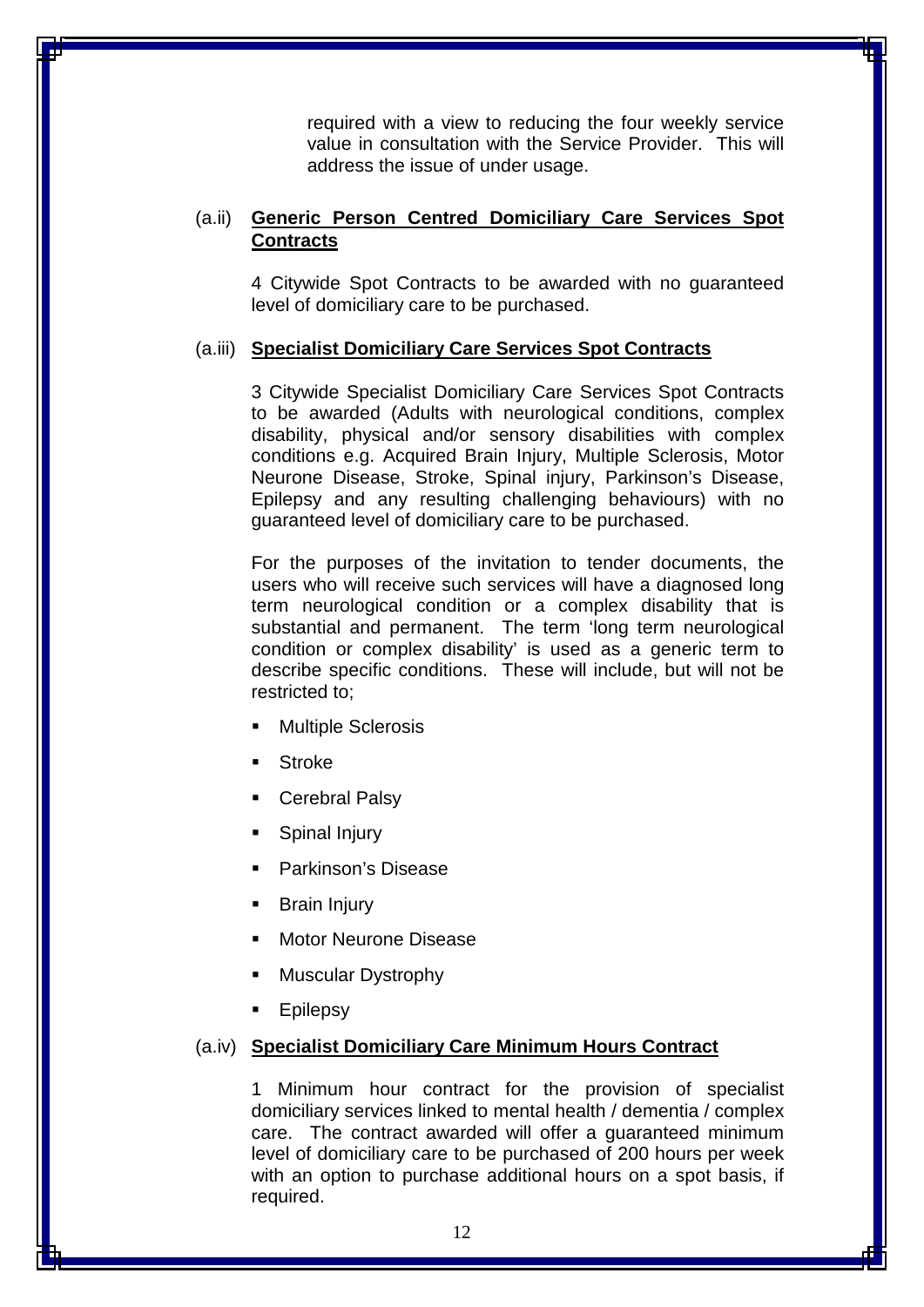For the purposes of the invitation to tender documents, the users of services who will receive such services will have a condition or a complex mental health / dementia. The Service Provider shall have care staff with adequate training preferably NVQ 2 and knowledge/experience (minimum one year) of different dementias, mental health issues such as depression, anxiety, paranoia, schizophrenia, illness progression, impact on behaviours and ability to manage it.

The Service Provider must ensure that

- care staff members have understanding of Mental Capacity Act
- all staff members are trained in relevant communication techniques
- appropriate support, advice and information available to all users to enable them to make informed decisions about their treatment, support and the ways in which these will be provided
- users of services are valued and to respect citizenship in the development of the care planning
- a needs-based, outcome focused, flexible service provision is provided which changes in line with people's unique needs

It is vital therefore for staff to have an adequate understanding of common mental health problems, the impact of loss and disability, sensory impairments and have good communication skills, particularly with people with cognitive impairment. This is especially important if services are to take on a role in supporting people with mental health problems in crisis.

The Service Provider is expected to have good working relationship with specialist resources such as community mental health teams for older people and community rehabilitation teams who may be coordinating and supervising a care plan, so that access to advice and support is easily available if people's needs change. Occupational therapy advice on aids and adaptations to the property is vital.

#### (a.v) **Domiciliary Services to disabled children and/or families / carers**

2 Citywide Domiciliary Care Services Spot Contracts to be awarded to provide services to disabled children and/or families /carers with no guaranteed level of domiciliary care to be purchased.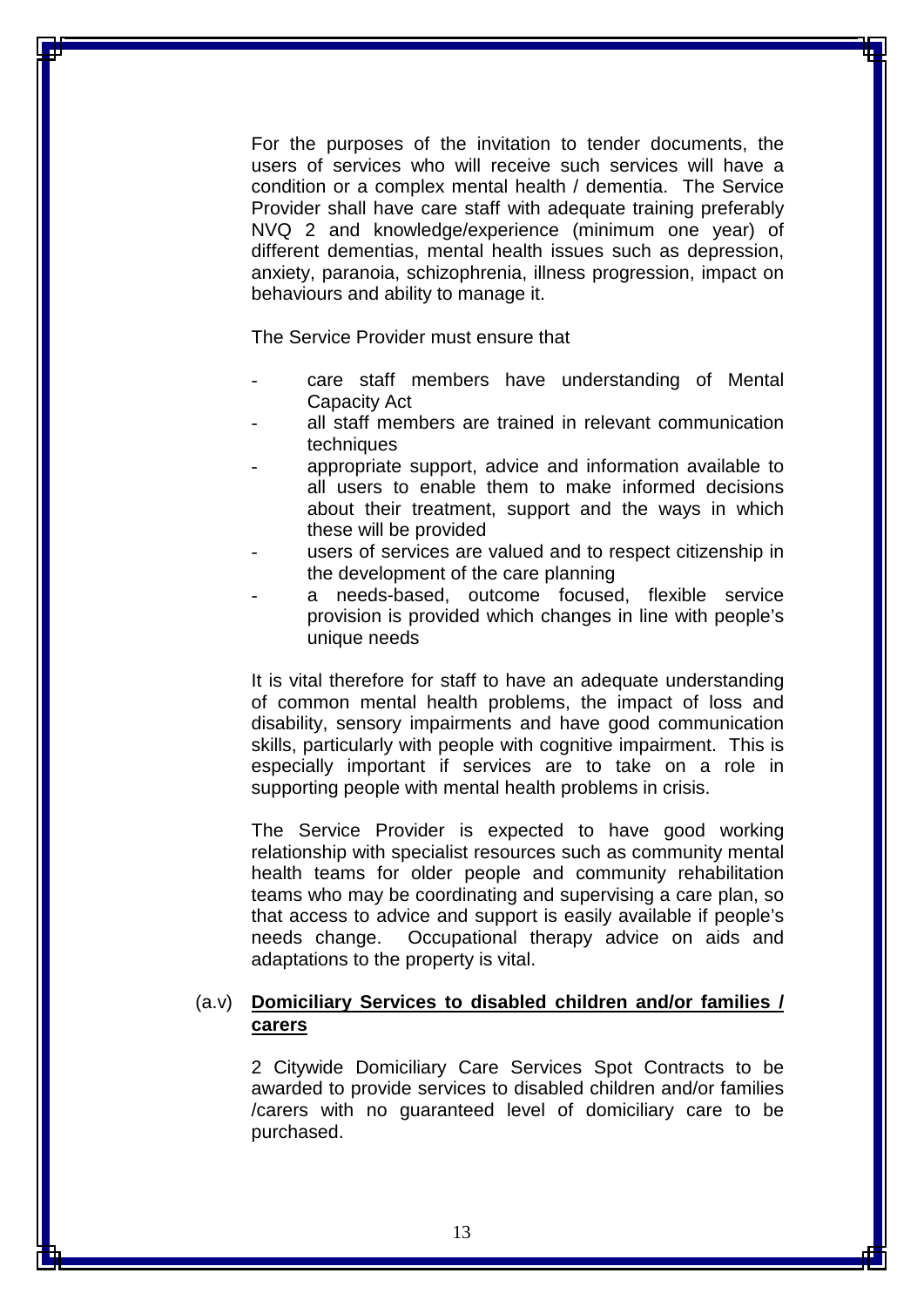#### (b) Operational Hours

The hours in each operational day that services will be purchased will be from 7.00am until 11.00 pm (daytime) and 11.00pm to 7.00am next day morning (night-time waking duty). The hours in each operational day that services will be purchased will be anytime over a 24-hour period.

#### **Note**

The Service Providers shall be expected to provide night call service after 11 p.m. if needed to be commissioned to meet identified needs of users of domiciliary care services. Any call commissioned after 11 p.m. will be a double up call and the Service Provider will be paid accordingly.

- (c) The contract will be let in month November 2008 and the service will commence in January 2009. During this period and until service start up, the Service Provider will be expected to provide input to interagency project meetings and to such activities as
	- Pre-completion meeting to agree working practices
	- Development of an operational protocol
	- Joint induction and training of staff

**Note**: The first twelve (12) weeks following the contracts commencement date, the Council will pay only for the actual total hours provided upon receipt of a four weekly basis invoice.

- (d) The length of the contract will be until January 2012 from the effective date January 2009 with an option to extend for a further 12 months at the discretion of the purchaser.
- (e) The Service Provider shall be expected to demonstrate that it is able to continue providing high quality services for the contract period. The service will provide high quality, planned care and support or urgent services, and to enable the user to maintain or improve their health and independence according to the user' needs.

#### (f) Infolinx Service Directory

Infolinx is a community information website, covering Leicestershire, Leicester and Rutland, and holds details of all social care and health agencies plus clubs, societies, organisations and self-help groups based in the region. Leicester City Council has expanded Infolinx to include service details of all contracted providers of social care and health care services.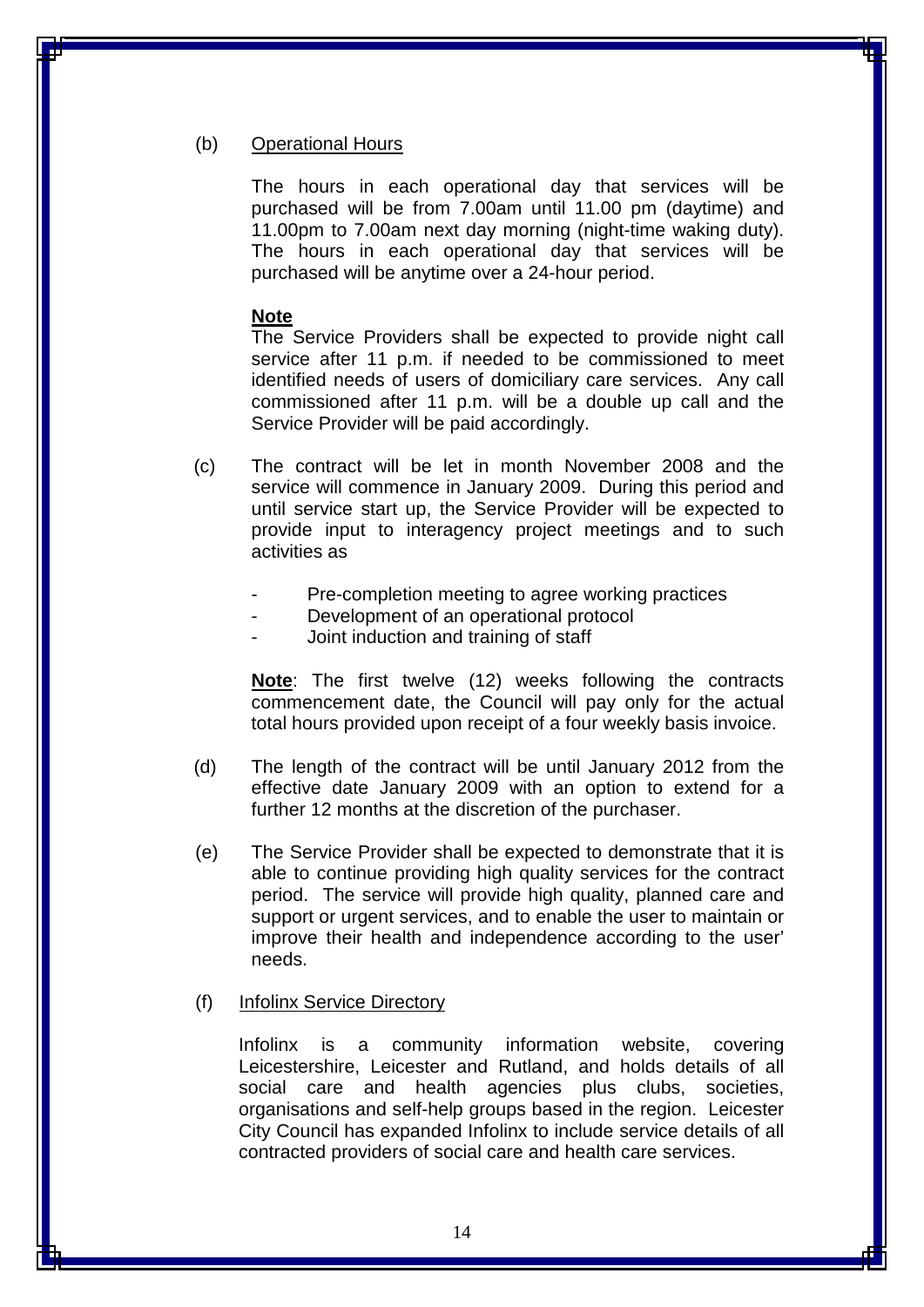As a Service Provider of social care services funded by the Local Authority and in line with the "Personalisation Agenda" and the expansion of Individual Budgets - self directed support, it is a requirement that Service Providers will make available on Infolinx, details of services purchased by Leicester City Council which will be updated as required. The information contained on Infolinx will be accessible to staff and members of the public, which will include users of services and their carers (family/friend).

#### (g) Local Involvement Networks (LINks)

From 1st April 2008, Local Involvement Networks (LINks) is a new way for people who live in Leicester to have a say how services from local social care and health services are provided. The Patient and Public Involvement Forums (PPIFs) came to an end on 31st March 2008. The PPIFs supported people to have a say in how health services were organised, delivered and planned. The LINks, will have a greater role to provide more opportunities to local people in Leicester to influence both health and social care services, except those for children. The LINks have a role to:

- enter specific services and view the care provided
- **-** ask commissioners for information about services and expect a response
- make reports and recommendations and expect a response from commissioners
- refer matters to the local 'Overview and Scrutiny Committee'.

As a Service Provider of social care services and contracted with the Local Authority it is expected that providers will co-operate fully with the LINks to assist it in its role as and when necessary, with the overall aim of improving the quality of local health and social care provision. It must be noted that independent providers are required to allow for LINks authorised representatives to enter and view, and observe the carrying on of activities in premises, which are owned or controlled by the independent provider. These activities must be in line with arrangements under section 221 (2) of the Local Government and Public Involvement in Health Act 2008.

### **4. EMPLOYMENT AND STAFFING PRACTICES**

In the provision of domiciliary services all Service Providers must ensure that they achieve and maintain compliance with the contract requirements, and in particular:-

4.1 That they are registered with CSCI and are registered to provide care for the appropriate user group, and ensure that each person in the delivery of care is fully aware of the requirements of the National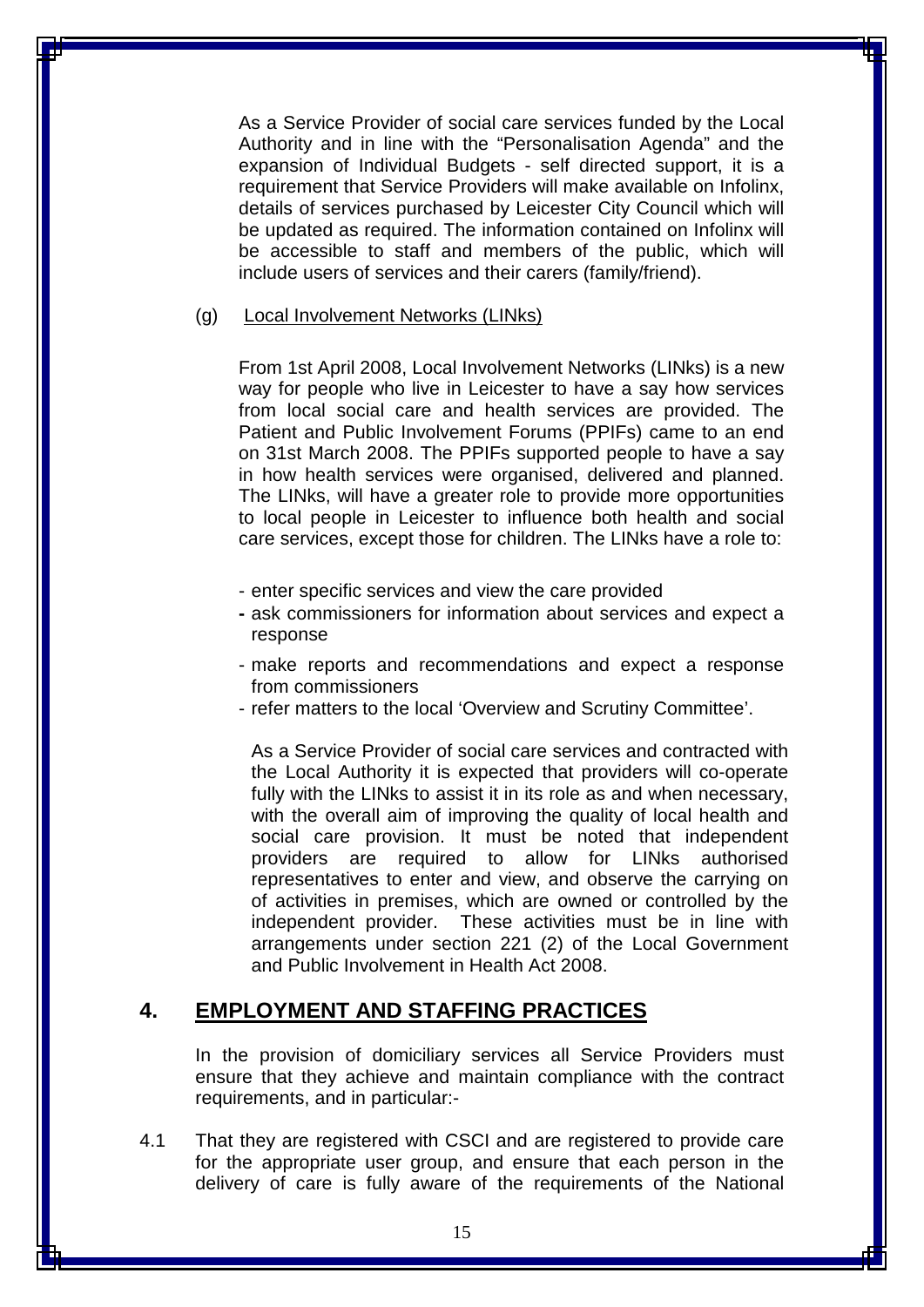Minimum Care Standards for Domiciliary Care Services as required by the CSCI. Service Providers must meet and maintain the requirements of the Care Standards Act 2000 and any associated regulations including employment legislation, sex discrimination, race relations, equal opportunities, disability discrimination, data protection, freedom of information, Health & Safety at Work Act 1974 (as amended), the Food Safety Act 1992 and compliant with human rights principles and any other relevant legislation and other standards required by national and local government agencies and the fire service.

If, for any reason, CSCI registration is suspended or withdrawn, the Service Provider will be removed from the contracted provider list.

- 4.2 That an appropriate number of competent staff are employed, and are experienced / trained (i.e. care workers NVQ level 2 and care manager NVQ level 4 in a caring capacity) to meet the needs of the contract, services and users, and to ensure continuity of service. This includes needs relating to age, race, culture, sexuality and disability and there must also be management cover whenever staff members are working.
- 4.3 That staff have the appropriate language or communication skills necessary for the tasks, and also must have a good understanding of the needs and cultural issues of the multi-cultural society.
- 4.4 That staff training and development is carried out in such a way as to:
	- (i) support the service and the users of services / family carers' needs, and
	- (ii) maintain a care worker's ongoing ability and vigilance in identifying potential hazards, and in reporting those to their manager.
	- (iii) that the skills and competencies of staff are reviewed and updated.
- 4.5 That the service is provided in a manner consistent with the Council's policy statements, particularly in respect to equal opportunities in service delivery and racial equality and environmental policy. The Service Provider is required to record and deal with racial incidents and to submit the racial incidents reports to the Council every quarterly.
- 4.6 All care staff members must be direct employees of the agency.
- 4.7 That the Service Provider's supervisory arrangements to their care workers must be as per the requirements of the CSCI.
- 4.8 That where the Service Provider has reason to believe that the safety of individual care workers may be put at risk, the Service Provider shall contact the Council's commissioning worker. Each request for additional care staff will be treated according to individual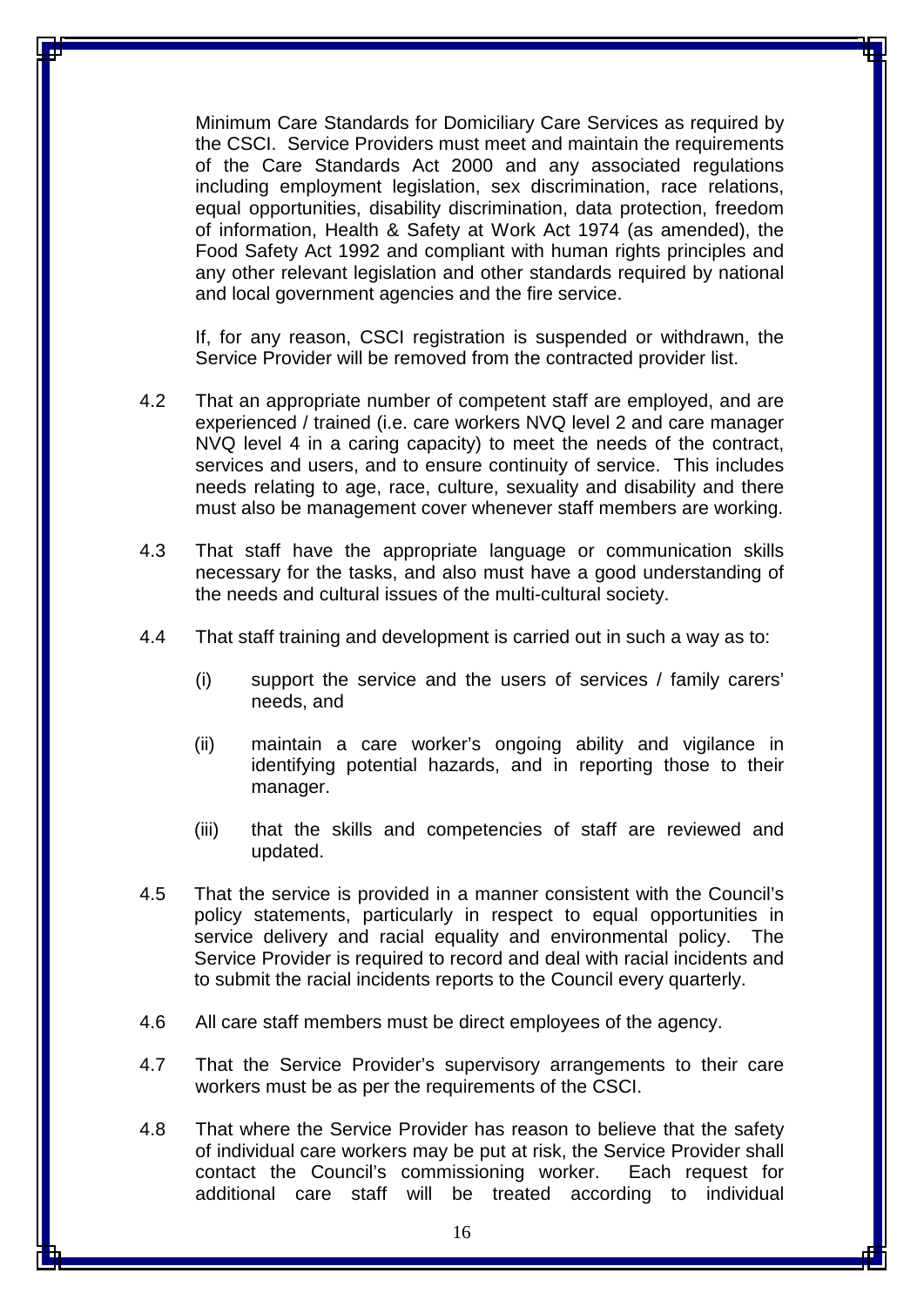circumstances. This communication does not absolve the Service Provider from complying with its obligations as an employer.

- 4.9 The Service Provider must ensure all care workers make a signed and dated declaration regarding previous criminal convictions. All new applicants and existing care staff must give their written permission for a pova / poca and an enhanced CRB check to be undertaken.
- 4.10 Service Providers staff must be provided with uniform and identification. Identification must be issued prior to attending any users of domiciliary services home and uniform must be worn at all times when care staff members are on duty.
- 4.11 Care staff members have ability and skills to respond to difficult situations, understanding of potential risk and knowledge of assessing risk.
- 4.12 Care staff must have a flexible approach and initiative, empathy to users and their family carers, patience and commitment to promoting independence where ever possible.
- 4.13 The Service Provider must satisfy itself that staff members who may use their cars for work purposes have taken out appropriate motor insurance. The Service Provider should ensure that a copy of care worker's current valid insurance certificates are always held on individual's staffing files which clearly state that the care worker is insured for business purposes.

## **5. WRITTEN PROCEDURES AND ADMINISTRATION**

- 5.1 The Service Provider must produce accessible up to date documented records and procedures. This is necessary for ensuring satisfactory and acceptable quality of service within current legislation, the contract requirements and in support of the service principles.
- 5.2 A register of users of services must be maintained. This should include:
	- Name, address, date of birth, telephone number of user
	- Name, address, telephone of carer or next of kin and/or agreed nearest contact person
	- Name, address, telephone number of GP
	- Name, address, telephone number of Adults & Housing Department Commissioning Team Office
	- Telephone number of Leicester Adults & Housing Department Out of Hours Duty Service
	- Date of commencement of service and details of agreed tasks. dates and details of any agreed changes to service, copy of current care/support plan supplied by commissioning staff.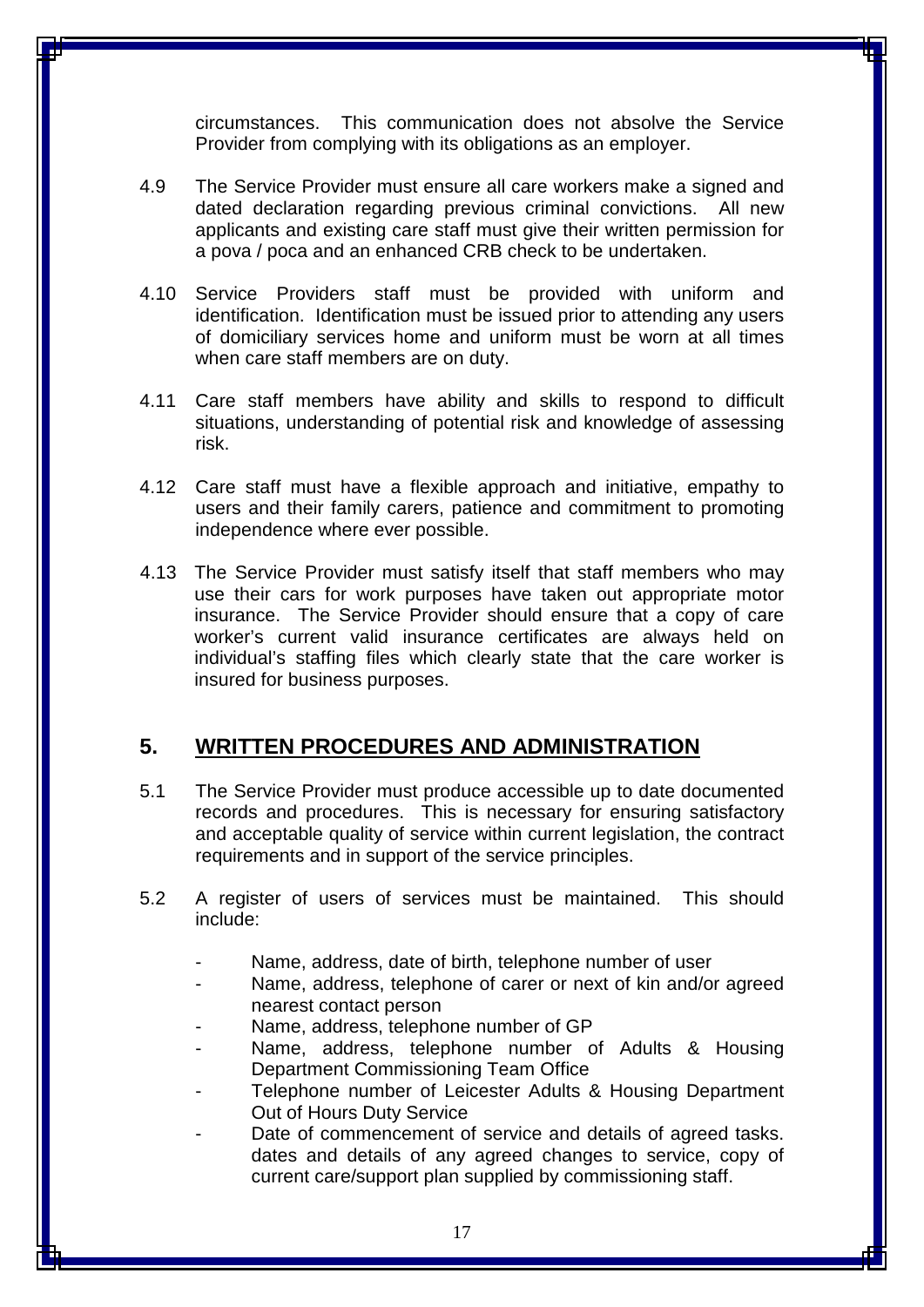- Information regarding access to users of services home, as necessary
- Any information a new care worker needs to know about a user which has a direct bearing on the service to be provided
- 5.3 The Service Provider should have systems to record any incidents /accidents which have a bearing on the user's health and welfare. The Service Provider must ensure that care workers identify hazards/risks to themselves or others whilst they are at work and it is the Service Provider's responsibility to ensure that safe systems of work are in place to properly manage risks/hazards identified.
- 5.4 Records of users of domiciliary services must be kept confidential and in a secure / locked facility and available on a need to know basis. The Service Provider should be able to demonstrate that its Confidentiality Policy is being implemented.
- 5.5 Case records should contain no more information than is needed to ensure the appropriate provision of care to the individual.
- 5.6 The Service Provider shall be required to provide 4 weekly financial and administrative information with regards to the specified block contracted hours used, number of hours vacant and the tasks carried out etc.
- 5.7 The Service provider shall be required to undertake and provide weekly monitoring information to the Council which will include the following:
	- total number of users of domiciliary services to whom services were commissioned on the last working day in each week
	- number of users to whom services were provided
	- weekly actual hours delivered
	- non delivery hours of services and reasons for this
	- names and addresses of users of services, number of hours and details of services provided in respect of any variations to the level of services specified in the care/support plan and/or Order Form
		- Electronic Care Monitoring Reports as required by the Council e.g. real time visit/timesheet information from care staff, information data for management reporting, verification of actual delivered hours against those commissioned ensuring users receive the actual commissioned hours as assessed, supply of actual data for users of services for recharge purposes, details of missed & late calls.

This list is not exhaustive and may be subject to alteration or change dependent on the information needs of the Council. Information will be provided through written means e.g. by fax or e-mail to the Council.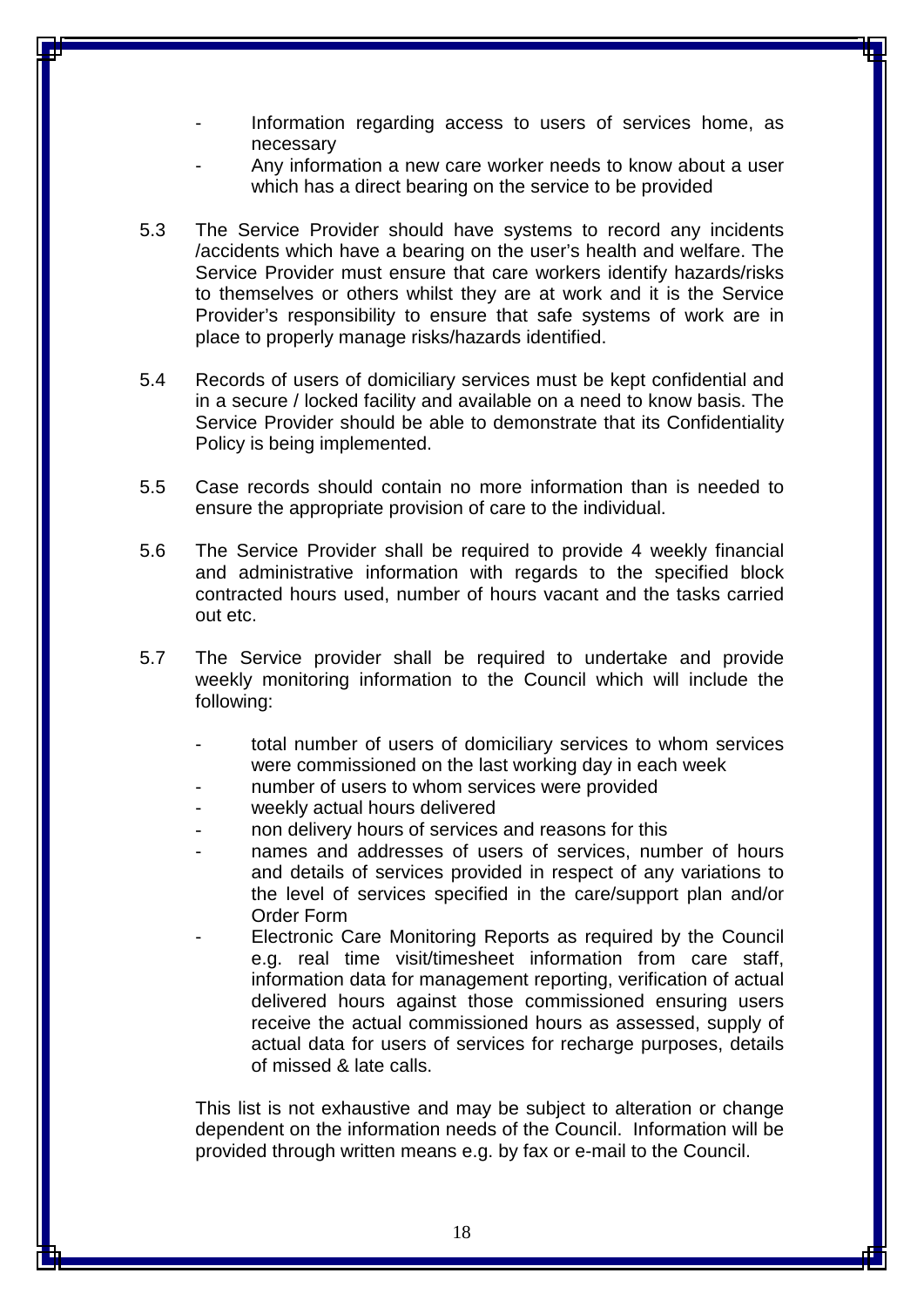## **6. PROVISION OF SERVICES**

#### 6.1 **The Operation of the Organisation**

- (a) A Service Provider which also operates as a Nursing and/or Care Home Provider, in addition to the provision of domiciliary services as referred to in this document must ensure that there is no conflict of interest between both businesses. They must be kept entirely separate in all aspects including the management structure. The Provider must demonstrate that it has adequate management arrangements in place for domiciliary care services e.g. out of hours management cover.
- (b) The Service Provider must be able to demonstrate that it has a stable and viable business framework.
- (c) The service will be available 365 days of the year. The service must be accessible by telephone out of hours or in an emergency and Emergency Duty Teams, users of domiciliary care services and their family carers notified of the availability. The out of hours/emergency telephone number will be the same as the administrative office daytime number.
- (d) The Service Provider must have appropriate employers liability insurance and professional liability insurance.
- (e) The Administrative office will be based in Leicester and be accessible for enquires, to receive referrals and take bookings from Monday to Friday between the hours of 8.30am to 5pm (4.30pm on Fridays), excluding bank holidays. Access will be by telephone, email and fax and confirmation of booking will be in writing (paper or electronic depending on user preference).

#### **Essential requirements:**

- The premises must be suitable for their purposes i.e. clean, secure and with lockable facilities to ensure confidentiality of all records held by the agency.
- Service Contracting & Procurement Unit Leicester City Adults & Housing Directorate must be notified in writing immediately of any change to the location of the office base, telephone/fax no., e-mail etc.
- If the agency is run from domestic premises, a separate part of the accommodation must be designated for office use, and the Service Contracting and Procurement Unit must be informed of this.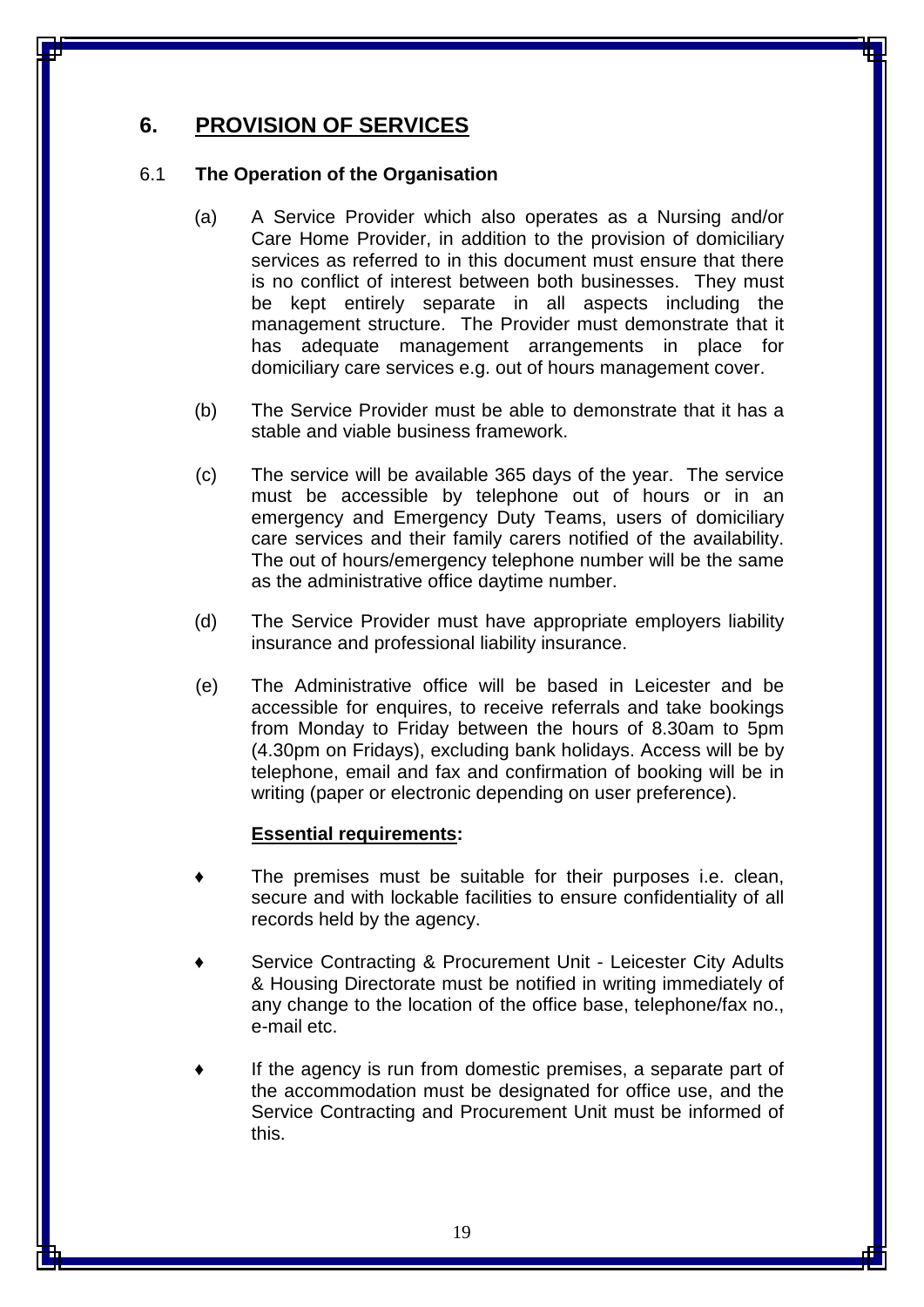- The premises must provide a safe working environment for staff, and must be accessible to officers of Leicester City Council and to users and their carers.
- Where necessary the premises must have a current fire certificate and adequate insurance cover. These certificates must be made available to the Service Contracting and Procurement Unit upon request.
- The office must be connected to a telephone system together with the same telephone number for dealing with calls out of office hours. Answer phones must not be used.
- The Council's intention is to introduce electronic business facilities in response to the requirements of the Modernising Agenda. The premises, equipment, computer must be compatible to adopt these changes.
- (f) The Service Provider must provide evidence that it has public liability (third party) insurance to the minimum level required by the Local Authority.
- (g) The Service Provider premises and equipment such as filing cabinets must be secure, lockable, safe and fire proof.
- (h) If the business is run from domestic premises, a separate part of the accommodation must be designated for office use and secured appropriately.
- (i) The Service Provider must be able to demonstrate that it has office systems, which can accommodate the minimum requirements of the Council. This will include reconciling time sheets to care rotas, ensuring time sheets are completed correctly and that user's signature has been obtained on each visit, as well as reconciling the Purchasing Schedules with an invoice for service. This may change when the Electronic Care Monitoring system is in implementation.
- (j) It is the responsibility of the Service Provider to ensure that information held on computer in relation to a care worker, or user of services is registered under the Data Protection Act, 1984. It is a further requirement that the Council is listed as a disclosure on any registration documents. Furthermore, the Provider must make available to the Council a copy of their current valid Data Protection Registration Certification upon request.
- (k) All users of services information held on computer must have adequate password protection.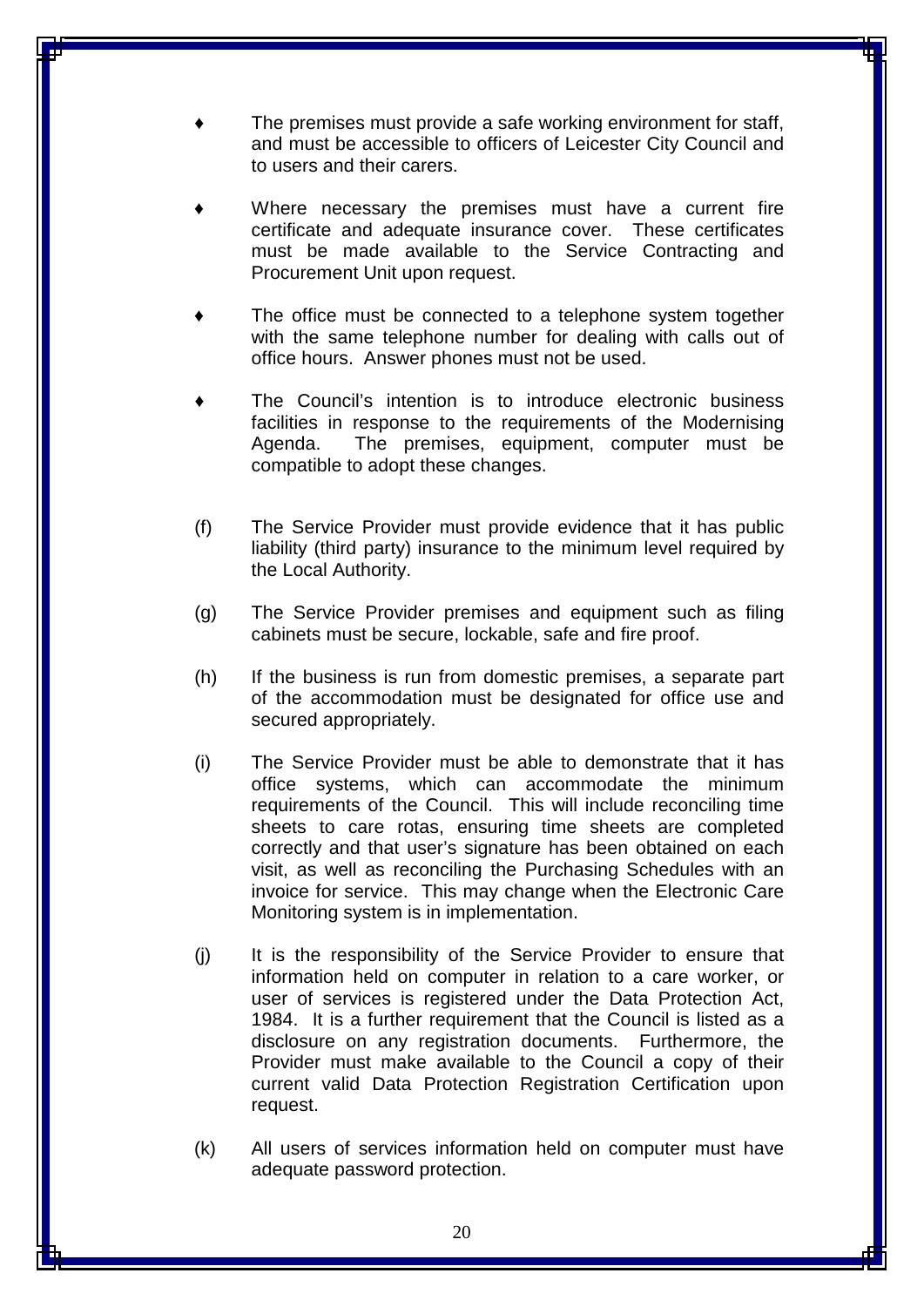(l) The Service Provider must have a written statement/brochure (translated in appropriate languages if required) concerning its services, which should be given to users of domiciliary services no later than the first visit.

This document should include:

- a statement of the aims and objectives of the Provider
- how the users or someone on his/her behalf can contact the manager or other relevant person at all times
- a statement about how the users of domiciliary care services can complain
- a statement concerning the Provider's policy on equal opportunities/non-discrimination
- a statement concerning confidentiality

#### 6.2 **Electronic Care Monitoring System (ECM):**

- (a) During the contract period the Service Provider contracted shall fully co-operate and implement without delay at the request of the Council an electronic care monitoring system as specified by the Council.
- (b) The Council is committed to meeting the challenges set out by initiatives and central government reviews, such as the Gershon Efficiency Review of 2004. This highlighted the need for local authorities to release major resources out of activities which could be undertaken more efficiently into front line services enabling authorities to meet the public's highest priorities. The Service Provider acknowledges that it is the Council's intention during the course of this contract to introduce electronic purchasing, payment facilities and support monitoring facilities into the business processes of the Council. The Service Provider warrants that its premises, internal facilities, equipment, computer hardware, software, information flow, licence arrangements and access to conducting media and communications links are such, as are capable of adopting such facilities to the extent of the known commercially available systems, as at the commencement of this contract. The Service Provider further agrees and undertakes to reasonably cooperate with the Council and to endeavour to implement changes to improve their ordering, invoicing, payment and recording systems so as to facilitate the operation of this contract and the provision of the service.
- (c) It is envisaged that a Remote Electronic Care Monitoring System will enable more accurate and reliable information to be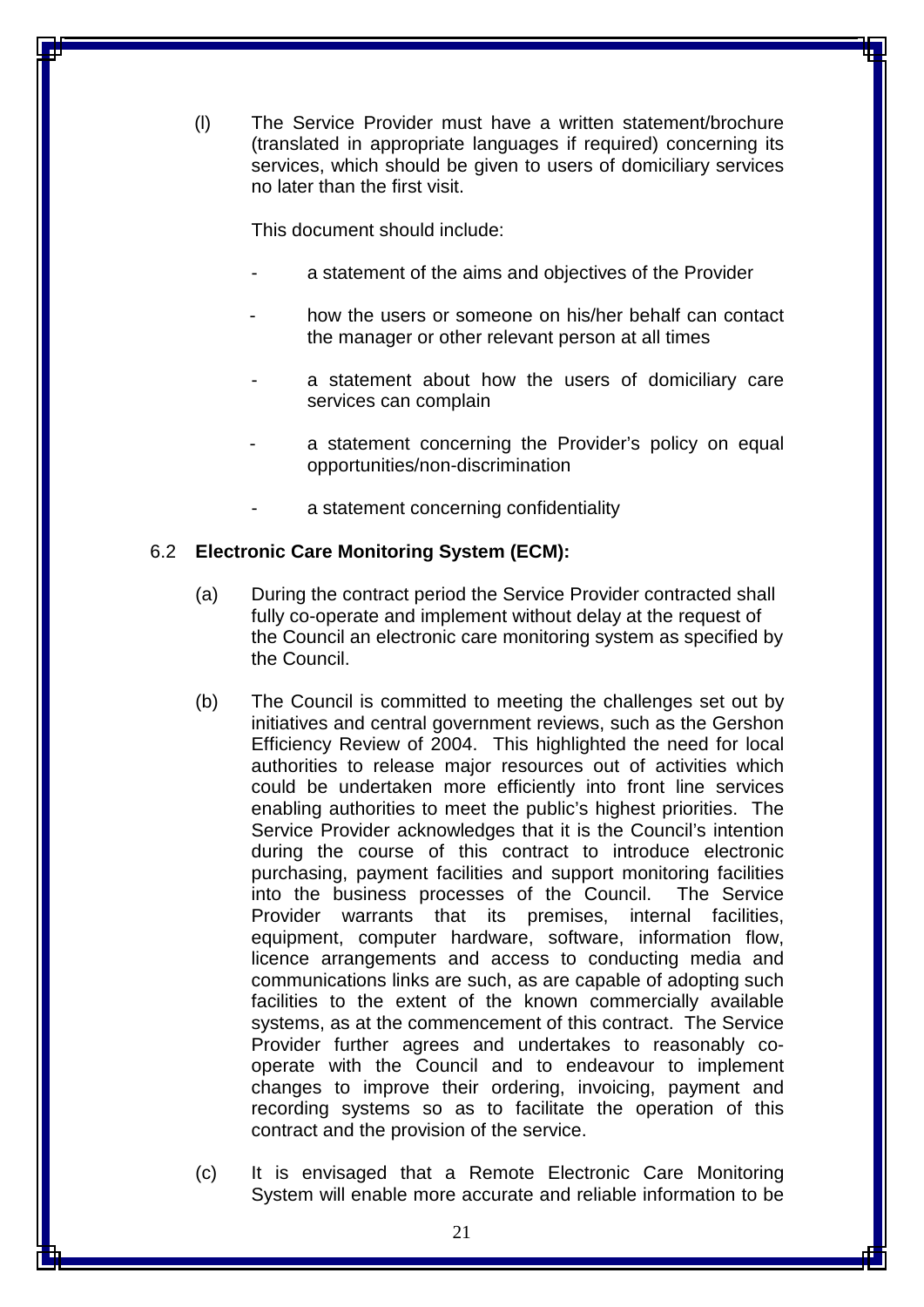gathered in line with Fairer Charging. In the future, in line with the "our health, our care, our say" government white paper, the Council will be working towards the vision set in this directive to provide people with quality social care and highlights a need for change in the future. It gives users of services more independence, choice and control. Therefore, Service Providers must have ability to comply with requirements in flexible solutions that have the potential to meet future government needs.

- (d) The Service Provider shall co-operate with the changes in business processes including the invoicing arrangements from the Electronic Care Monitoring System implementation in 2009.
- (e) The minimum length of visits required following the implementation will be revised to 15 (fifteen) minutes. Any additional service delivered will be paid on a set banding basis till the end of that particular visit. Details of these bandings are under consideration and further details of it will be provided once the arrangements are finalised.
- (f) Details of requirements for written invoices and time sheets etc will be provided to the Service Providers following the award of contracts.

#### 6.3 **Referral, Nomination and Service Access Mechanism**

**This Section will be revised once Outcome Based Commissioning is in place within an agreed time scale as advised and instructed by the Council. In the time leading up to that the traditional method of commissioning of domiciliary care services will be used, except at this stage a new assessment, care plan and support plan for example, will be piloted in 2009/10.** 

- a. The Council will have sole rights to commission the service in this specification.
- b. The Council is remodelling the Intake team to a 'one stop shop' reablement service. We expect both new and old users to use this service for up to six weeks, following which any ongoing domiciliary care provision will be with an external service provider. The majority of users will be referred from the Intake team following rehabilitation. It is expected that the external provider will continue to promote / regain skills accordingly.
- c. As most users go through Intake referrals will be made as per usual. Following an ongoing assessment in accordance with the Councils Fair Access to Care Eligibility Criteria. The assessment, determination of eligibility and referral will be made by the Council. Intake will send user details to Domiciliary Care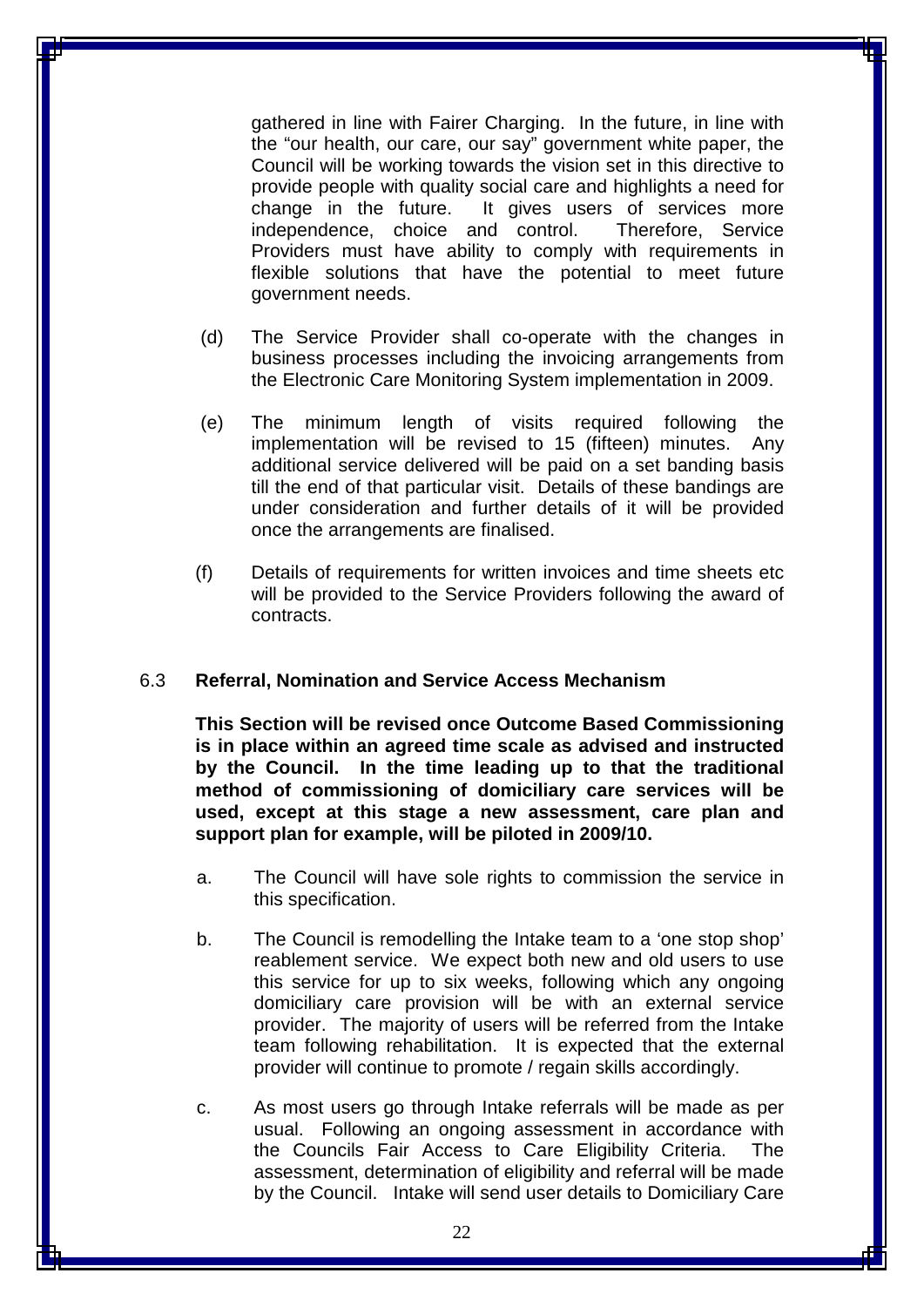Bureau (DCB) who will select and contact a Service Provider who can meet the specified support requirements. Following a confirmation of the Service Provider the commissioning worker confirms arrangements with the Service Provider and relevant documentation including the care plan, Order Form etc. are sent once the Service Provider agrees acceptance of the package. The Service Provider must ensure all package details including the documentation are received and details are correct as discussed. The Service Provider must seek clarification for any unclear matters prior to its commencement.

- d. Requests for an assessment of need may be made by the service user, carers, voluntary groups and primary and secondary care health services. The Service Provider will ensure that such requests are directed to the Adults & Housing Department of Leicester City Council.
- e. The Service Provider will be expected to supply the service by following the care plan and as per Outcome Based services will work with the user to complete a support plan. The Service Provider will make no variation in the Service commissioned unless the Service Provider seeks the prior agreement of the Council's commissioning worker and the Service Provider can demonstrate to the commissioning worker that an emergency arose requiring retrospective approval.
- f. By the very nature of the services and the changing needs of the user, there may be variations in the service from time to time. If the commissioning worker or other worker, as designated by the Council revises the Care Plan the Service Provider will receive a new Order Form and revised copy of the Care Plan.
- g. Where planned additional care is required on a one-off or short term basis, either at the request of the carer, commissioning worker or other designated person, and after agreement, the Service Provider will receive a new Order Form from the worker or other designated person to authorise the additional support.
- h. Each Order Form shall relate to the services commissioned for one service user. The Order Form shall state the level and frequency (number of episodes).Once the Service Provider and user determine how the outcomes are to be met a Support Plan is completed together. This will then be sent to the Council within a week to agree it.

**Note:** It is to note that the current Order Form for commissioning of domiciliary care services is under review in order to reflect the electronic care monitoring, outcome based approach and personalisation agenda.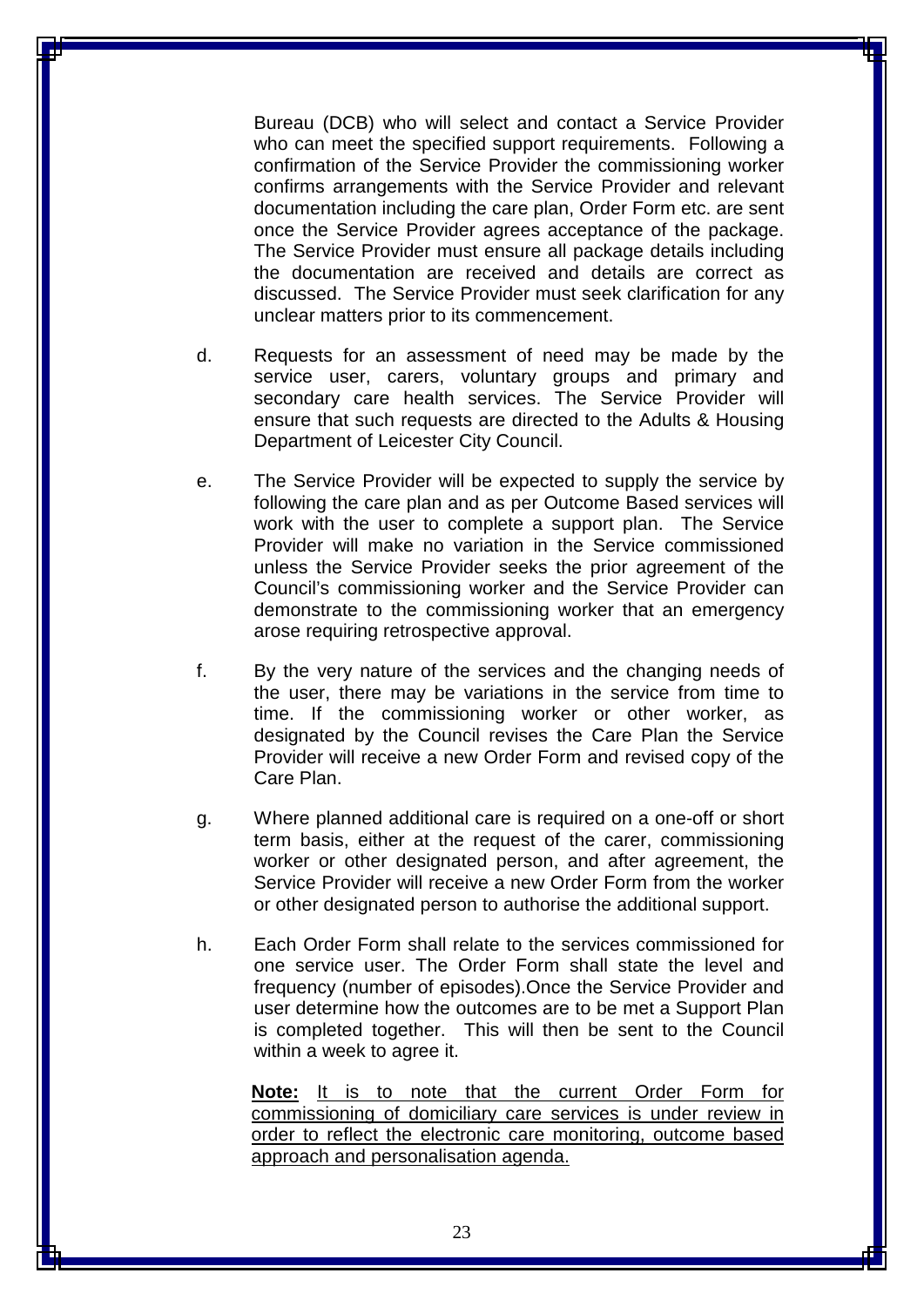- i. The Service Provider will not, without prior agreement of the Council enter into any negotiations either directly of indirectly with any user/carer or any third party the effect of which would be to:
	- Vary or amend the service provision as stated in the Order Form (including the resource allocation level, duration and frequency which is to be provided)
	- Vary or amend the terms and conditions contained in the specification
	- Provide any services to the user/carer in replacement for the service provision stated in the Order Form.

#### 6.4 **Care Delivery**

(a) The Service Provider should provide guidance for Care staff on the tasks which may have to be undertaken, how staff should treat users of services and informal carers / family and how they should handle specific situations.

Care staff should receive written guidance on:

- health and safety requirements
- cash handling on behalf of users of domiciliary services and a record of all transactions must be kept in the user's home.
- confidentiality
- dealing with complaints
- non-response to visits
- recording of accidents and incidents
- contact with Adults & Housing Department staff and other professionals, relatives and carers
- handling of user's keys it is this Council's policy to not hold user's keys. If gaining entry to a user's home proves problematic, refer to commissioning team.
- dealing appropriately with emergency situations
- (c) Once the Service Provider has agreed to provide services, the care worker(s) chosen to undertake the tasks should be given relevant information about the user's needs and special requirements. This should include a written task assessment which should cover COSHH, general risk assessment and must be recorded on user's files and must be made available to the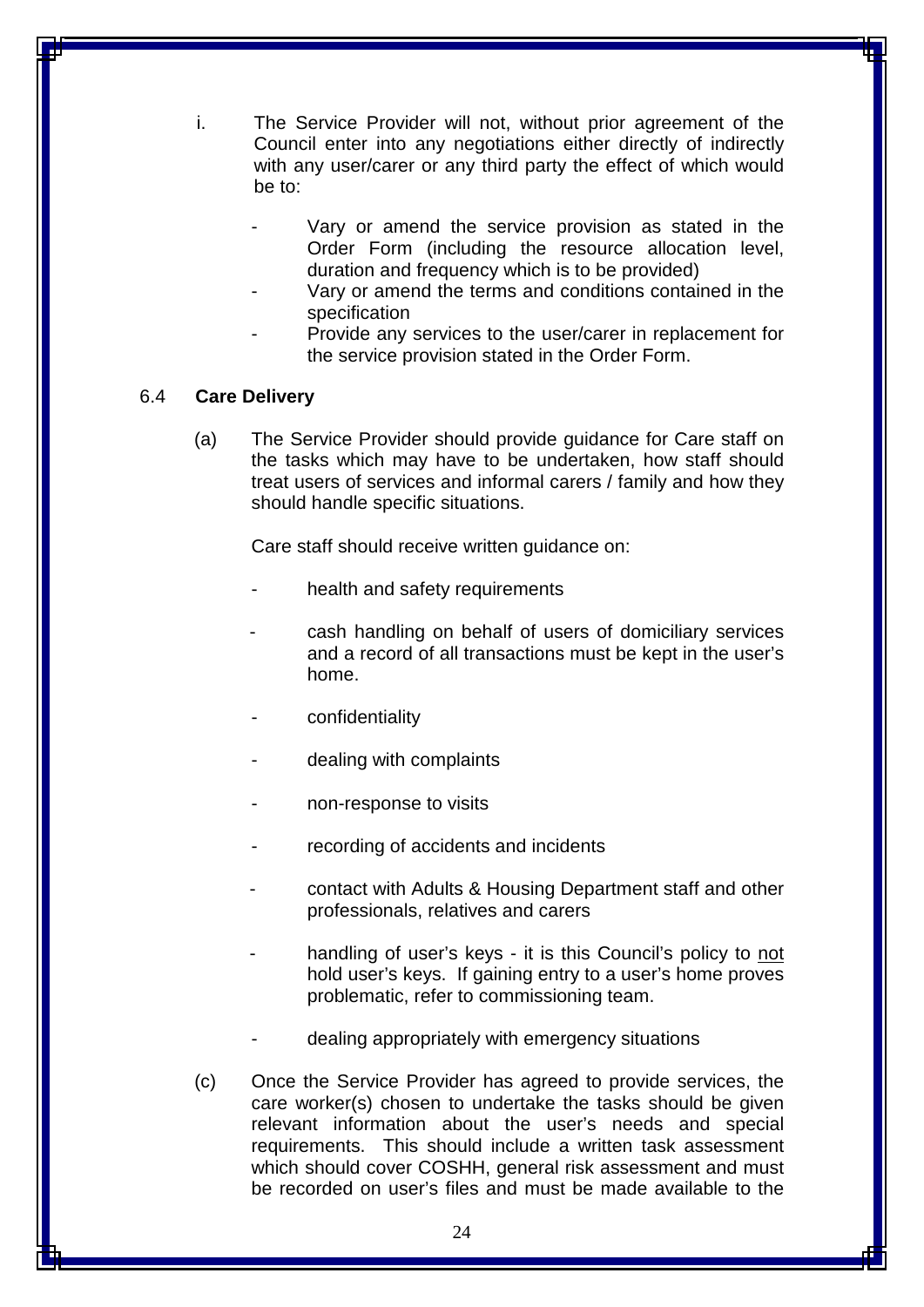Council upon request. This should also include any needs arising from the person's cultural, ethnic or religious backgrounds, from specific disabilities, illness or from gender.

In planning service delivery with the users of domiciliary care services, the views of the user must always be the starting point alongside their views about how the Outcomes can be met within the time agreed. Where users lack the capacity to do so, the Provider must work within the principles and guidance of the Mental Capacity Act 2005, and work with others who can interpret and represent the users' views. Guidance about how to apply these principles you must refer to 'Guidance for working with people who are unable to express their wishes through lack of Mental Capacity'.

(d) The Service Provider must ensure that a pre visit to a user's home is carried out which includes a full health and safety check prior to the commencement of service.

The only exception to the above is those referrals deemed by the Council to be emergency referrals or hospital discharges.

A full Health and Safety check must be carried out as soon as possible following an acceptance of a referral.

- (e) The Service Provider must inform the care worker(s) of any significant known changes in the person's situation prior to the next visit.
- (f) Managers and care workers must establish how the user wishes to be addressed and ensure that is adhered to.
- (g) Care workers must establish how the user prefers personal care / domestic tasks to be carried out and follow those wishes as far as possible. Where there is difficulty in doing so, the problem should be discussed with the user(s) and family carer(s), if applicable, involving the Provider's care manager as appropriate.
- (h) The Service Provider should ensure that care staff members clearly understand they should never be accompanied by any unauthorised person when attending a user's home, (e.g. spouse/partner or children of care worker).
- (i) The Service Provider should ensure that staff members clearly understand the professional boundaries of their contact with users, e.g. care staff should not give users their home address or telephone number.
- (j) The Service Provider must provide continuity of care to users of domiciliary care services. Where changes have to be made in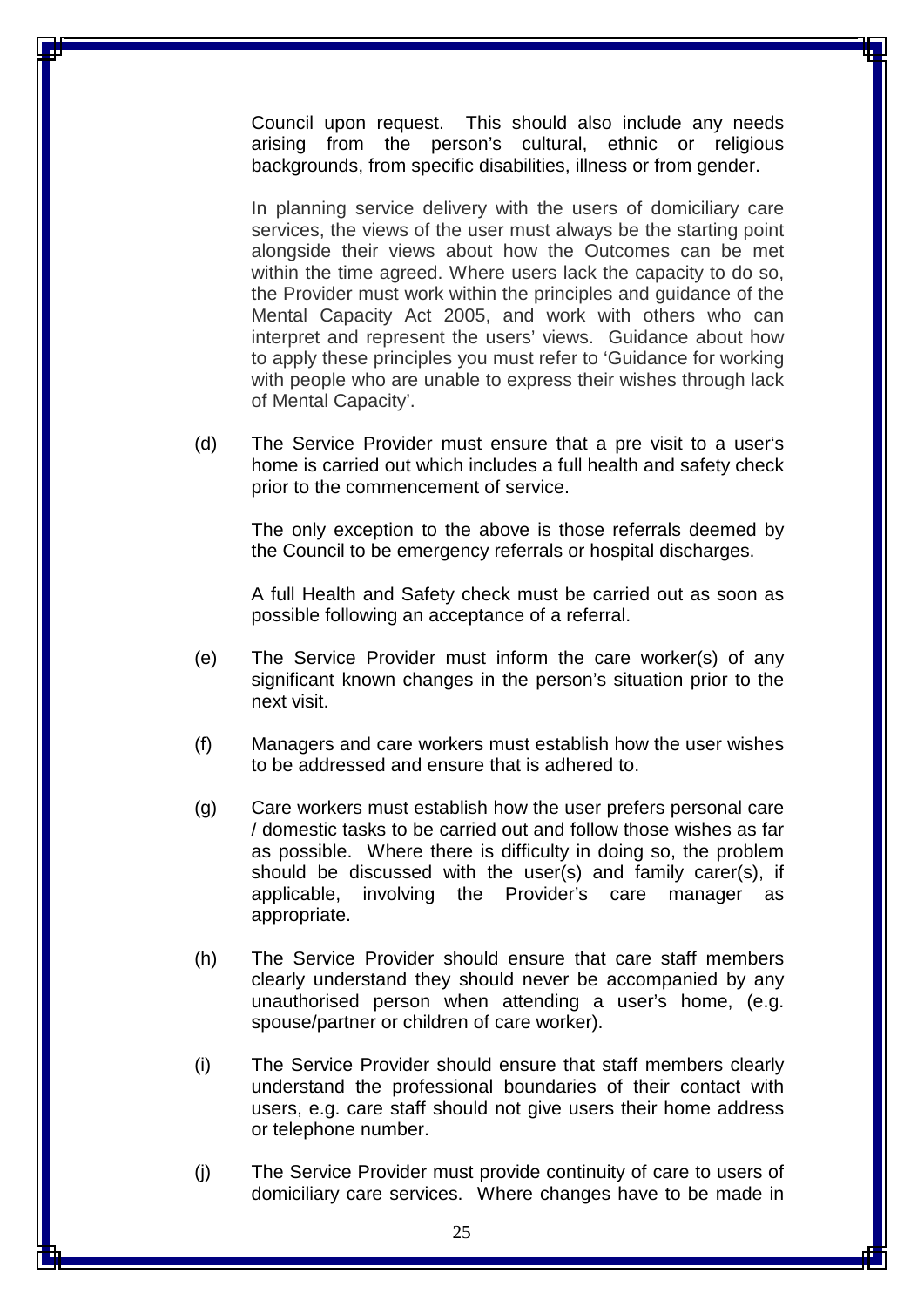relation to care staff, the user and family/carer (if relevant), and relevant Adults & Housing Department staff must be informed of this by the Provider and the reason for it, wherever possible in advance of the service change.

- (k) It is the responsibility of the Service Provider to make appropriate replacement arrangements if sickness or other events prevent the usual care worker from attending. The user must be informed of the change of carer. The Service Provider should ensure it has systems to provide cover for staff absences. It is the responsibility of the domiciliary care provider not the care worker to make the arrangements to cover the absences. The replacement care worker must be fully competent and have the training and the skills to be able to deliver the care. The user must not be left without a service unless this is agreed between the user, the Council and the Service Provider. The Local Authority In-House Service will not be used to cover such packages. Performance defaulting will result in the withholding of reasonable payment. The Councils shall be entitled to recover the additional cost of such alternative provision from the original Service Provider.
- (l) The Service Provider must notify the user and family/carer (if relevant), and relevant staff in the event of any inability or failure to deliver a service or change of staff.
- (m) The Service Provider is responsible for supplying appropriate protective clothing and for ensuring that universal precautions are followed, e.g. aprons, overalls, rubber/latex gloves and hand-wash disinfectant as well as goggles if required.
- (n) The Service Provider's Care Managers and Care staff must work in close liaison with Adults & Housing Department staff at all times. This may include:
	- Adults & Housing Department staff who are responsible for co-ordinating the user's care package
	- Senior staff who are responsible for authorising purchase of the service
	- Contracting staff who are responsible for monitoring the **Contract**
- (o) The Service Provider's Care Managers and/or Care Workers must bring to the attention of appropriate Adults & Housing Department staff any serious concerns regarding the health or welfare of individual users. Equally they should notify any positive changes in the user's situation or capabilities.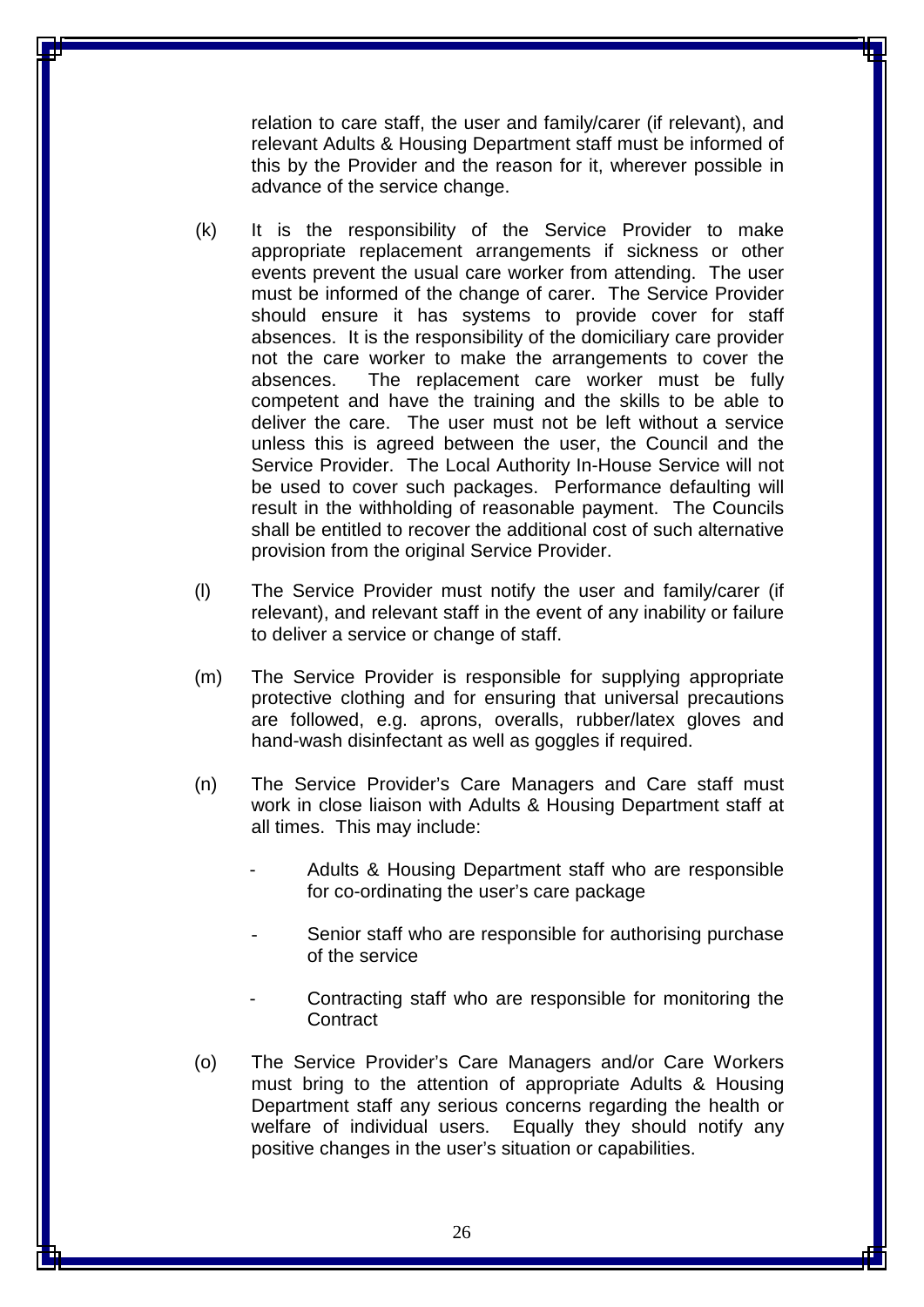- (p) Management cover must be provided by each Provider to cover during normal working hours and out of hours (including evening/night duties, Weekends and Bank Holidays). The use of a message-taking answer phone is not acceptable for this purpose.
- (q) The Service Provider will provide a range of services to meet the assessed needs of the user of services of domiciliary care regardless of age, race, culture, sexuality and disability in accordance with the specified activities on the user's care/support plan and which meet the Specification within a standard satisfactory to the Council.
- (r) The Service Provider must take responsibility for ensuring that sufficient information and clarity in instructions are received. This is in order to provide a safe and effective service, and should include contact with the named assessor for verbal or written clarification where there is any doubt.
- (s) The Service Provider is expected to give a clear indication of whether a service order can be met by responding within a maximum of 24 hours of the request or immediately in the case of an emergency.
- (t) Service Providers should have in place methods by which they can measure, evaluate and review the service they are offering. This should be carried out in consultation with the users of that service. This information should be made available to the Council for monitoring purposes, which may be required at various intervals during the period of the contract.
- (u) The local office, telephone number and the care manager's name must be given to every user and their family carer, commissioning staff and contracts staff. Any changes in these details are to be forwarded immediately to users and their family /carers, commissioning staff and contracts staff.

## **Continuity of Service**

#### **Essential requirements:**

- There must be sufficient care workers to ensure that the service is always provided when needed, but with minimum disruption to the user.
- All of the services provided must be delivered with dignity, respect and to the users' satisfaction.
- It is expected that users will receive help from no more than four different care workers over a period of two weeks, particularly in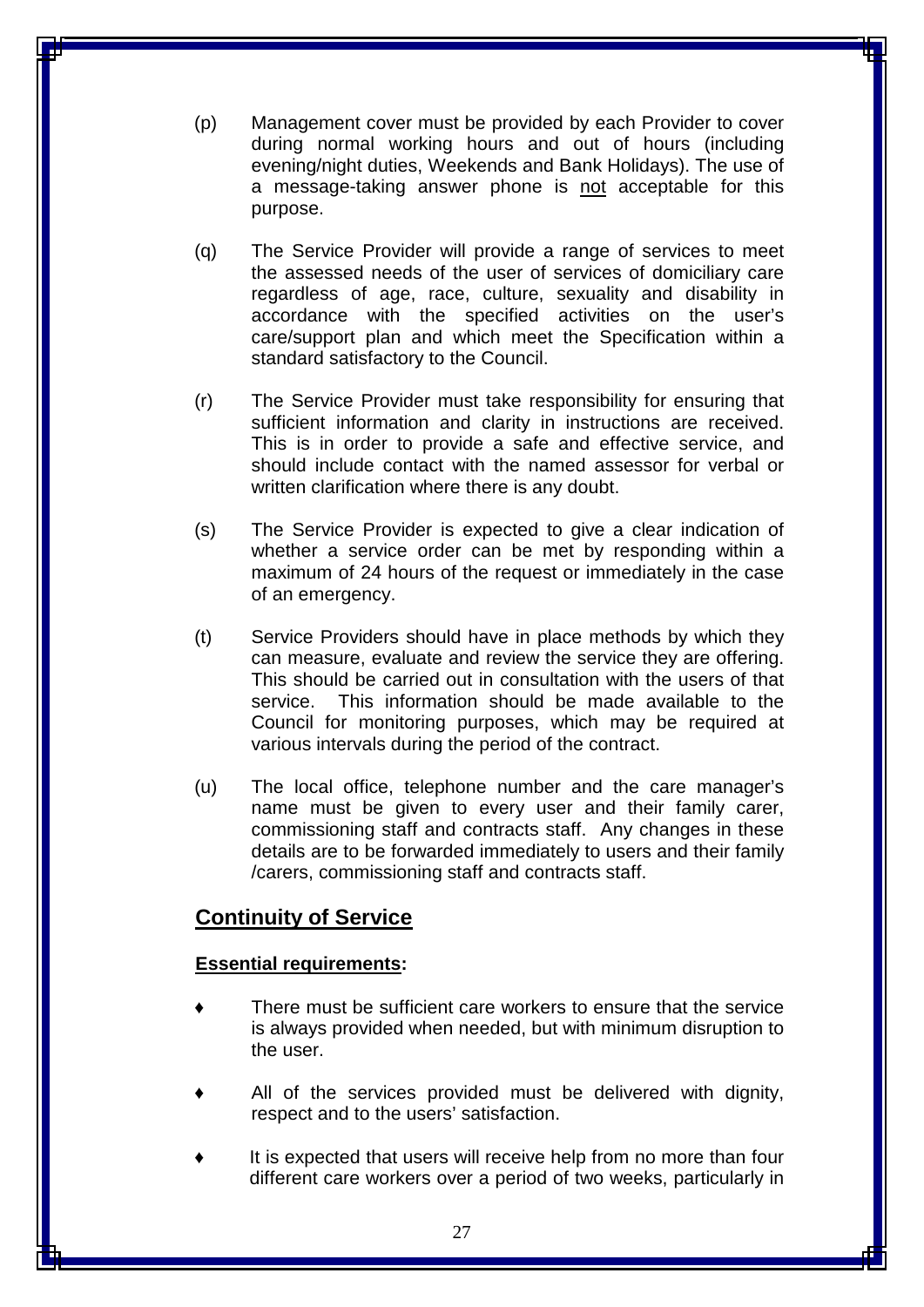the case of personal care. The manager must notify the Adults & Housing Department if this stipulation is not adhered to.

- If a definite time for the provision of service has been given it is essential this is adhered to. No changes can be made without the agreement of the commissioning worker in Adults & Housing Department.
- Sufficient time must be given for each task to be completed so that the user does not feel that they are being rushed. This is particularly important for the personal service, which may be provided outside normal hours e.g. early mornings, late evenings, weekends.
- Agency manager must be informed by commissioning worker if there is more than one Provider delivering a service to a user. Any difficulties must be referred to the commissioning worker by the agency manager.
- If an agency misses a 'planned call', for whatever reason, the Manager must notify the commissioning worker as soon as possible after the incident has occurred or as early as possible on the next working day if the incident occurs out-of-hours.
- Under no circumstances must an agency sub contract any of its work.
- Any new care worker, in the case of personal care, must be introduced by one of the existing care workers known to the user unless in an emergency or unanticipated circumstances, e.g. existing care worker suddenly taken ill.
- A care worker must be able to communicate with the user in whichever way the user chooses, e.g. in user's first language or by sign language.
- In the exceptional circumstances of a service not being provided at the time a user expects to receive it, every effort must be made by the Service Provider to contact the user concerned or family member to advise them of this.
- The Service Provider must ensure appropriate travelling time between visits is undertaken when allocating work and this must be detailed and evident on care workers' work schedules.

#### 6.5 **Relationship**

The Service Provider will work within the outcomes set out in the care/support plan and/or the user of services agreed outcome based care/support in line with the welfare and wishes of the user.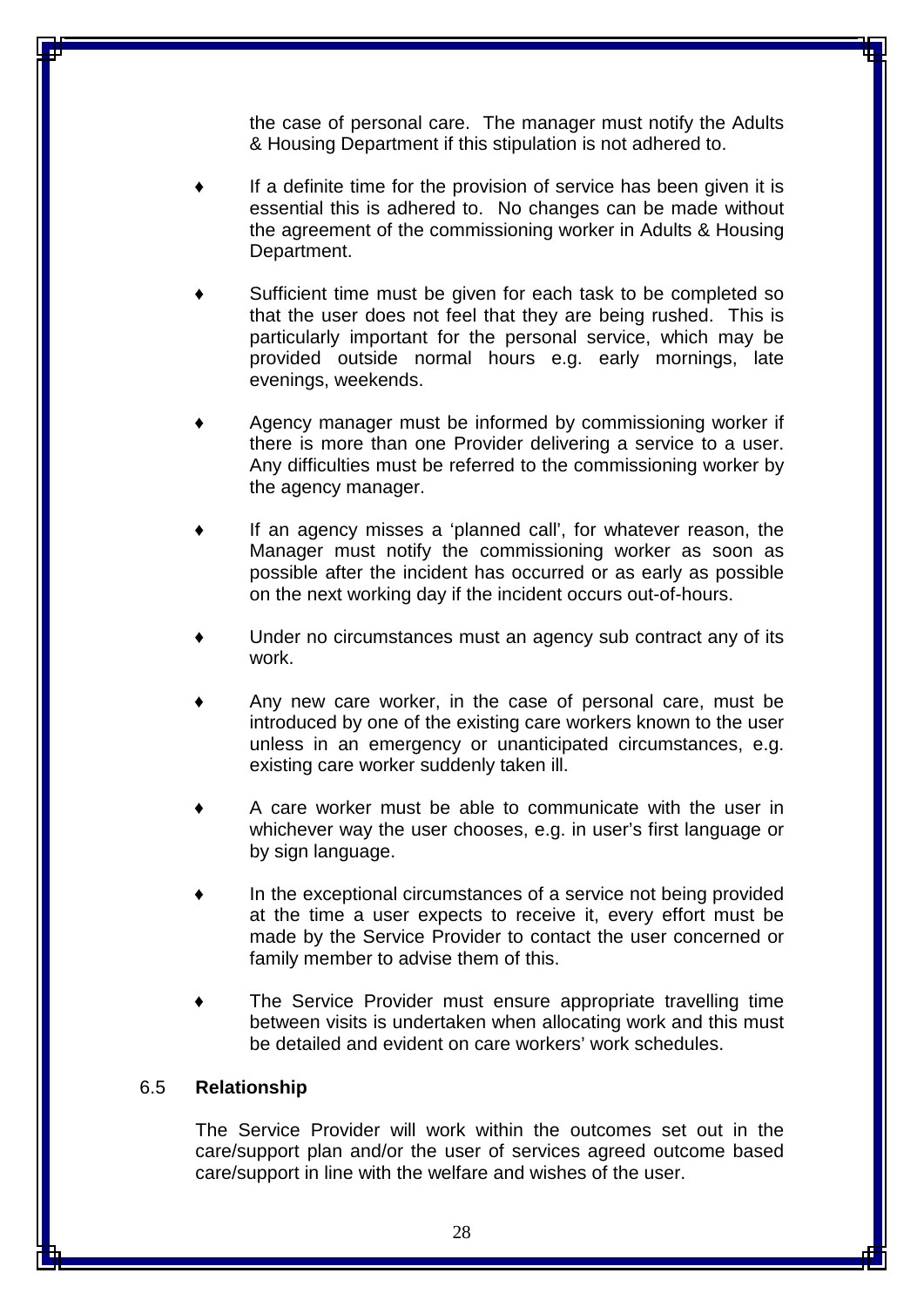The relationship between the user and care worker is key to the success of the Service. The Service Provider will choose a Care Worker they believe will work most effectively with the user, taking into account user's disability, cultural needs and the care delivery staff skills and style of working. The Service Provider will test the user's satisfaction with the chosen worker, and make changes if the user does not have the trust and confidence that is needed to make the relationship successful and if it is not possible to bring about the changes in the style of working that the user wants.

#### 6.6 **Service Termination**

- a. The Service Provider should note that the package might be withdrawn or transferred to another Provider by giving a minimum of seven days notice.
- b. Due to nature of the service it is expected that there will be some users with challenging behaviour and/or complex care needs which require providers to have experienced and trained care staff to provide support to these users with more care. It is the responsibility of Service Providers to ensure staff are adequately deployed, trained and supported to meet the wide range of needs of all users of domiciliary care services for whom care is commissioned. Every effort must be given to resolve these complex situations, including case meetings, liaison with relevant professionals. If, despite every effort, the continuation of support to a user is presenting risks to the Service Provider then this should be discussed immediately with a commissioning worker. Termination of care to a user will only be acceptable where the Service Provider can demonstrate that the risks can no longer be contained and discussed / agreed with commissioning worker.

The Service Provider can not terminate an individual package for any other reason or if a regular care worker of an individual user on long term sick or leaves employment for any reason with the Agency. The Service Provider must ensure that an appropriate replacement is arranged immediately with minimum disruption to the user.

#### 6.7 (i) Planned Absences

The Service Provider must reinstate service if the user is absent from home due to a planned absence (hospital, holiday, respite care) provided that this period is no longer than 4 weeks/28 days (inclusive of 24 hours notice period) and there is no substantial variation. It is responsibility of the Council to notify the Service Provider when the service is to re-start. In the case of hospital discharge 24 hours notice will be given to the Service Provider to re-instate the service.

(ii) Unplanned Absences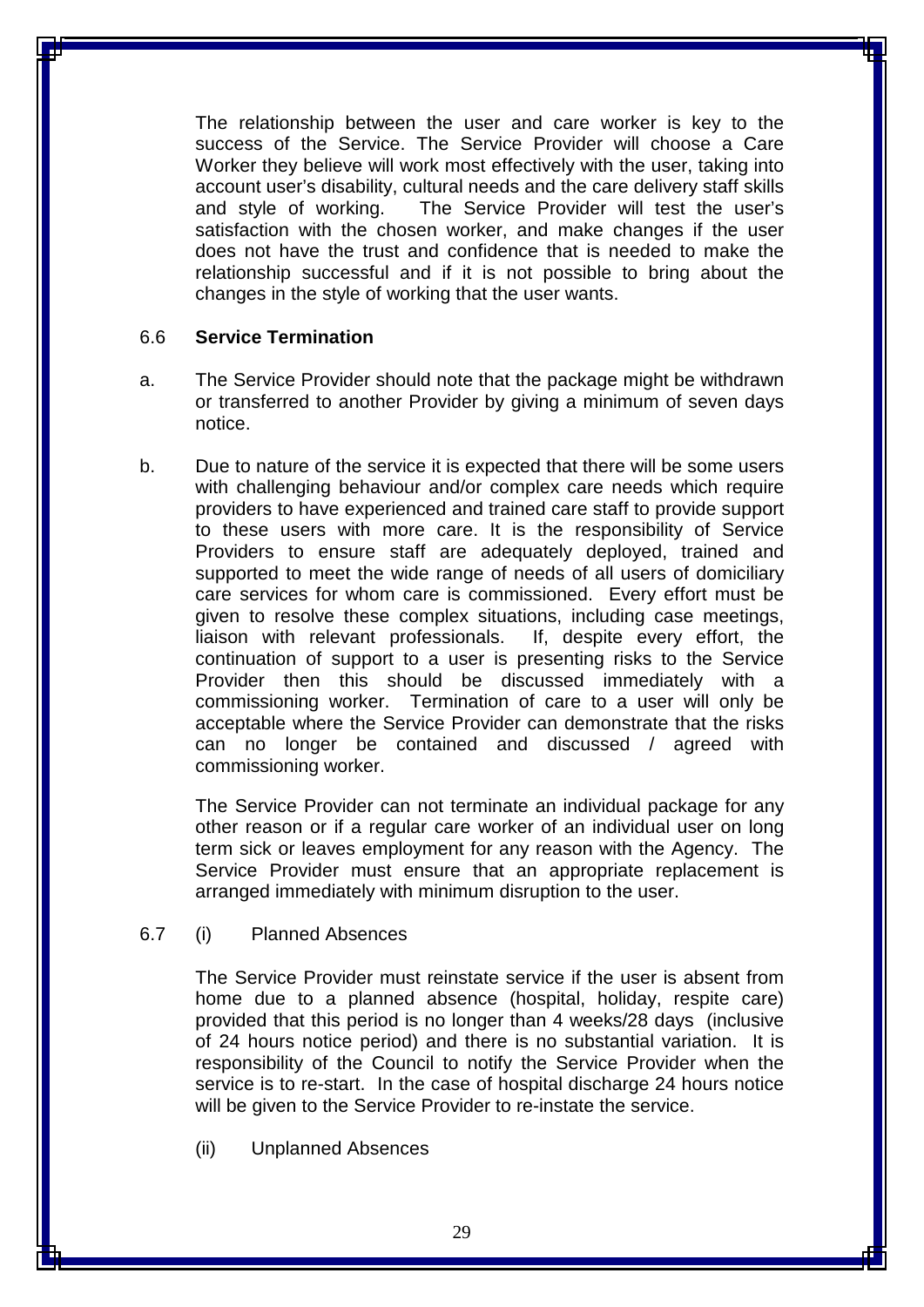If the user is absent due to an emergency or unplanned occurrence then it shall be the responsibility of each party to notify the other of such event at the earliest opportunity (minimum 24 hours). In the event of unplanned absence the Service Provider shall be entitled to payment for the service it would have provided during the first day of the unplanned absence of the user. Thereafter the service for that user will be suspended until s/he returns home and then reinstated provided that this period is no longer than 4 Four) weeks and there is no substantial variation in the care plan. No payment will be made to the Service Provider by the Council for the care plan during the unplanned absence.

6.8 Providers must have in place methods by which they can measure, evaluate and review the service they are offering. This should be carried out in consultation with the users of that service. This information should be made available to the Department for monitoring purposes.

#### 6.9 **Protection from Abuse**

- a. In line with the "No Secrets" Multi Agency Policy and Procedure for the Safeguarding of Adults from Abuse (Safeguarding Adults), the Registered Manager will ensure users of domiciliary care services are protected from physical, financial, verbal, sexual or racial abuse and neglect or abuse through the misapplication of drugs by deliberate intent, negligence or ignorance. All allegations and incidents of abuse must be followed up immediately and the action taken recorded.
- b. The Registered Manager will ensure there are robust procedures for responding to suspicion or evidence of abuse or neglect (including whistle blowing) and ensure the manager follows up concerns and provides details to the Council in accordance with the multi-agency agreement. A copy of this document can be available from the Council.
- c. The Service Provider must ensure that all staff are aware of and will adhere to the 'Multi-Agency Policy and procedures for the Protection of Vulnerable Adults from Abuse' (Safeguarding Adults) and that all staff members are aware of the indicators of abuse and supported by the appropriate training.
- d. Where a care worker is suspected of abusing the user he/she must be removed immediately pending the Service Providers investigation and replaced immediately with another care worker. A replacement worker from the same Service Provider would be subject to consultation with the user and the users views sought on whether the Service Provider needs to be changed, in conjunction with the commissioning worker who will be leading the adult protection investigation in accordance with the multi-agency agreement.

#### 7. **Quality – Performance Assurance**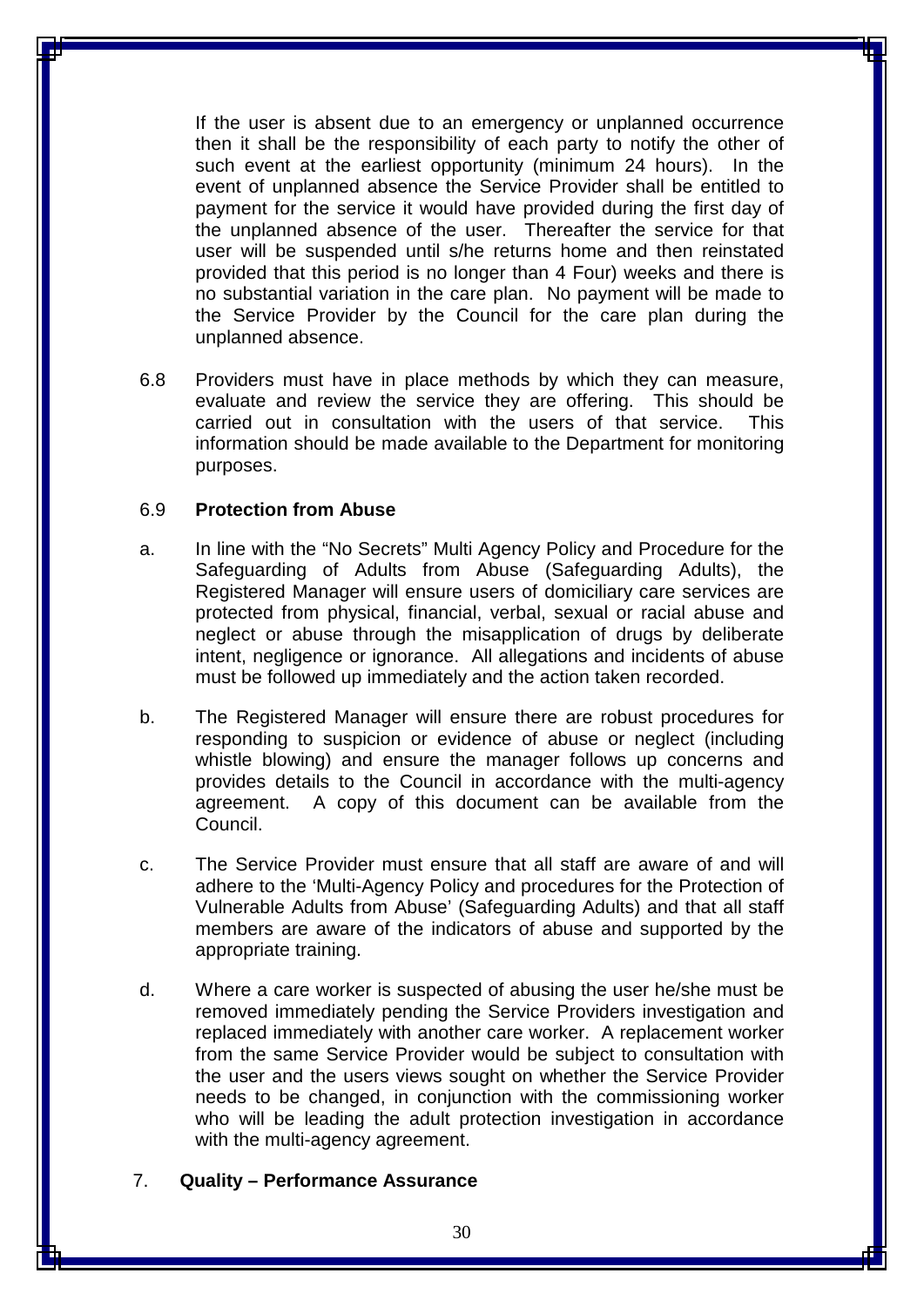7.1 The Provider will satisfy the requirements of the Care Standards Act 2000 National Minimum Standards in respect of inspection and quality assurance.

In addition, the Service Provider shall be expected to meet standards of performance in relation to quality issues as described below:

- Overall satisfaction rate with the Service provided
- Provider introduced care Worker(s) to user
- Users of domiciliary care services satisfaction with the care worker
- Care Worker always carried out activities agreed with the user
- Care Worker carried out the activities according to what the user needed each time they visited
- Care Worker carried out activities in the way the user wanted
- Care Worker always stayed as long as they needed to complete the activities
- Care Worker encouraged user to do things for themselves and be independent
- Care Worker treated user with courtesy
- Care Worker considerate of gender, race, culture and religion of user except in exceptional circumstances and as agreed by the MDT (multi disciplinary team) risk assessment.
- No missed agreed visits by care worker
- Basic hygiene standards are maintained
- Provider's office let the user know when the care worker was not expected to arrive within half and hour of the time agreed
- Provider's office let the user know when their regular care worker(s) are going to be absent
- Provider's office staff are polite on the telephone
- Service Users had received a copy of their user support plan
- Service Users found the user support plan useful
- Supervisor / Manager visits user/ family carer twice in a year in order to check quality of service being delivered etc.
- Any issues, concerns and complaints brought to a satisfactory conclusion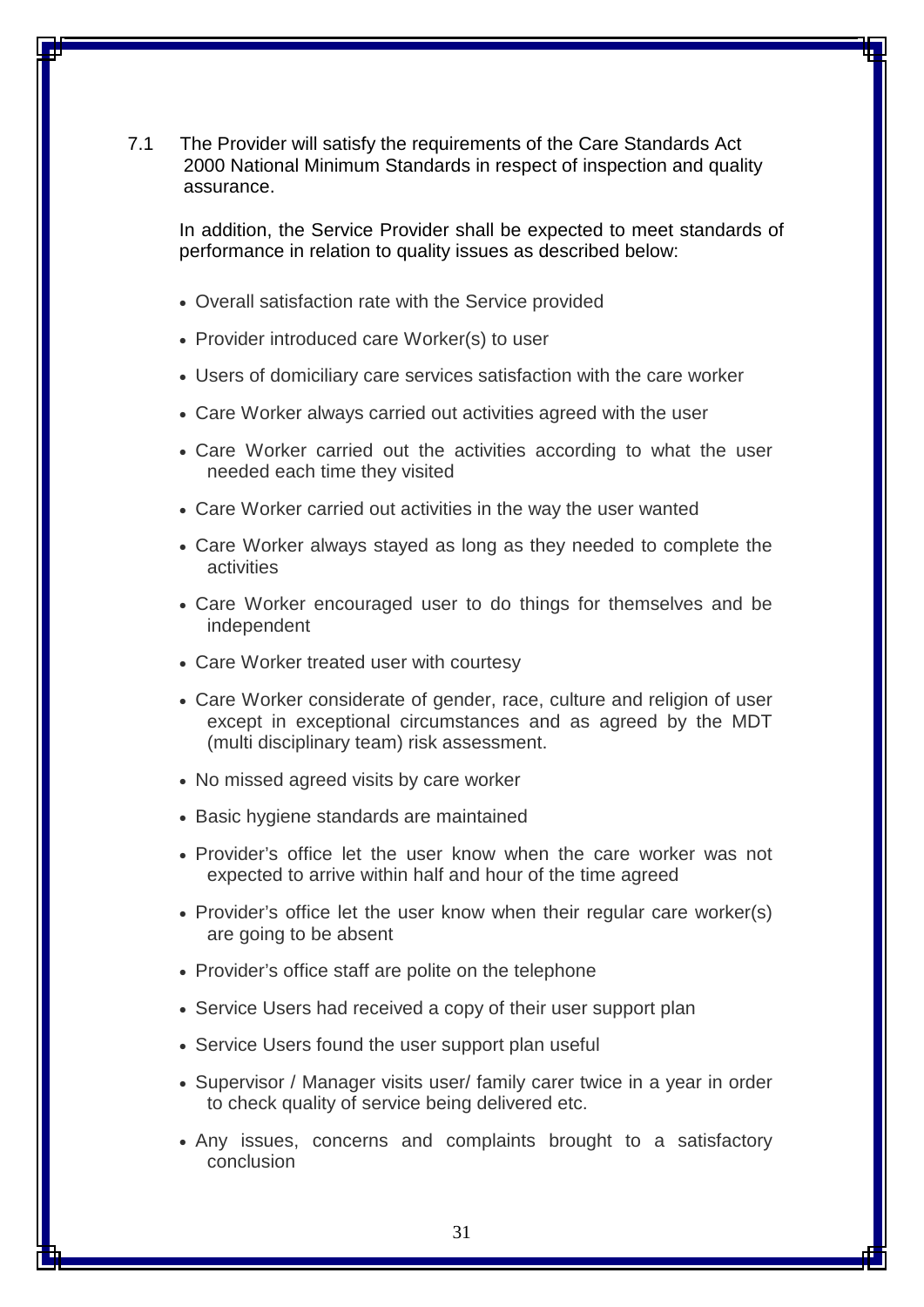7.2 The Council will regularly audit compliance with each area of this service specification. This will be done by a combination of:

- Individuals reviews by commissioning workers
- Regular meetings with the Providers to discuss current issues about the service
- Announced annual planned contract monitoring visits by officers of the Council
- Unannounced monitoring visits by officers of the Council when necessary.
- Responding to individual concerns, complaints or commendations raised about the service
- Feedback from the Commission for Social Care Inspection (CSCI)
- Feedback from parents/family carers other professionals and advocates where appropriate.
- ♦ Establish systems, which monitor the achievements against he service standards and outcomes in relation to the aims and objectives. This will incorporate feedback from individuals and, where appropriate, representatives of Adults & Housing Department and Health. This will provide a framework for identifying activities, targets and standards needed to realise the desired objectives and appropriate indicators/outcomes demonstrating their achievement. The outcome of the quality audits undertaken by the Service Provider will be made available, on request, to the Council.
- Work with individuals, family carers, care managers and advocates to develop, implement and evaluate improved outcomes (and indicators) for the individual.
- ♦ Work with the commissioning workers to ensure that the agreed programme of support for the individual, as set out in his/her care/support plan, is being implemented.
- Acknowledge the Council may make arrangements to independently monitor the quality of the service provided by direct contact with Individuals.
- ♦ Give the Council any information reasonably required for monitoring the performance of the Agreement, preparation of Local Authority Reports, Government statistics or information required to respond to enquiries/ complaints from Councillors or members of the public, or which is necessary for the performance of the Council's statutory responsibilities.

#### **Essential requirements:**

a) Quality assurance is not a peripheral activity. It has to be shown to be an integral part of the organisation and central to its operation.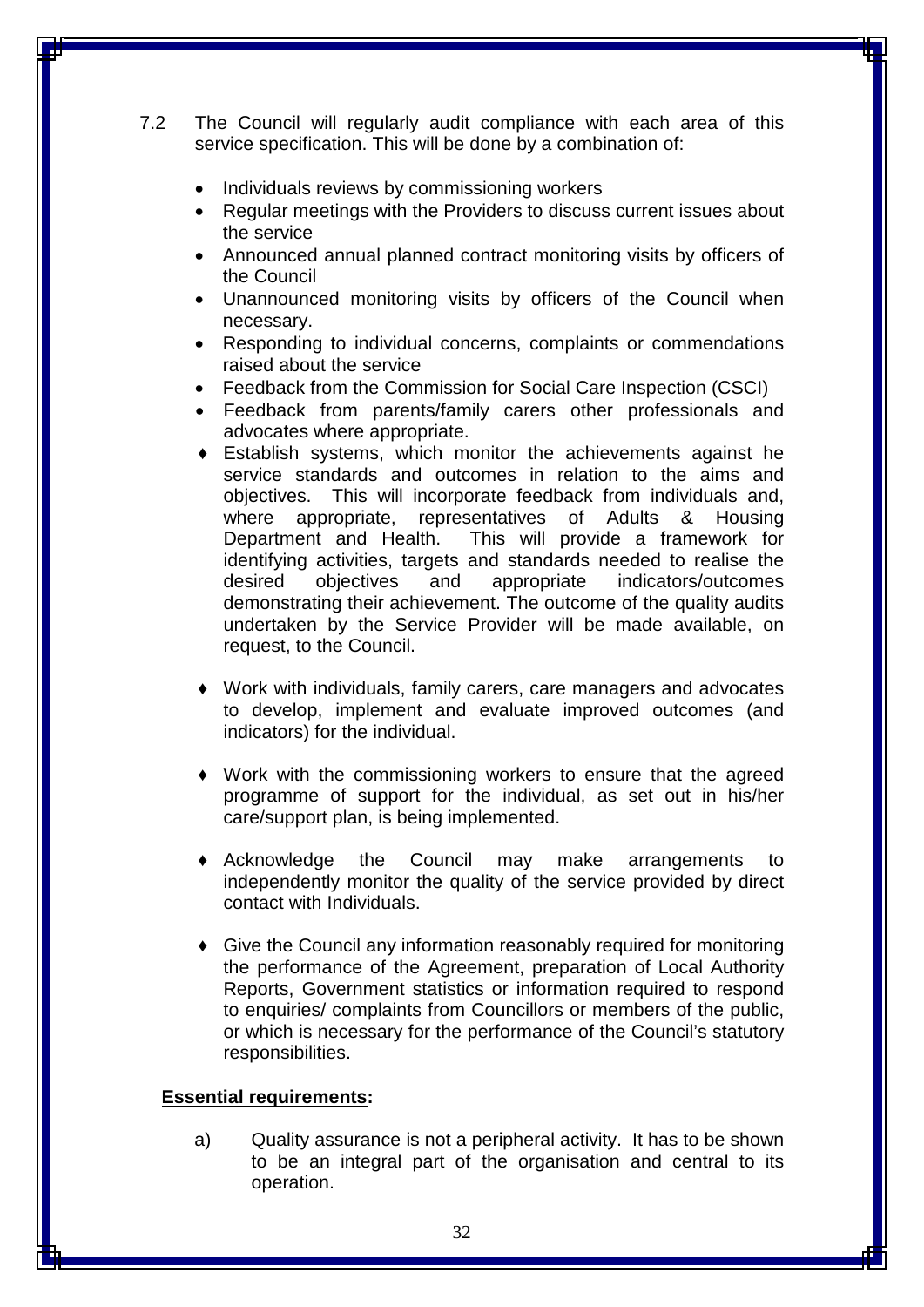- b) Quality assurance must be demonstrated to be the responsibility of Agency owners, managers and all employees.
- c) Systems for assuring the service provided by the Agency is of an acceptable quality will vary according to the size, scope and purpose of the Agency but must always include the following:
	- i) Users, relatives and care workers must be involved in informing the Agency whether the service is, in fact, meeting the assessed needs of the user.
	- ii) It is vital that the views of the user, their relatives and care staff involved in the delivery of service are obtained.
	- iii) The Agency's complaints procedure must be based on the same principles as that of the City Council with a separate record kept of action taken and resolutions.
	- iv) Users must be regularly visited by the agency manager in order to check the quality of the service being delivered. A checklist must be used by the manager to ensure important issues are covered during these visits. These visits must be recorded both in the home of the user and in the Agency's office. Visits must be made when the care worker is there and when he/she is not there.

Users should also be reminded of the existence of the complaint procedure. A record must be made of issues discussed and action taken as a result of the visit.

- v) Users must be encouraged to use an advocate if they wish during visits by an agency manager. They must also be encouraged to discuss any concerns they may have.
- vi) The agency must undertake regular spot checks on care workers to check the quality of service being delivered. These checks must be recorded using a proforma to ensure consistency and be placed on staff files.
- vii) It is essential that the agency has a training and development policy for staff.
- viii) Officers from the Service Contracting and Procurement Unit will require agencies to provide Quality Monitoring Information reports at every three months.
- ix) The Service Provider must forward to the Service Contracting and Procurement Unit Annual Financial Reports and any associated financial details which may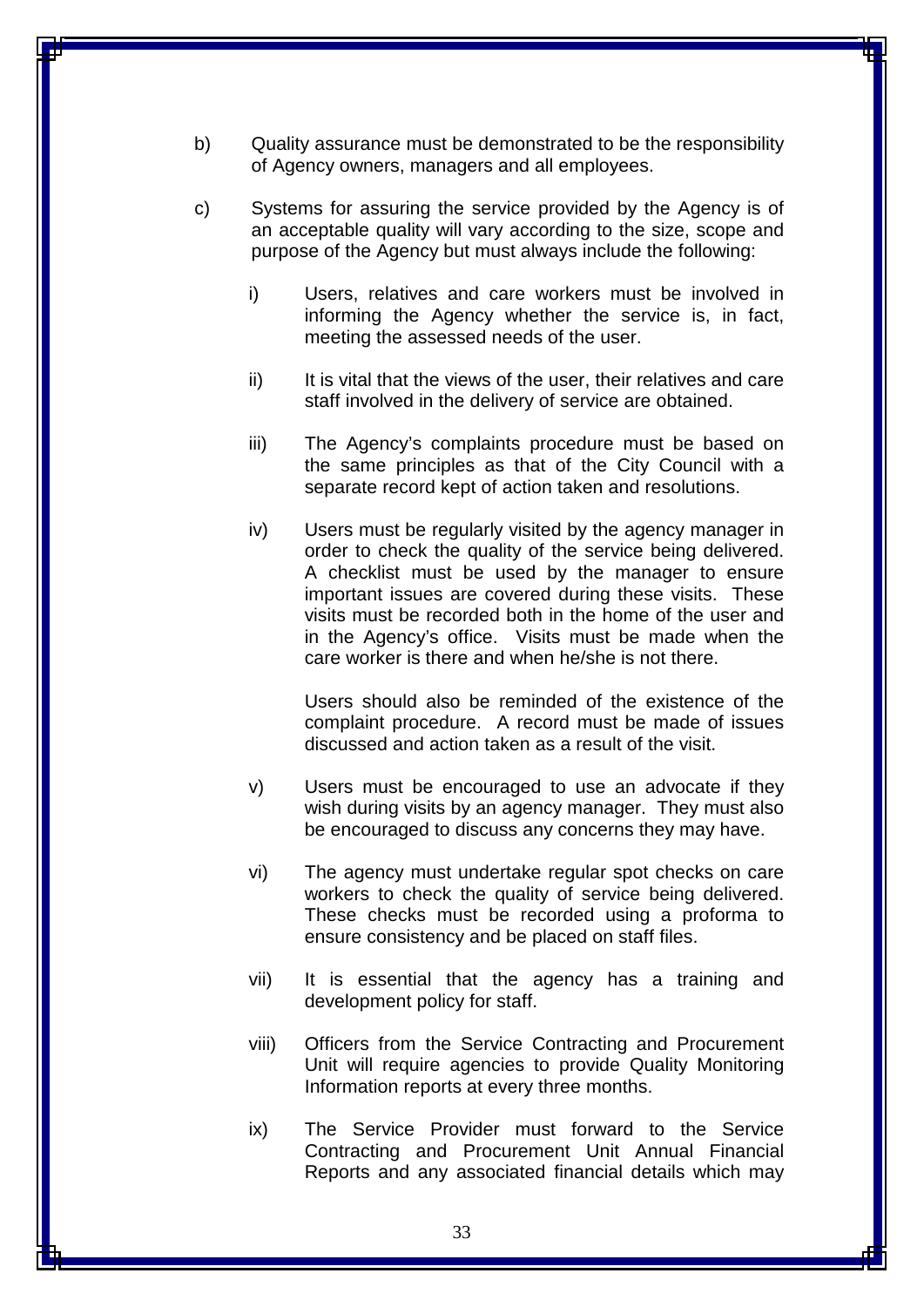be requested by the Council in respect of financial viability of the Provider.

#### 7.3 **PAYMENT ARRANGEMENTS**

#### (i) **Sending In Invoices**

To ensure payments are made as quickly as possible, the Service Provider must submit invoices at four weekly intervals together with the necessary information as instructed and documentation (i.e. weekly timesheets if necessary). The Invoice must be sent to:

## **Payments Section**

Leicester City Council – Adults & Housing Department B5 New Walk Centre, Welford Place Leicester, LE1 6ZG

The Payments Section will reconcile your invoice with the order and price schedule (time sheets if necessary) and make arrangements for payment. If an invoice does not match the order then the commissioning worker will be asked for a new order form. The invoice will not be paid until the new order is received and Care-First is corrected. The order form is the contractual document between the Service Provider and Adults & Housing Department.

 Payments will be made for each four week period of the Contract as follows:

#### **Minimum Hours Guarantee Contracts**

 In the event that the four weekly service value (contractual hours) is not fully commissioned or under usage occurs, the under usage hours will be paid as per the lowest hourly charge submitted in the tender application price list by the Service Provider.

#### (ii)**. Information which must be included on Invoices**

The invoices must be broken down into periods starting on Monday and ending on Sunday. The week ending hours must agree with the Order Forms

(iii) It is ESSENTIAL that Invoices contain the following information to facilitate reconciliation with the original order:

 Date of the Invoice (this must be different from the period of care covered by the invoice).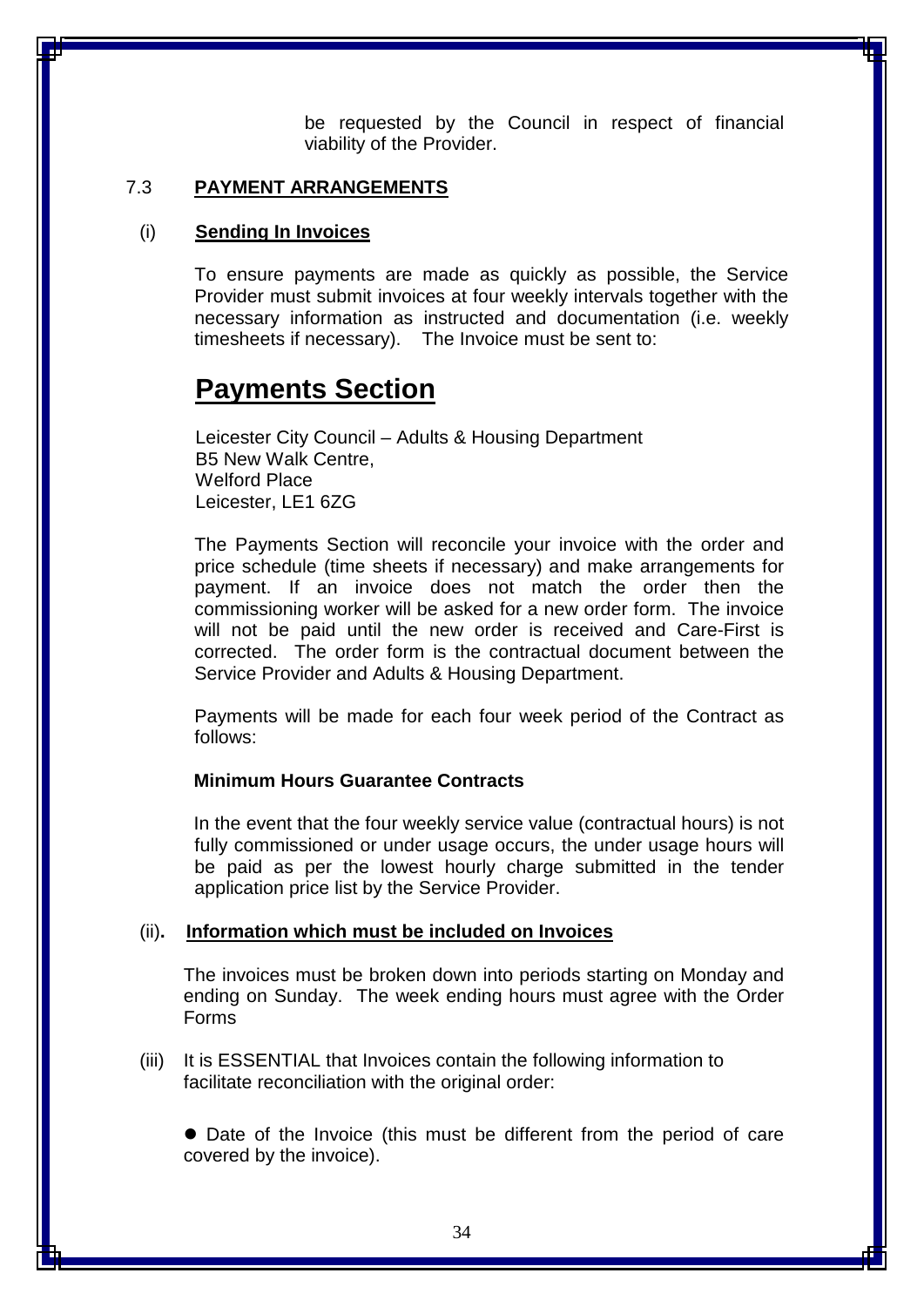- User's name
- User's address
- Care First ID i.e. Adults & Housing Department CF Identification Number.
- Invoice Number or Credit Note number (must be unique)
- Period of care covered by the invoice
- Name of commissioning worker and their office base
- If the service is terminated, the invoice must be clearly marked "Last Invoice". The date of termination and the reason for termination must also be written on.
- All invoices must relate to a specific financial year, that is Service provided from 1 April to 31 March inclusive.

#### **Please note:**

#### **Invoices submitted without supporting documentation / details will not be paid.**

 Provider must ensure that the user and care worker both sign the time sheet for each visit of care provided. If the user is unable to sign the time sheet, please insert the words 'unable to sign' and a note of the reason for this to be in place of the user's signature. The reason for being 'unable to sign' must also be recorded in the user's file held in the local office. Time sheets must be kept with the local office and must be made available to the Council's officer if required to do so.

The invoices submitted must be for services actually provided. Should the user be in respite care then the Council **must not be** invoiced. In circumstances where the care worker has gone to the home of a user and found that the person had been taken to hospital, and the Provider had not been notified, then consideration would be given to paying the time invoiced for that one visit. The Service Provider shall inform the commissioning worker and the Payments Section about this.

Please note that failure to include all the necessary information as stated in 7.1-(i), (ii) & (iii) will lead to the invoice and supporting documentation being returned to you for completion and will result in delayed payment which will not be subject to an interest payment.

 Should the invoice be incorrect, a credit note must be issued by the Provider for the difference.

#### 7.4 **User Contributions**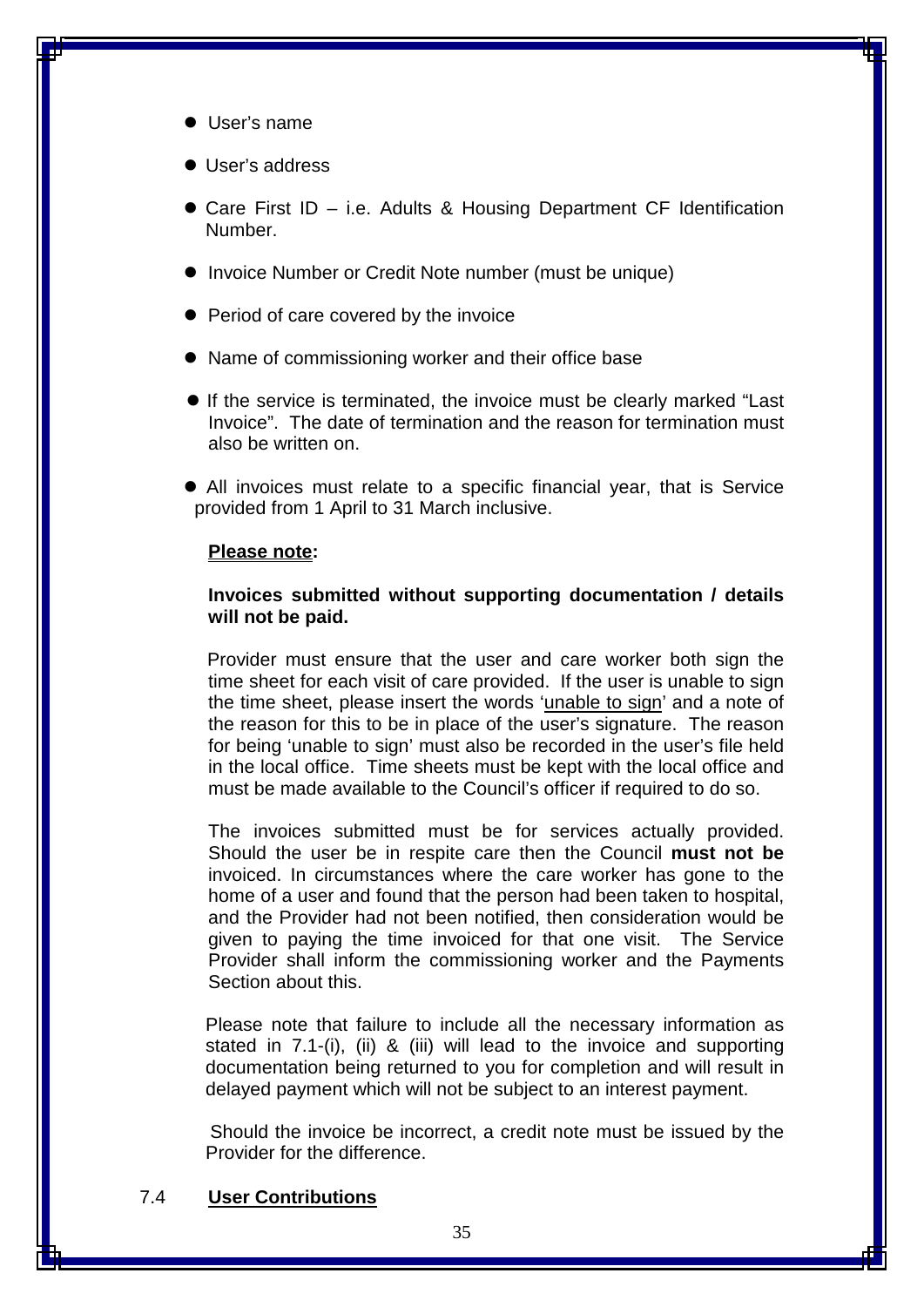The Council will pay the gross cost of the service provided. You are not expected to collect any monies from the user in payment for the service. However, the Council has a process for charging and collecting payments for it. In this case you are expected both to verify that the user has paid an appropriate contribution.

#### 7.5 **The Charging System**

Users either receive a free service, or pay a charge per week in accordance with Leicester City Council's charging policy and procedure. Service Providers will be required to forward every week details of hours provided to each user to the Council's Payments Section and in a pro-forma as advised.

#### **Note**

**Payment arrangements may be subject to change following implementation of an Electronic Care Monitoring system. Service Providers shall co-operate in this and implement changes as required by the Council.** 

## **8. STATEMENT OF RELATIONSHIPS AND RESPONSIBILITIES**

#### **The Council**

- 8.1 The Council has a statutory duty to undertake an assessment of an individual's need for community care services provided in line with the Fair Access to Care Services (FACS) eligibility criteria and then to decide whether the individual's needs call for the provision of any such service, and if so, by whom.
- 8.2 It is the responsibility of the Council to supply the Service Provider with details of the users' names and addresses, the users' care plans and of any special circumstances of which the Service Provider should be made aware, for example type and nature of the users' disabilities or any access arrangements. Information will only be provided with the users' consent and to the level necessary for carrying out the service. All the information must be held in confidence and made known only to persons/staff providing services.
- 8.3 The Council is responsible for ensuring that any amendments/ alterations to the care plan or cancellation of service are notified to the Service Provider as soon as possible.
- 8.4 The Council will monitor Providers in respect of their ability to deliver the required service.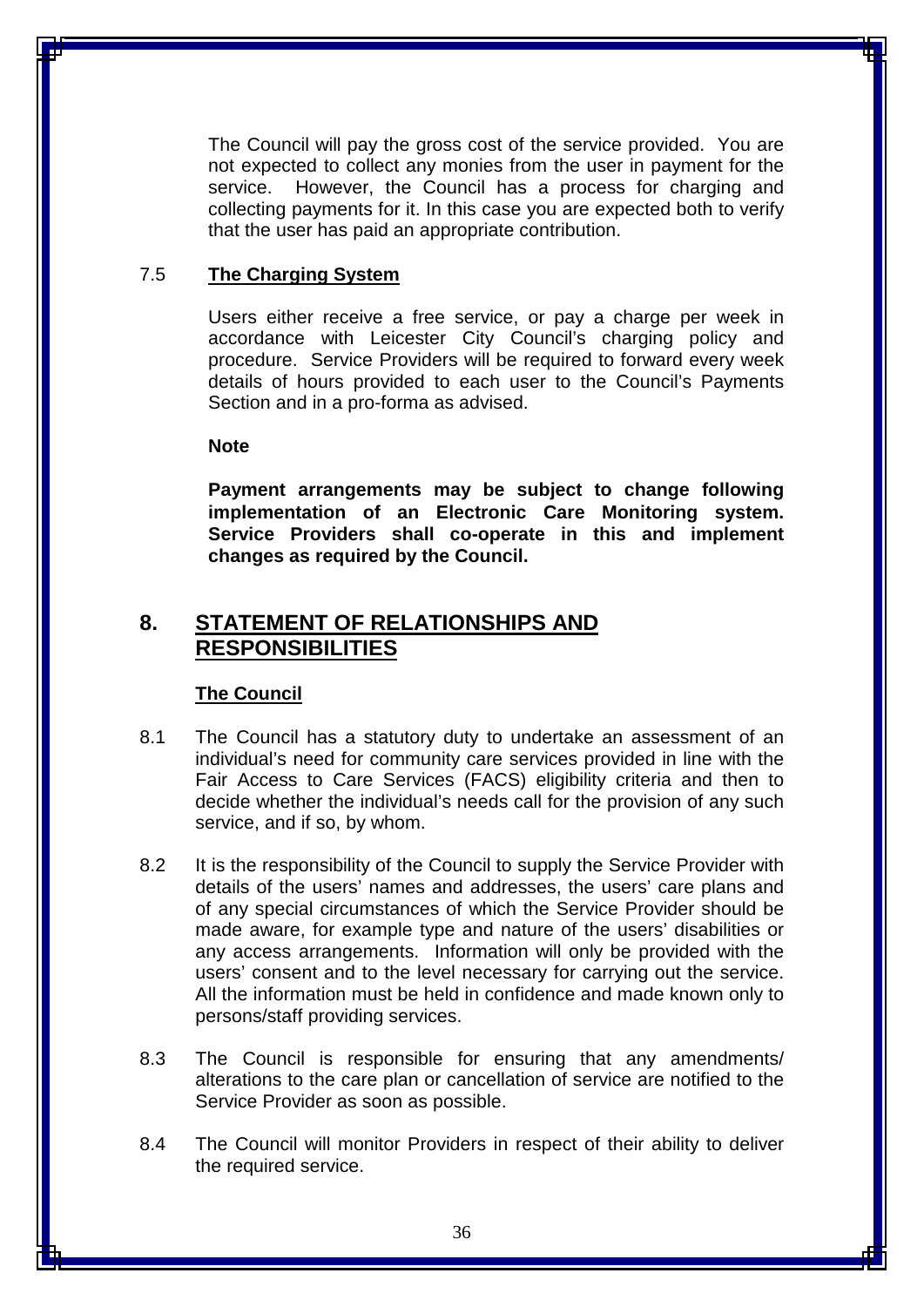- 8.5 The Council is responsible for the monitoring of quality and the reviewing of individual needs for the domiciliary care provided. This will happen in a variety of ways:
	- a) by feedback from users and/or their family/carers, and commissioning workers on the standards of services being provided.

For Outcome Based services the provider and user must complete a support plan identifying the activities / tasks to be undertaken within the commissioned hours. The support plan should be completed within a week and sent to the assessor to agree, the support plan will be regularly reviewed by the Service Provider, with the user who should be encouraged to give feedback on delivery of service.

- b) by commissioning workers reviewing whether or not the domiciliary care being provided is meeting the assessed need or if it needs amending.
- c) by systematic monitoring to evaluate and record the service delivered against the Specification Requirements:
	- i) by visiting premises and/or by telephone
	- ii) by consulting with users and/or their representatives
- d) by the investigation of complaints and concerns
- e) by monitoring written procedures and records for both users and care staff.
- 8.6 The Council will supply the Service Provider with advice from within the department or facilitate the provision of advice from other agencies.
- 8.7 The Council undertakes not to discriminate between public sector, voluntary and private providers in the monitoring of agreed service provision. An agency must be registered in accordance with the Domiciliary Care Standards as required by the CSCI.
- 8.8 The Council will monitor the weekly/four weekly hours take up information supplied by the Service Provider. This is to ensure that take up is as per the agreement. However, in the case when under usage is identified for the minimum hours contracts, a review with intention to reduce the four weekly service value will be carried out immediately and a new four weekly minimum service value (contracted hours) will be determined to address the issue.
- 8.9 The Provider shall co-operate in any reasonable monitoring activities undertaken by the Authority in relation to the Contract. The Council, in conjunction with Service Providers, will set Quality Targets that will include reliability, consistency and other quality assurance measures.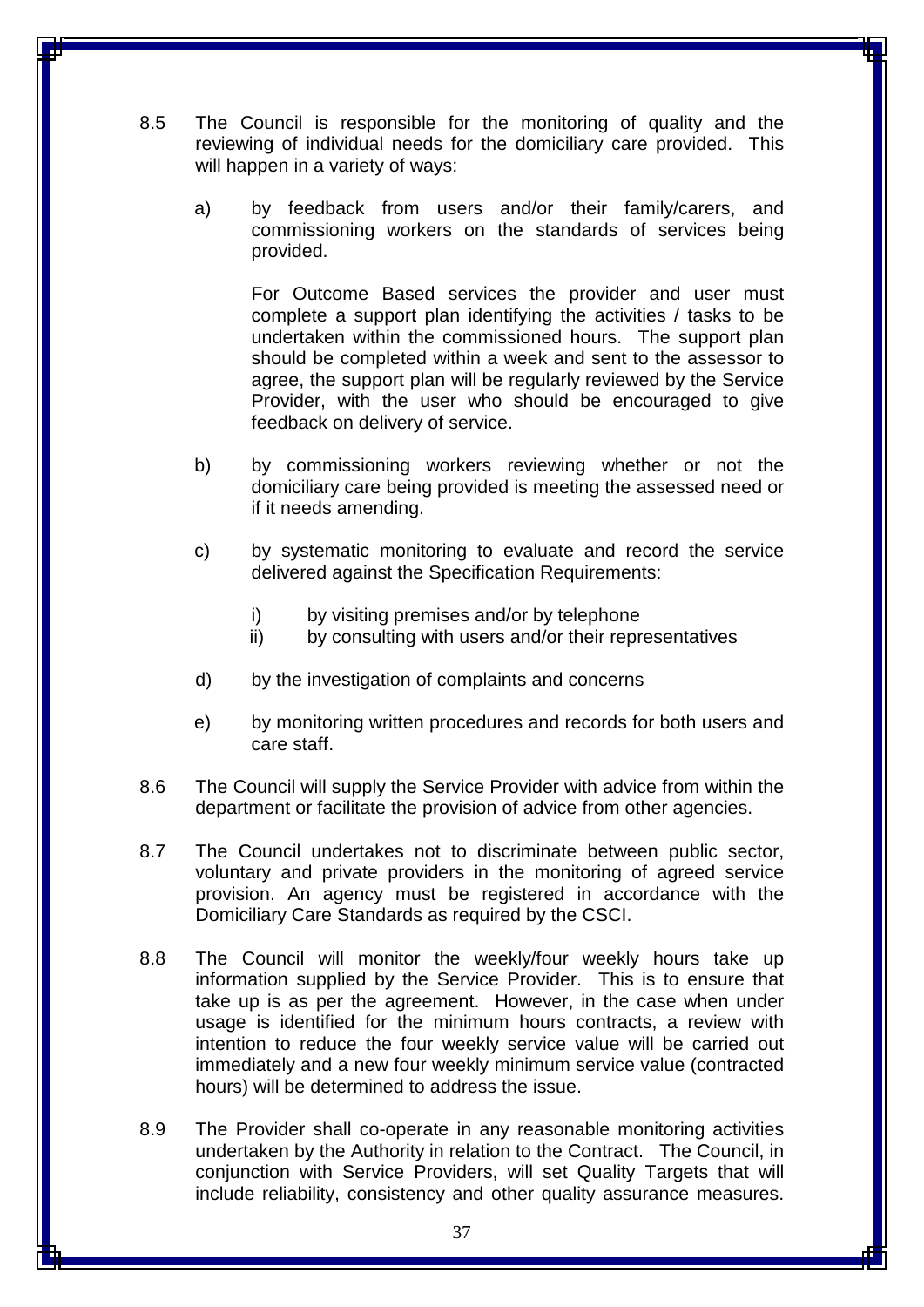Therefore, information will be requested to support the attainment of these Targets. The Authority reserves the right to issue a written notice to the Provider if they fail to achieve the agreed Quality Targets. This written notice may include a requirement of the Provider to improve the quality of the services within a specified period, the suspension of the Provider from the contracted Service Provider List and in instances where the Provider has been shown to be continually failing to meet the Quality Targets will lead to expulsion from the List.

#### **Service Provider**

- 8.10 The Outcome Based approach is a significant change and to enable this to happen there has to be a radical change in the current commissioning process. The Service Provider shall provide a full range of activities to meet the Outcomes for each user referred to them and to ensure that these activities are flexible to meet the changing needs of the user on a day-to-day basis.
- 8.11 Service Provider will be expected to deliver services in line with the Council's operational policies.
- 8.12 The Service Provider shall be required to:
	- a) produce on request for monitoring purpose documentation, specific policies, plans, philosophy statements, and any other information which in the reasonable opinion of the Council is appropriate to the process, as soon as is reasonably practicable following the request.
	- b) give access as soon as is reasonably practicable to any and all components of the domiciliary care service to a nominated officer of the Council. This includes access to premises, relevant documentation and consultation with users of domiciliary care services etc.
- 8.13 The Service Provider must keep up to date records of all users and staff in accordance with the contracts requirements. These must be readily available to a nominated officer of the Council.
- 8.14 The Service Provider is expected to monitor the service and to report changes in the user's circumstances or needs to Adults & Housing Department. The Service Provider must also be able to give feedback on a user's progress when requested by Adults & Housing Department.

#### 8.15 **Illness / Death of Client / Emergency Access**

The Service Provider will have a policy that covers illness, death and emergency access for staff to follow. The staff member should keep the registered manager or immediate supervisor informed of any action taken.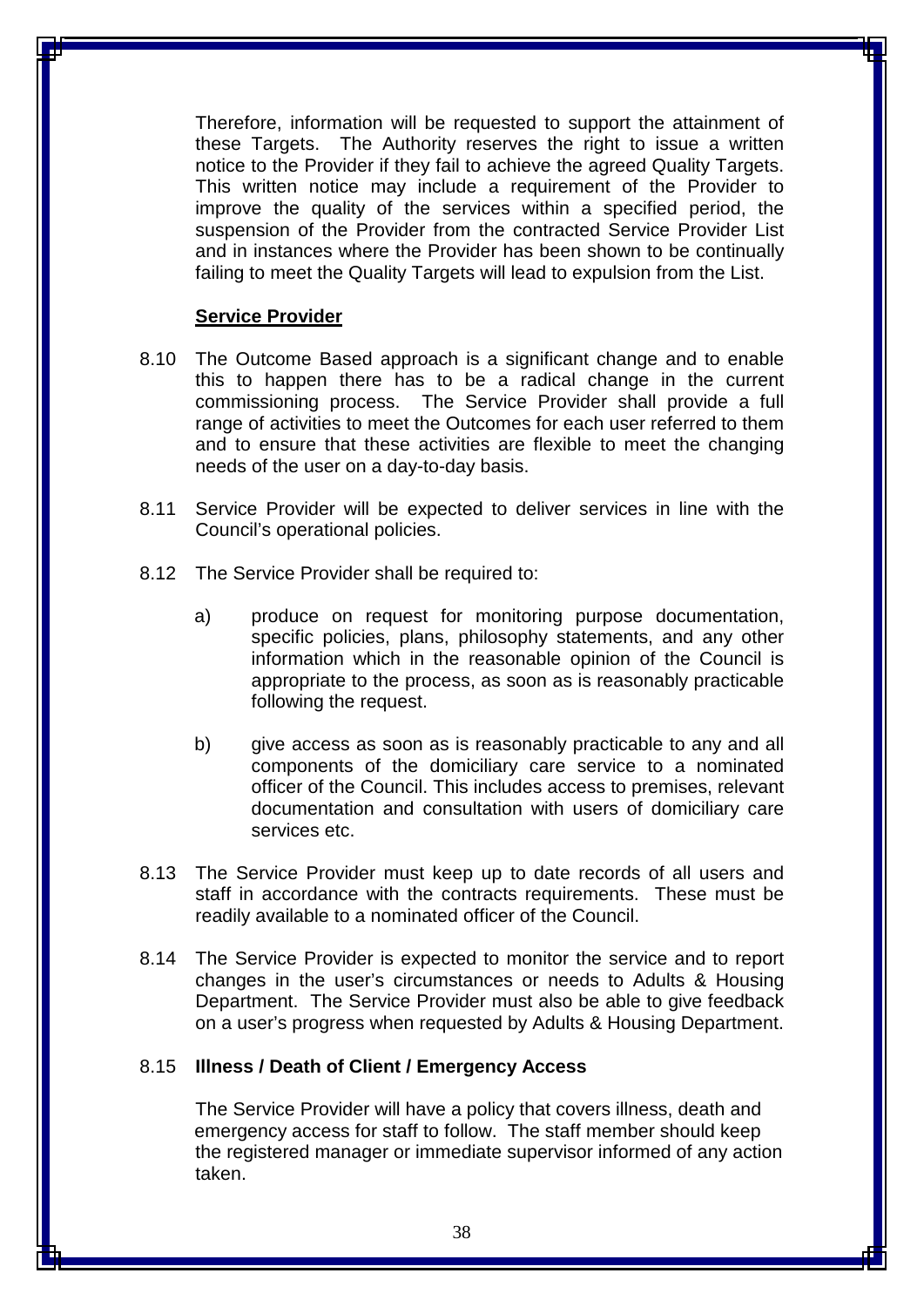The Service Provider will be responsible for notifying a designated representative of the Council by telephoning immediately or the Emergency Duty Team outside normal office hours and follow their advice/instructions (and follow this by written confirmation as soon as is reasonably practicable thereafter).

- a. In the event of a user becoming ill or dying whilst the Provider's staff member is in attendance, the staff member should contact the user's General Practitioner and/or the appropriate emergency service.
- b. In the event of the Provider's staff being unable to gain access to the user's home at a time previously agreed for the delivery of service, the staff member must:-
	- Try all the doors and look through the ground level windows
	- Check with the neighbours to ascertain whether the whereabouts of the user is known
	- If the staff member discovers that the user can be seen in a 'distressed' situation he/she should immediately contact the appropriate emergency service (police, ambulance fire), and then contact the Council as above.
	- If it is suspected that the user is ill inside the house, the staff member must contact the Council as above and emergency services.
	- The time required to undertake Emergency Access shall be paid for a period not less than the service that was expected to be provided and not more than that which is allowed as below:

**Emergency Provision:** There may be occasions when it becomes apparent that there is an urgent need for an increase in the number of hours of service provided to a user, or for the addition of a specific task(s) to alleviate risk arising from an emergency situation. The Provider may, in these circumstances, use his / her professional discretion to make a short term additional provision, up to a maximum of 3 hours in respect of any single episode, but must notify the Council at the earliest opportunity in order that a reassessment of the user's needs can be completed).

Any circumstance where a user has refused provision of the service, or any part of the service has not been provided for any reason whatsoever.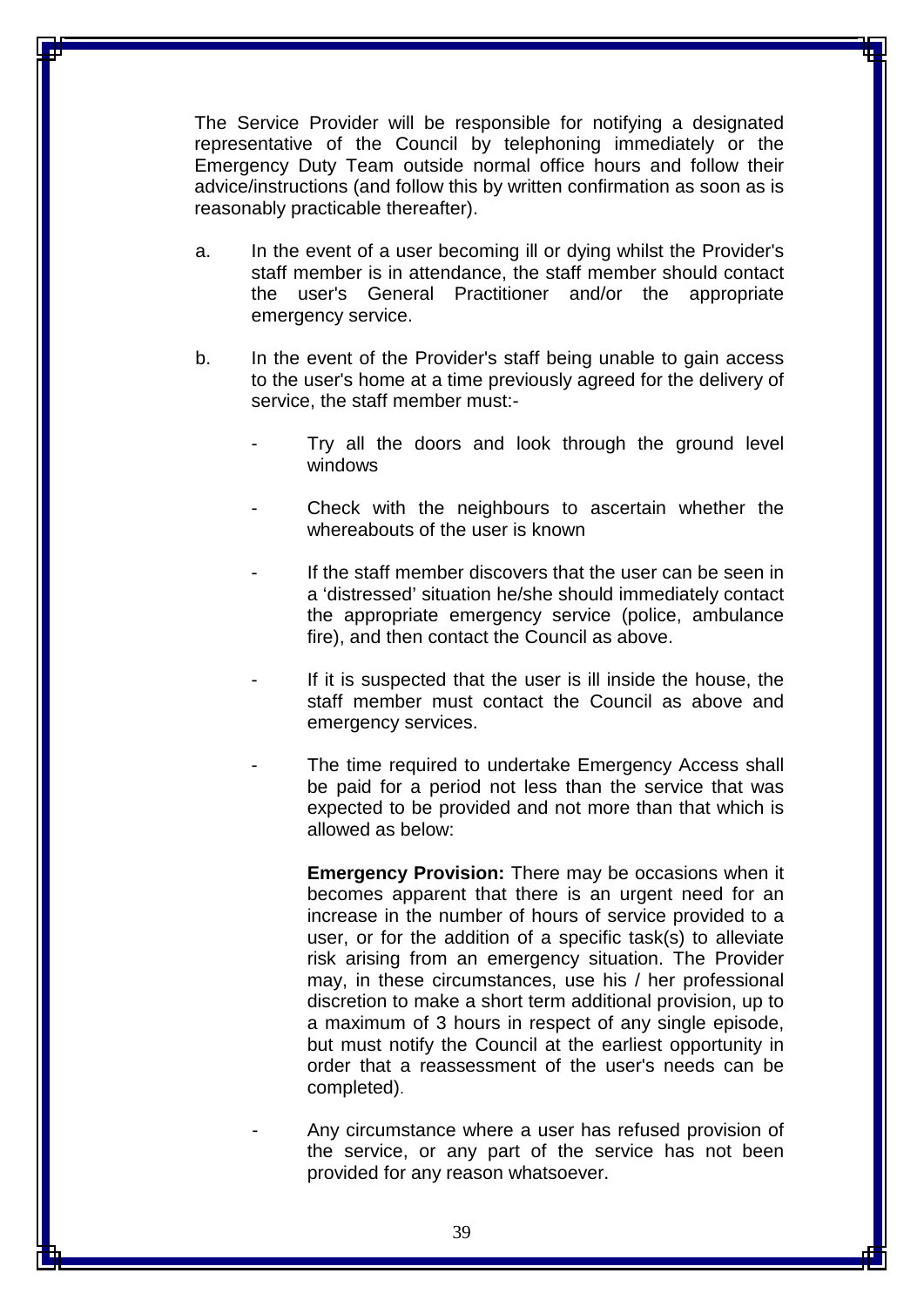- Hospital admission or cancellation of services.
- Abuse or suspected abuse of a vulnerable person.
- Accident to any user.
- Emergency, for example, fire or flood affecting the user or any significant change in the physical standards of the home, where there is a possibility that temporary alternative accommodation will be sought.
- Any circumstances where a user is in need of medical attention, but refuses to seek help.
- Notifiable infectious disease occurs in the home of the Service Provider or user.
- Any circumstances where it is necessary to involve an Environmental Health Officer for any reason, for example, in the case of infestation of the property by mice or rats.
- The death of a user is discovered by a care worker or occurs whilst a care worker is in the home.
- Abuse or suspected abuse of a vulnerable person under Adult or Child Protection matters
- Any change in Registered Manager
- Any change in registration Category
- Any change in ownership
- Any application to the Commission for Social Care Inspection to deregister the Domiciliary Care Service Provider.
- 8.16 The Service Provider may be required to submit regular written reports relating to the service provided. Reports relating to the user of domiciliary care services directly must not include statements of a derogatory nature including the use of racist/sexist language. These reports relating to a user will be logged on their file within the Council's Adults & Housing Department and will be available to the user on request. The cost of providing such reports shall be borne by the Service Provider.
- 8.17 The Service Provider must have in place methods for monitoring the quality of the service delivered. This must include a policy on consultation with users of services and an effective complaint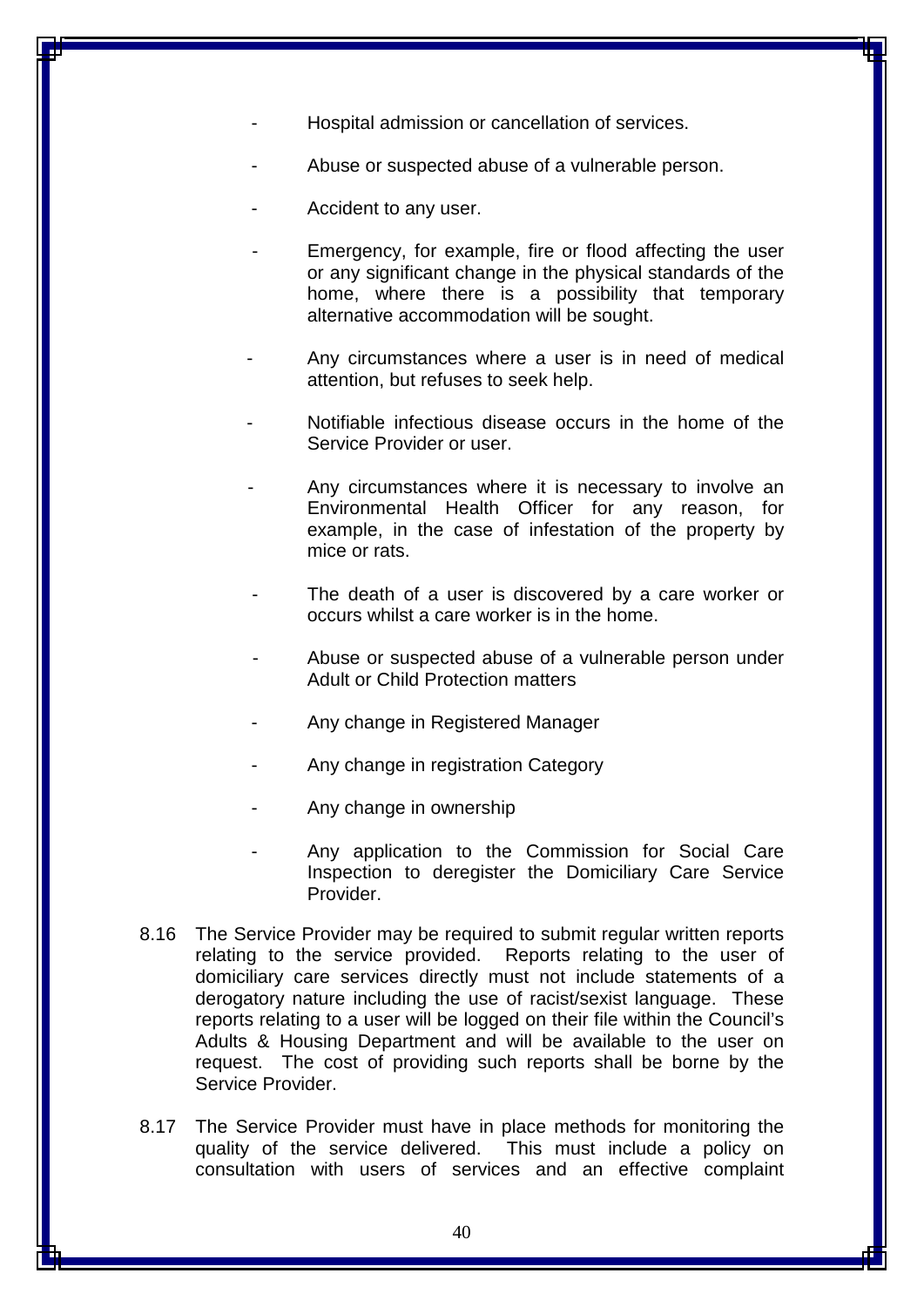procedure. Users should also be made aware that they can use the Adults & Housing Department's complaints procedure.

- 8.18 The Service Provider must notify the Adults & Housing Department when the order is terminated for reasons other than cancellation of the service by an officer of the Department.
- 8.19 The Service Provider must inform the commissioning worker prior to reallocation of services in cases where the user has been in hospital or away from home for some considerable length of time.
- 8.20 All time sheets and / or record sheet must be signed by the care worker and service user at the end of each visit regardless of the number of visits on each particular day. Time Sheet and user's Record Sheet must state visits' time in and out. All time sheets must be held by care workers on behalf of the Provider on a day to day basis and not left in the user's home.

#### **Note**:

Current time sheets and / or record sheet may require a review following implementation of an electronic care monitoring.

8.21 Health Tasks

The Service Provider will not currently be expected to undertake any nursing duties unless registered to do so. Arrangements for social care staff carrying out any health care tasks are covered in the current Leicestershire & Rutland 'Health and Social Care Protocol' (a copy of which will be given to the Service Provider). The Provider must ensure that only delegated health care tasks (as defined within the protocol) are carried out by appropriately trained staff members.

Health Tasks include:

- Health tasks defined in the health and social care protocol
- Health tasks identified in the community nursing service care plan and as delegated by the community nurse e.g.
	- 1. Assistance with bowels
	- 2. Assistance with medication
	- 3. Pressure sore care
	- 4. Epilepsy seizure management
	- 5. PEG Feeding / Interal feeds via a tube
	- 6. Oral Hygiene
- 8.22 The Service Provider shall not subcontract any of the work without the prior written consent of the Council.
- 8.23 The Service Provider must have contingency arrangements / business continuity plans in case of any emergencies such as staff members' absences due to sickness or any other emergencies e.g. Flu Pandemic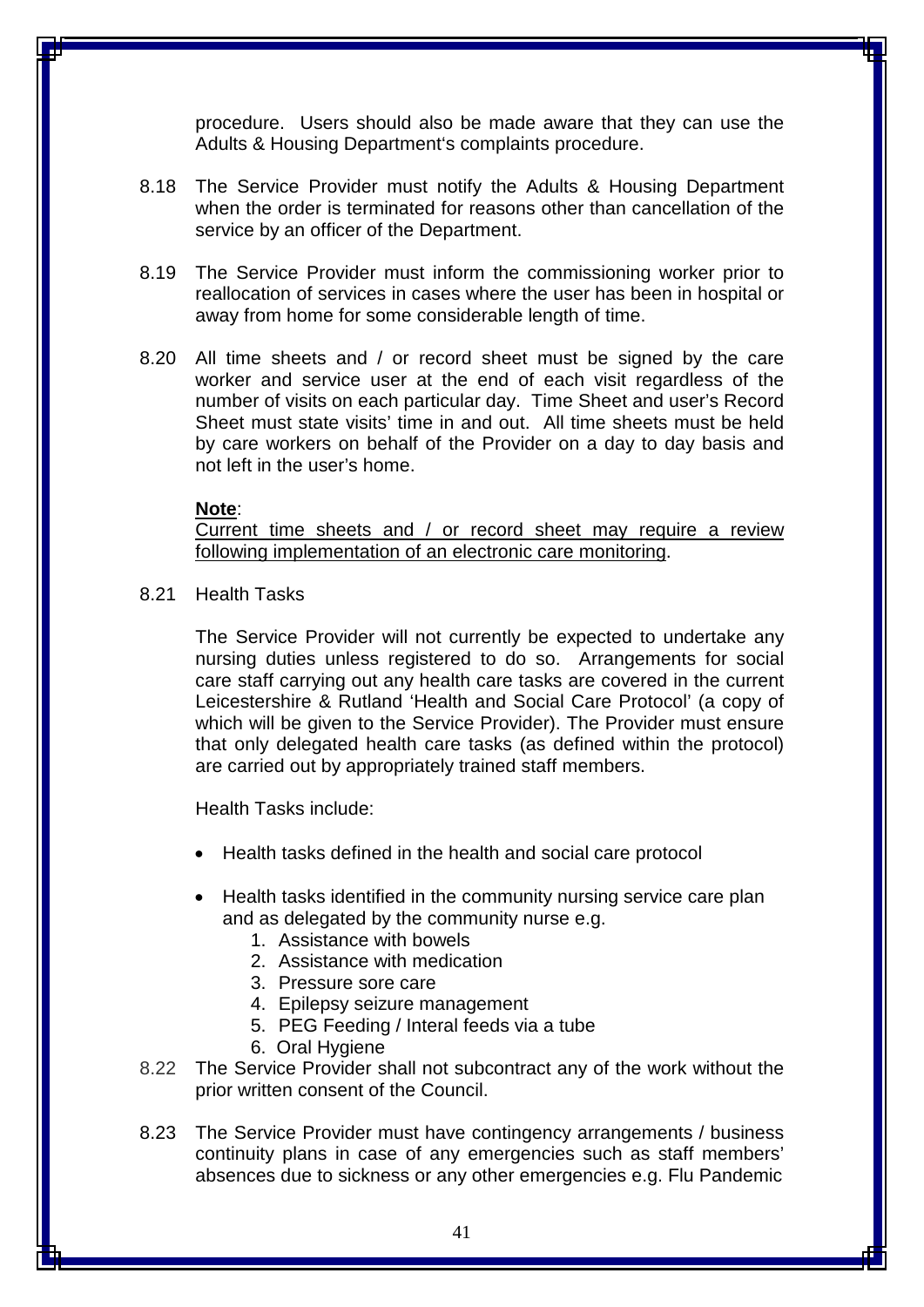#### 8.24 Strategic Planning

The Provider shall be willing to contribute effort to working with the Council in delivering its strategic planning function. Providers have a wealth of knowledge from their work in the field that is key to a good understanding of needs, issues and potential solutions.

- 8.25 Carers (family member/next of kin) Strategy for Leicester:
	- (a) Service providers must respect and support situations where carers of users are involved. Their rights should also be respected and views are taken into consideration. Full consultation with carers/relatives is regarded as a reasonable expectation on their part. Leicester City Council and Leicester PCT have started work on a new strategy to show how family carers will be supported and involved as there is now a new context for work with carers, for example, the Government's emphasis on personalised care and 'self-directed support'. More specific changes for carers include the Government's wish to see carers supported to work, in the wake of the Carers (Equal Opportunities) Act and the Work and Families Act.
	- (b) The strategy will take account of local consultation material and of the priorities set out in the new National Carers Strategy that was published in June 2008. The topics covered by the previous Leicester Carers Strategy will still be relevant, namely informing carers, assessing their needs, providing support and ensuring equal opportunities.

### **9. ARRANGEMENTS FOR VARIATIONS TO THE SPECIFICATION**

- 9.1 This Specification sets the broad standards that the Council ordinarily requires from its domiciliary care Service Providers. However, the Council may from time to time vary this Specification dependent on the assessed needs of specific users of domiciliary care services. Any variations will only be carried out after consultation with the provider.
- 9.2 The Council will need to meet the changing agenda within the Health and Social Care fields both nationally and locally. It is essential there is 'Partnership' working with Health and Social Care Service Providers and other Stakeholders, and that we incorporate both policy and standards of good practice for domiciliary care services. The Service Provider must recognise this and be willing to work in 'Partnership' and comply with any future amendments to the Specification, National Minimum Standards (Domiciliary Care), or any of the policies and procedures where reasonably requested by the Council.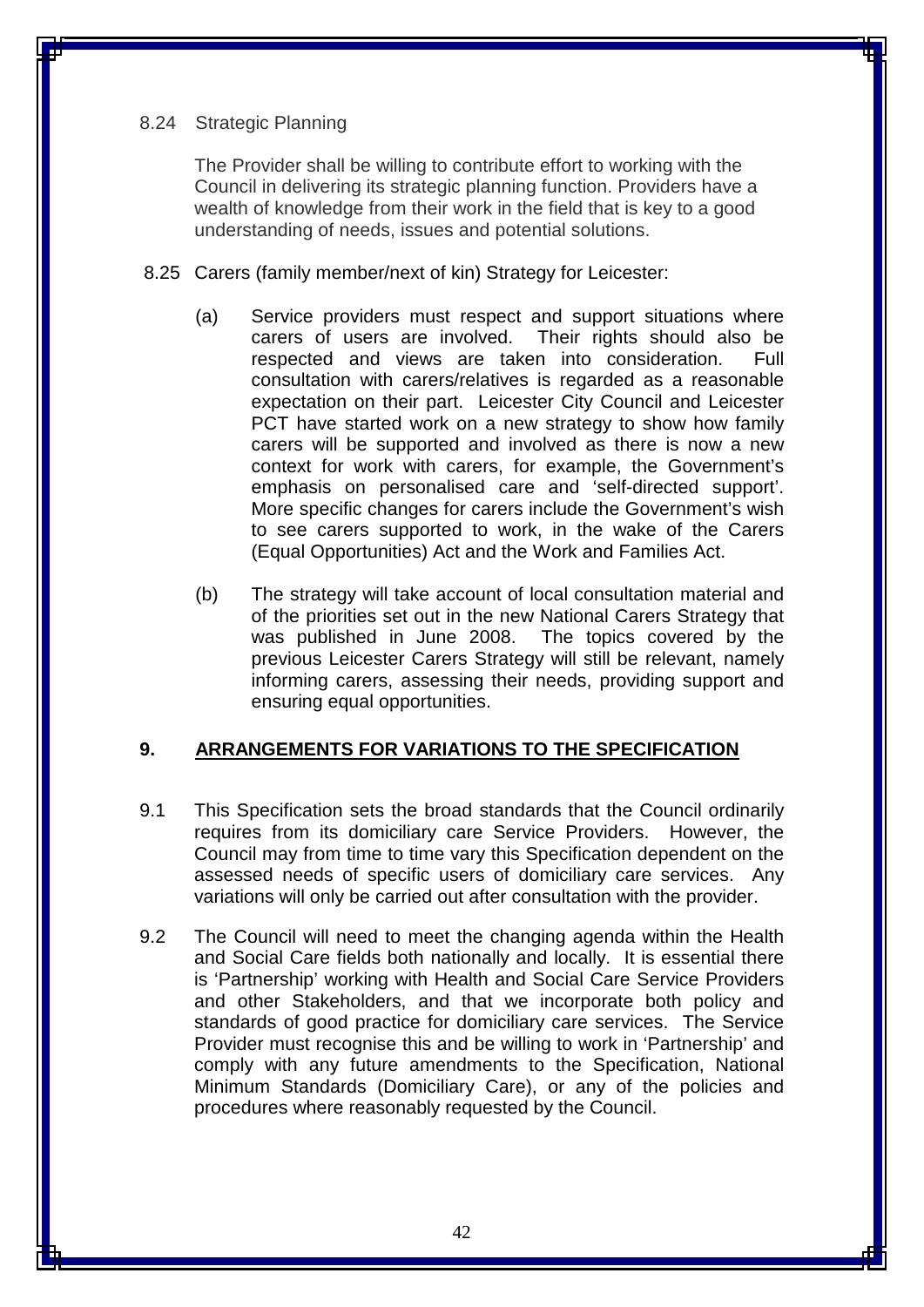## **APPENDIX 1**

## **DEFINITIONS**

| <b>The Council</b>                      | Adults & Housing Department, Leicester City<br>Council                                                                                                                                                                                               |
|-----------------------------------------|------------------------------------------------------------------------------------------------------------------------------------------------------------------------------------------------------------------------------------------------------|
| <b>The Service Provider</b>             | Agency providing person centred domiciliary care<br>services to users of services. The Provider must<br>be registered as a domiciliary care agency with the<br>Commission for Social Care Inspection (CSCI).                                         |
| <b>The Individual</b>                   | The user of the Council for whom the service is to<br>be provided.                                                                                                                                                                                   |
| <b>Commissioning</b><br><b>Worker</b>   | An officer of the Council responsible for co-<br>ordinating the assessment of people's needs,<br>ensuring that a care plan is produced and<br>arranging the provision of services in response to<br>the assessed needs.                              |
| <b>Care Worker</b>                      | Member of staff working on behalf of the Service<br>Provider to fulfil contract arrangements with the<br>Council.                                                                                                                                    |
| <b>Individual Care</b><br>Plan          | The document produced by the commissioning<br>worker which brings together the results of the<br>assessment process, identifies the key areas of<br>the individuals care need, and agrees objective<br>outcomes, monitoring and review arrangements. |
| <b>Minimum hours</b><br><b>Contract</b> | A Contract where a defined minimum number of<br>hours are guaranteed to the provider over the life<br>of the contract.                                                                                                                               |
| <b>Support Plan</b>                     | For Outcome Based services the document is<br>completed by user and Service Provider setting<br>out how the outcomes from the care plan will be<br>achieved.                                                                                         |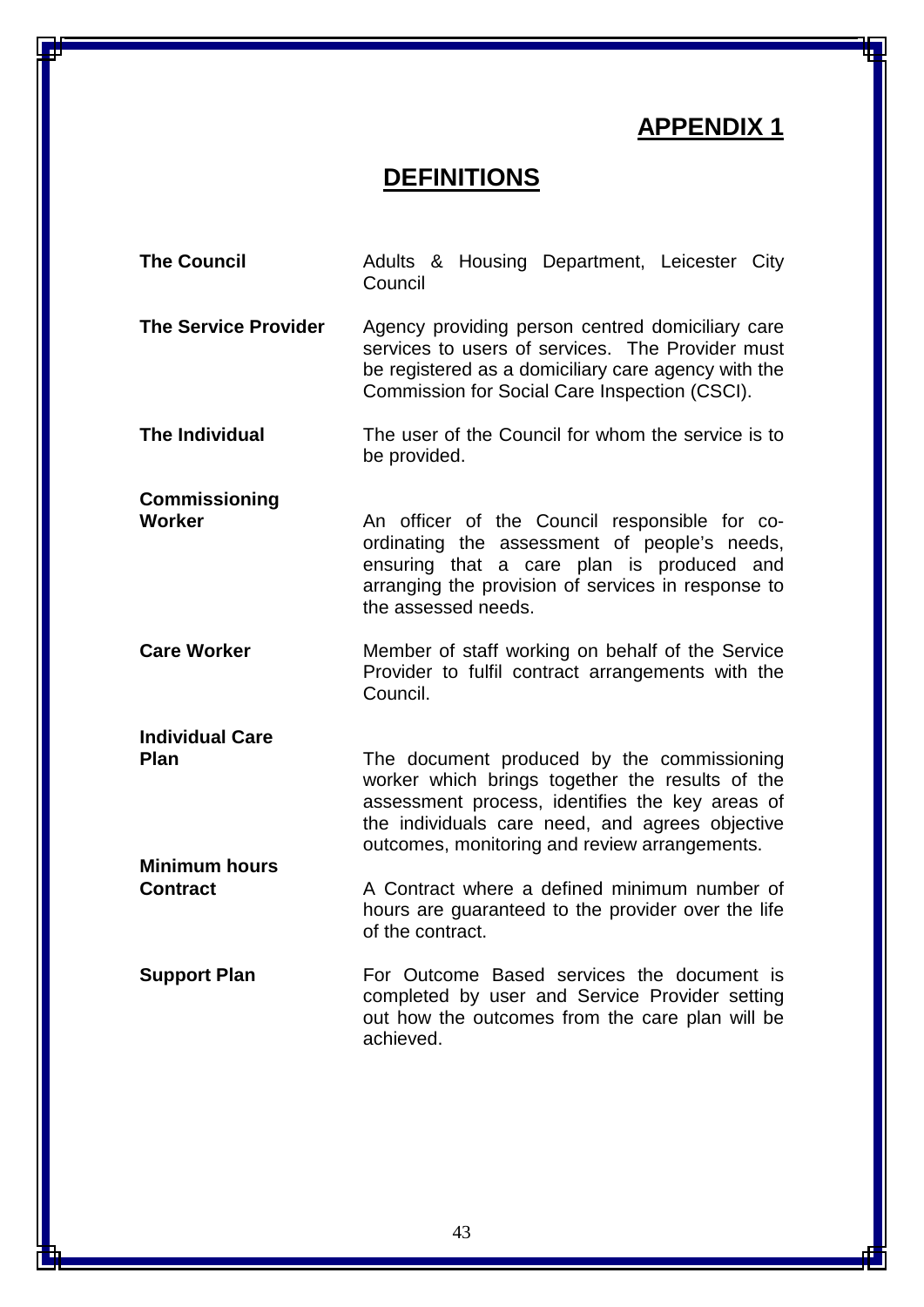#### 1. **Personal Care/Social Care includes**

- Activities such as getting up/putting to bed, helping to dress/undress, washing, assistance with medication, assistance with continence and other specified tasks connected to personal hygiene.
- Giving assistance with budgeting or fulfilling dietary requirements, assisting the user in maintaining contact with friends/relatives in accordance with assessed needs.
- Meeting desired outcomes e.g. shopping, accompanying user to a health appointment, visiting friends etc.
- Any assistance will be given in accordance with the users' individual needs, abilities and they should not be rushed.
- The Service provider shall deliver personal care as detailed in the Order Form and will include the information in the Care/Support Plan. Some Health Care Tasks including medication assistance/administration may be carried out by care worker under supervision or direction from Health staff, and some may not. In practical situations it is not always clear whether or not certain tasks fall within the remit of personal assistance, and the Provider should seek advice from the Council on any areas of uncertainty.

#### **Medication Management and Domiciliary Care**

The Service Provider should have clear medication policies and procedures in place which include a training programme and are in accordance with the Commission for Social Care Inspection guidance and reference document on good practice in the administration of medication in domiciliary care.

All providers of domiciliary care services policies and practice arrangements meet the national minimum standards and include as a minimum standard the eight principles of safe and appropriate handling of medicines as published in the 'Handling of Medicines in Social Care' by the Royal Pharmaceutical Society of Great Britain (RPSGB).

Leicester City Council's In-House Service Medication Management Procedure can be accessed from the Council's website.

[http://www.leicester.gov.uk/your-council--services/social-care](ttp://www.leicester.gov.uk/your-council--services/social-care-h)[he](ttp://www.leicester.gov.uk/your-council--services/social-care-h)alth/home-care/care-at-home

#### 2. **Domestic tasks include**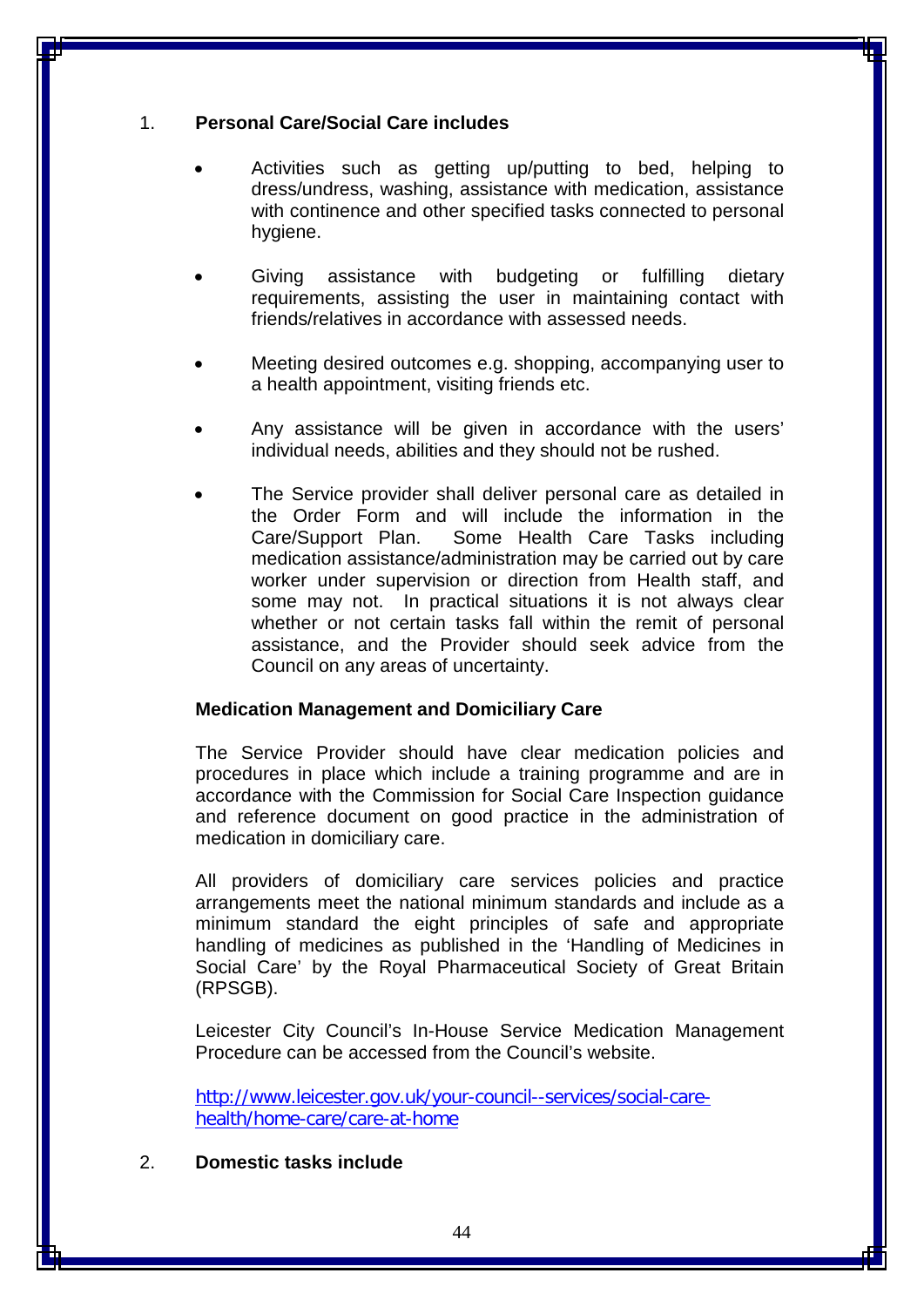- bed-making, washing by hand or machine, cleaning, dusting, vacuuming. Cleaning tasks will be undertaken only in the areas of the house actually in use by the user.
- going shopping on the user's behalf. In addition to shopping for essential household items, the Service Provider may be required also to collect prescriptions, pensions, and pay bills etc.
- washing, drying and ironing of a user's clothes, bedding, towels and other soiled items of a similar nature, including laundry of a user who is incontinent.

#### 3. **Rehabilitation and/or the teaching of independence living skills**.

The intake team will provide a rehabilitation / reablement service for all users. An assessment by therapists will be offered where there may be potential for improvement, relearning of skills, retraining in independent living. It is expected that all Service Providers will work within an 'independence' ethos and encourage users to maintain their potential.

#### 4. **Family Carer Support**

This may include any or all of the above as well as night sitting care.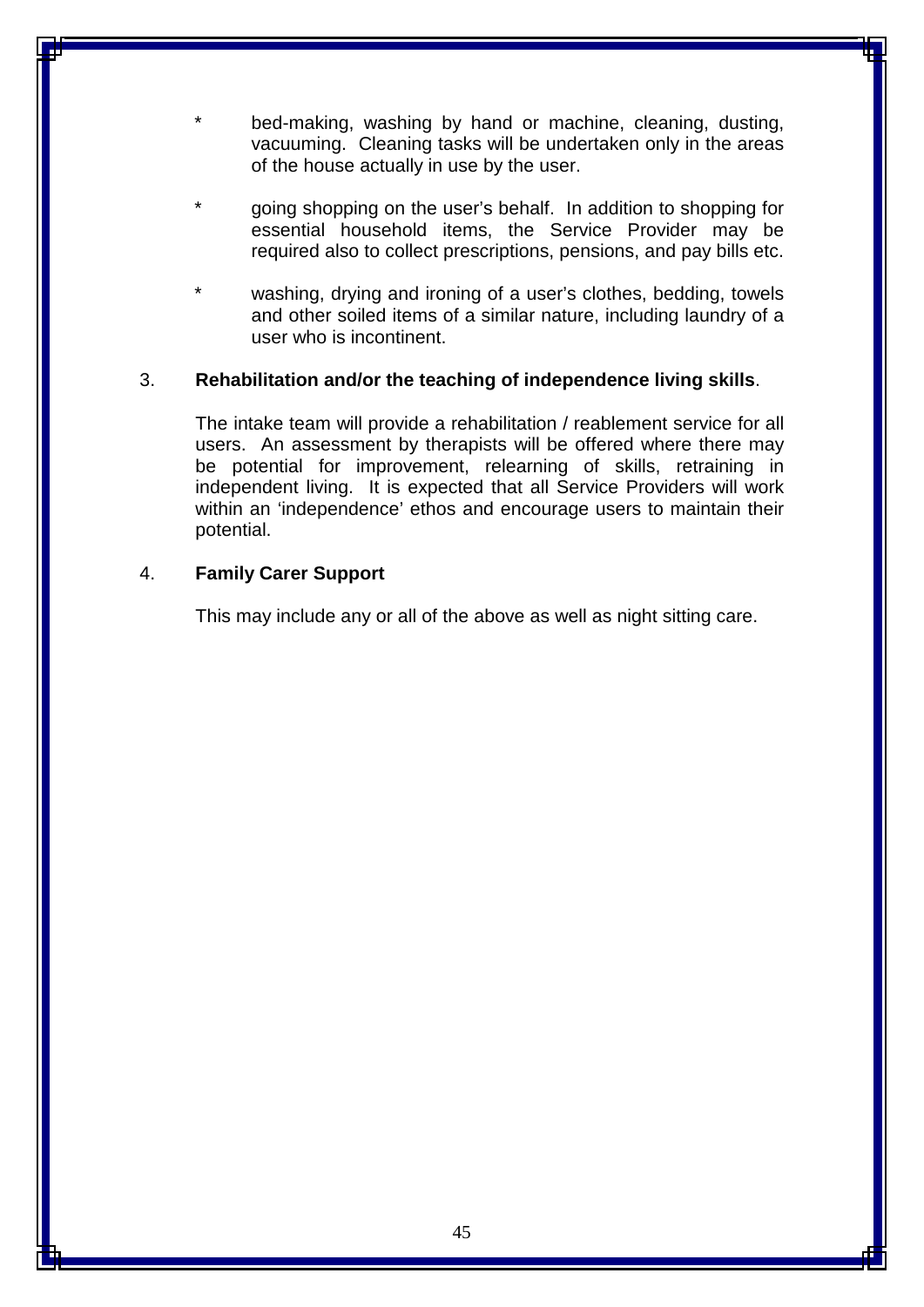### **Appendix 2**

### **Outcome Based Commissioning Pilot and Independent Sector Selection**

#### 1. **Introduction**

- 1.1 The Council will select any two Service Providers following the award of domiciliary care services contracts in October 2008. The selected Service Providers will be expected to fully participate and support any involvement in the pilot, including planning, implementation, evaluation meetings and / or events. The Provider shall:
	- i. Have a strategy for ensuring that the Agency has a workforce with the skills and competencies required to deliver Outcome Based person-centred working in addition to the skills needed to ensure the National Minimum Standards are achieved. The strategy shall address the relevant learning needs, along with needs for the workforce to be stable and committed.
	- ii. Employ staff on a casual basis to the absolute minimum necessary to efficiently manage their business given the extent to which flows may fluctuate. The majority of the workforce should be on terms and conditions that offer security of income and employment.
	- iii. Ensure that there is a managerial / supervisory capacity to enable overall management of the Service logistically so that users have care workers at the times and places required, and that the overall budget is managed.
	- iv. Ensure that their staff attend training forums arranged by the Council that the Provider shall be advised about during the duration of this Contract. A dedicated team will be necessary to work on a pilot and the team will include staff representative of the population.

#### 2. **OBC Pilot & Selection of Service Providers**

- 2.1 All successful Service Providers will be given an opportunity with a very tight deadline to express their interest to participate in the Outcome Based Pilot Project, commencing March 09 for twelve months.
- 2.2 Two Service Providers will be invited following a formal selection process and criteria as agreed and determined by the Council to participate in the OBC Pilot. The criteria will include agencies' experience, commitment, capacity and ability to meet the OBC requirements as determined by the Council.
- 2.3 A separate award is being offered to one Provider for all City sheltered schemes, the selected Provider will be expected to adhere to the standards outlined above.